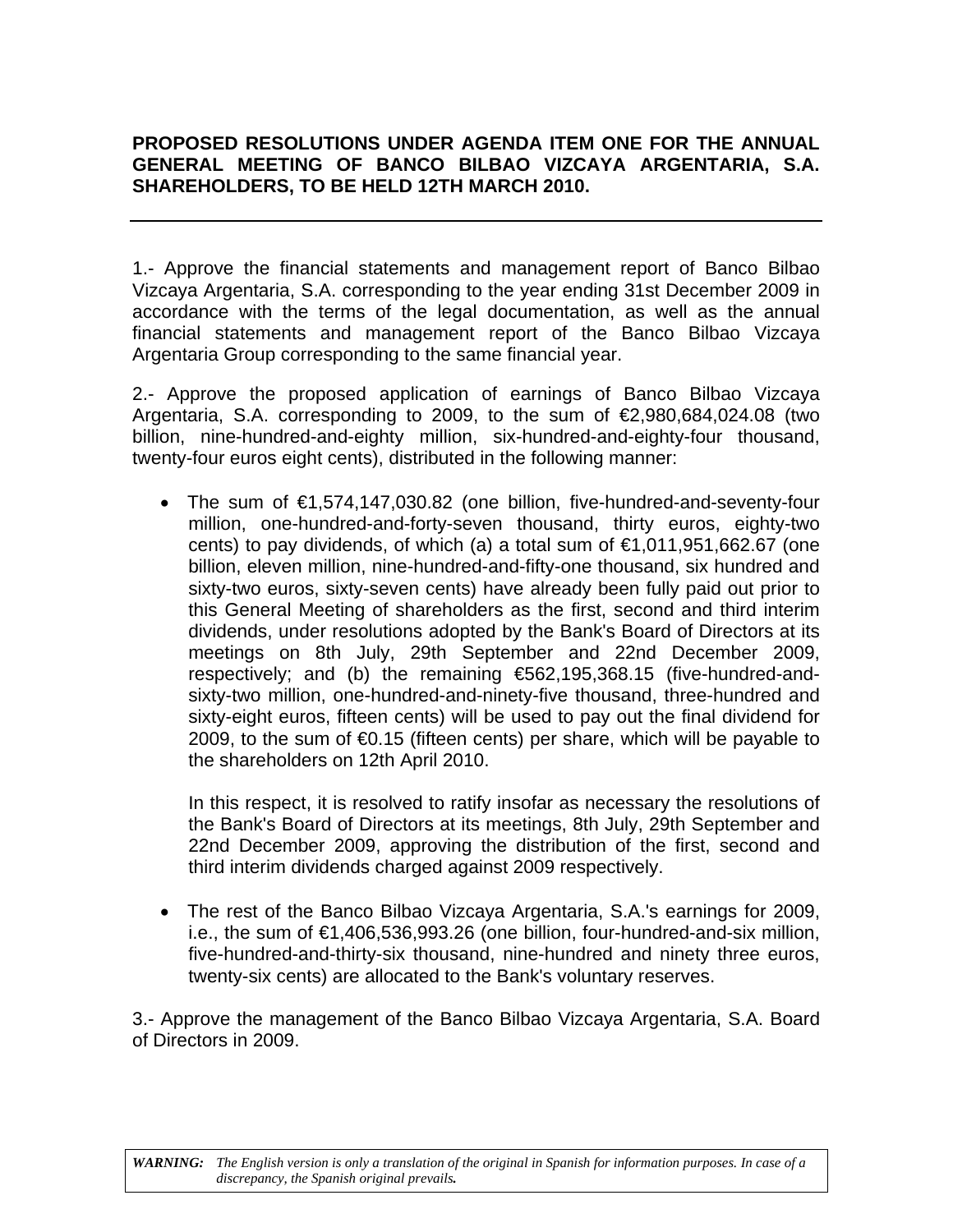4.- Empower the chairman, Mr Francisco González Rodríguez and the Company & Board Secretary, Mr Domingo Armengol Calvo, severally, to deposit the financial statements, management reports and auditors' reports for the Bank and its Group, and to issue the certificates referred to in articles 218 of the Companies Act and 366 of the Companies Registry regulations.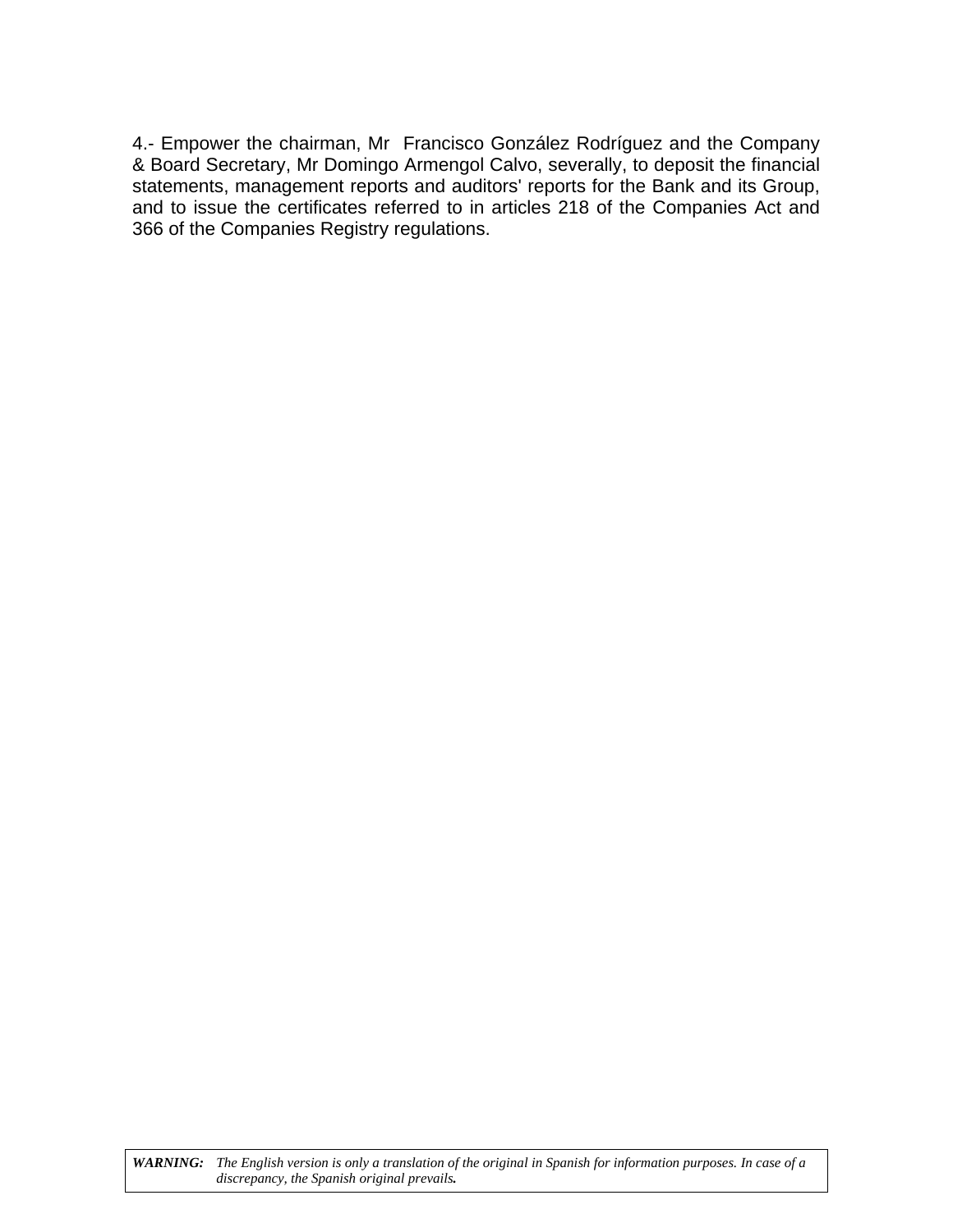## <span id="page-2-0"></span>**PROPOSED RESOLUTIONS UNDER AGENDA ITEM TWO FOR THE ANNUAL GENERAL MEETING OF BANCO BILBAO VIZCAYA ARGENTARIA, S.A. SHAREHOLDERS, TO BE HELD 12TH MARCH 2010.**

Under this agenda item, the General Meeting is firstly asked to approve the reelection, for the term established in the bylaws, of the Chairman & CEO, Mr Francisco González Rodríguez as member of the Board of Directors, with the favourable report of the Appointments & Remuneration committee.

It is also proposed to ratify the resolution adopted by the Board, 29th September 2009, co-opting shareholder Mr Ángel Cano Fernández, current President & COO, as a member of the Board of Directors and to propose his re-election for the term established in the bylaws with the favourable report of the Appointments & Remuneration committee.

Likewise, pursuant to the proposal made to the Board of Directors by the Appointments & Remuneration committee, the re-election of the following directors for the term established in the bylaws is submitted to the AGM: Mr Ramón Bustamante y de la Mora and Mr Ignacio Ferrero Jordi as members of the Board of Directors in independent directorships.

Consequently, it is proposed that the AGM adopt the following resolutions:

2.1.- Re-elect to a seat on the board of directors for the three year term established in the bylaws, [Mr Francisco González Rodríguez](#page-4-0), of full age, married, Spanish national, with address for these purposes at 81 Paseo de la Castellana, Madrid, with tax identity document 32318340-M.

2.2.- Ratify the resolution adopted by the Board, 29th September 2009, appointing [Mr Ángel Cano Fernández,](#page-5-0) of full age, married, Spanish national, with address for these purposes at 81 Paseo de la Castellana, Madrid, with tax identity document 13735761-T, as member of the Board of Directors and re-elect him to said post for the three-year term established in the bylaws.

2.3.- Re-elect to a seat on the board of directors for the three-year term established in the bylaws, [Mr Ramón Bustamante y de la Mora,](#page-6-0) of full age, married, Spanish national, with address for these purposes at 81 Paseo de la Castellana, Madrid, with tax identity document 2483109-Y.

2.4.- Re-elect to a seat on the board of directors for the three-year term established in the bylaws, [Mr Ignacio Ferrero Jordi,](#page-7-0) of full age, married, Spanish national, with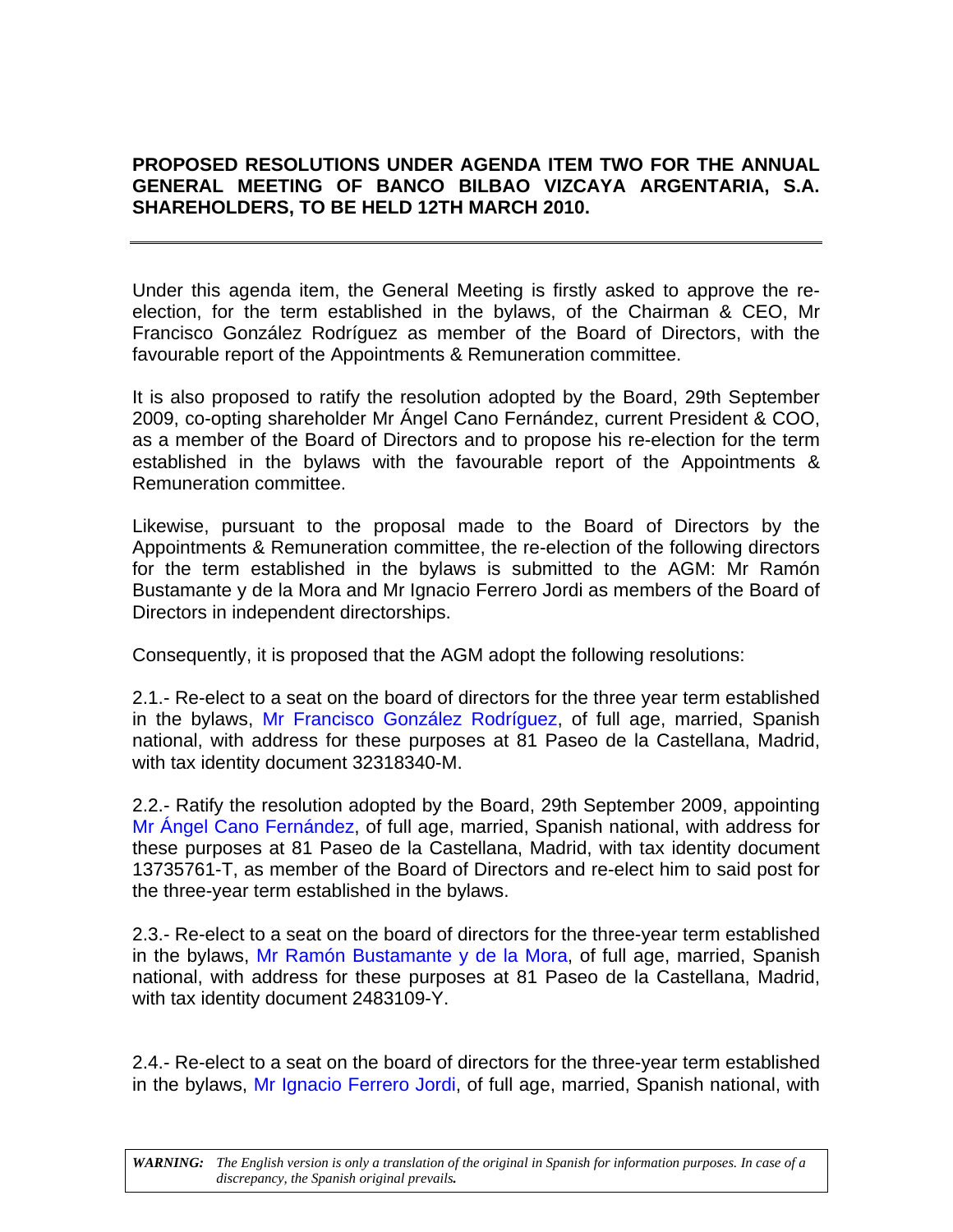address for these purposes at 81 Paseo de la Castellana, Madrid, with tax identity document 46201504-R.

Pursuant to paragraph 2 of article 34 of the corporate bylaws, determine the number of directors at whatever number there are at this moment in compliance with the resolutions adopted under this agenda item, which will be reported to the AGM for all due effects.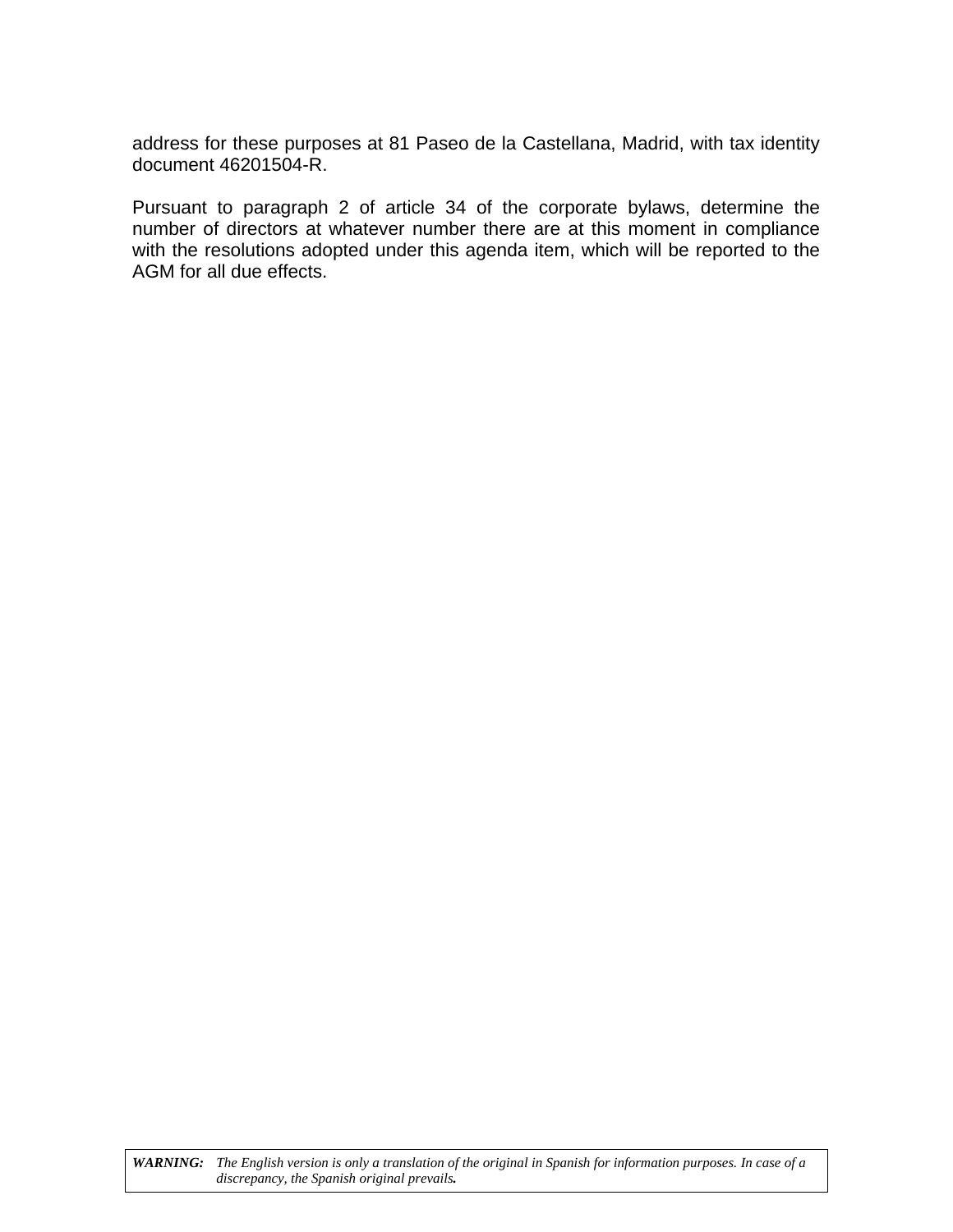## <span id="page-4-0"></span>**Mr. FRANCISCO GONZÁLEZ RODRÍGUEZ Chairman and CEO**

Born in Chantada (Lugo), Spain, in 1944. Married. Graduated in Economic and Business Sciences from Universidad Complutense de Madrid.

## **Professional Background:**

Francisco González has been Chairman and CEO of BBVA since January 2000.

Francisco González is Vice-Chairman of The Institute of International Finance (IIF), Member of the European Financial Services Round Table (EFR), Member of the Institut International D'Études Bancaires, Member of the Capital Markets Consultative Group of the IMF (CMCG), Member of the Board of Directors of the International Monetary Conference (IMC), Member of the Global Advisory Council of the Conference Board and Member of the International Advisory Committee of the Federal Reserve Bank of New York, among other international fora.

He is also Chairman of the Fundación BBVA and Governor of the Red Cross, Foundation for Help Against Drug Addiction, Foundation for Terrorism Victims, the Guggenheim Museum in Bilbao, Museo de Bellas Artes in Bilbao, Fundación Príncipe de Asturias, Real Instituto Elcano, Fundación Carolina, ESADE, FEDEA, Fundación de Estudios Financieros, Instituto de Estudios Económicos and Institut Europeu de la Mediterránia.

Prior to the merger between Banco Bilbao Vizcaya and Argentaria, Francisco González was chairman of Argentaria from 1996 to 1999, when he led the integration, transformation and privatisation of a very diverse group of State-owned banks.

Before joining Argentaria, Francisco González founded the Securities Firm, FG Inversiones Bursátiles, which became the first independent firm of brokers in Spain.

Francisco González is also a registered Spanish Stock Broker (ranking first amongst the candidates examined in 1980) and Trader for the Bolsa de Madrid. He was member of the Executive Committee of the Bolsa de Madrid and the Executive Committee of Bancoval.

He began his professional career in 1964 as programmer in an IT company. His ambitions to transform 21st-century banking with the support of new technology dates back to this time.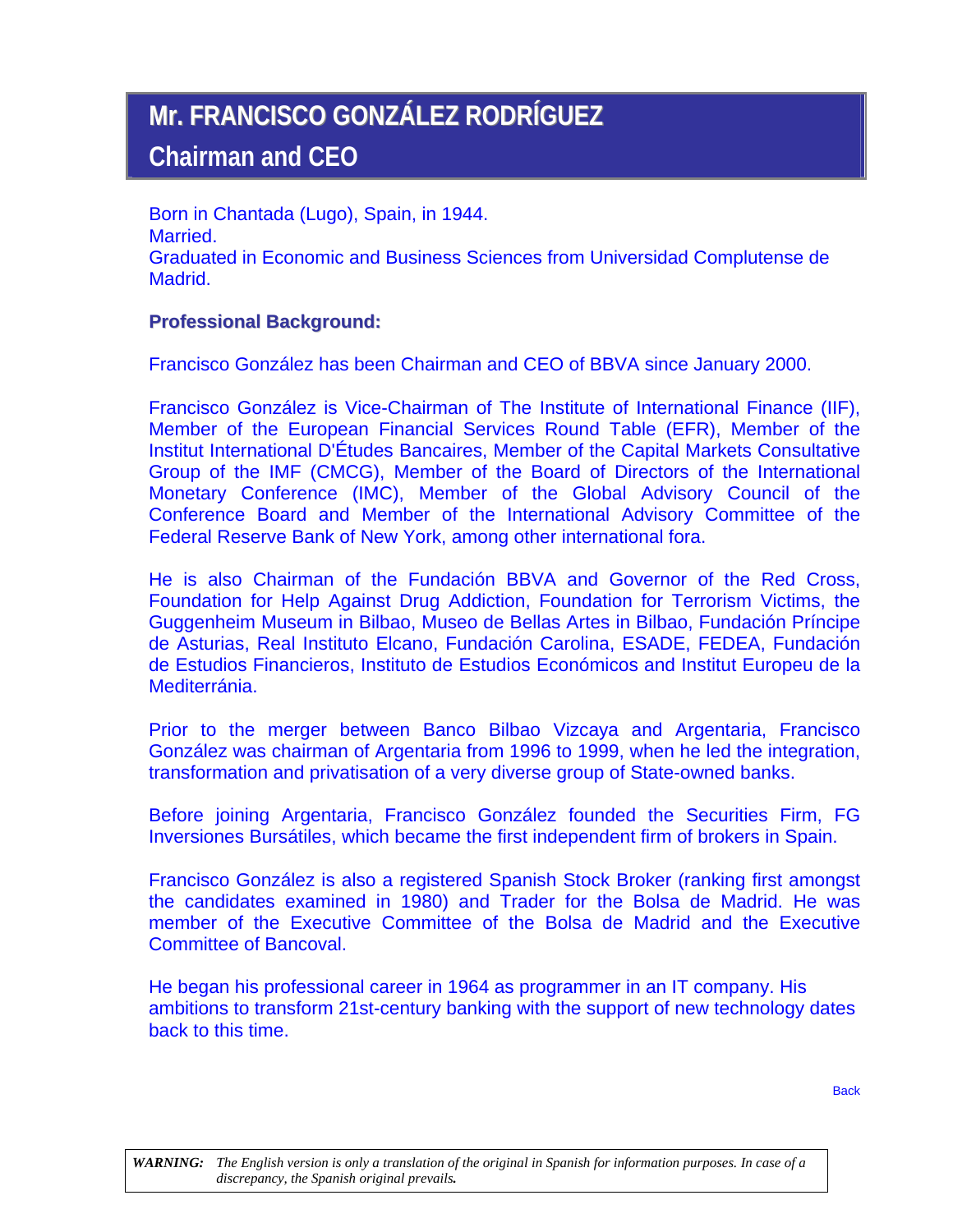# <span id="page-5-0"></span>**Mr ÁNGEL CANO FERNÁNDEZ**

**President and COO**

Born in Santander in 1961 **Married** Graduated in Economic and Business Sciences

## **Professional Background:**

- **In 1984 he joined Arthur Andersen, Financial area.**
- **In 1991 he joined Argentaria and was appointed Director of General** Accounting, mainly undertaking and coordinating control functions.
- In 1998 was appointed to the Management Committee of Argentaria.
- **In 2000 joined the Management Committee of BBVA.**
- **In April 2001 was appointed Financial Director of the BBVA Group.**
- **In January 2003 was appointed Director of Human Resources and** Services of the BBVA Group.
- **III** In December 2005 assumes responsibility for the Group's Technology, becoming Director of Resources and Means.
- In January 2006 he is further assigned with the responsibility to develop and undertake the Group's Global Transformation Plan.
- In September 2009 he was appointed President and COO of BBVA.

**[Back](#page-2-0)**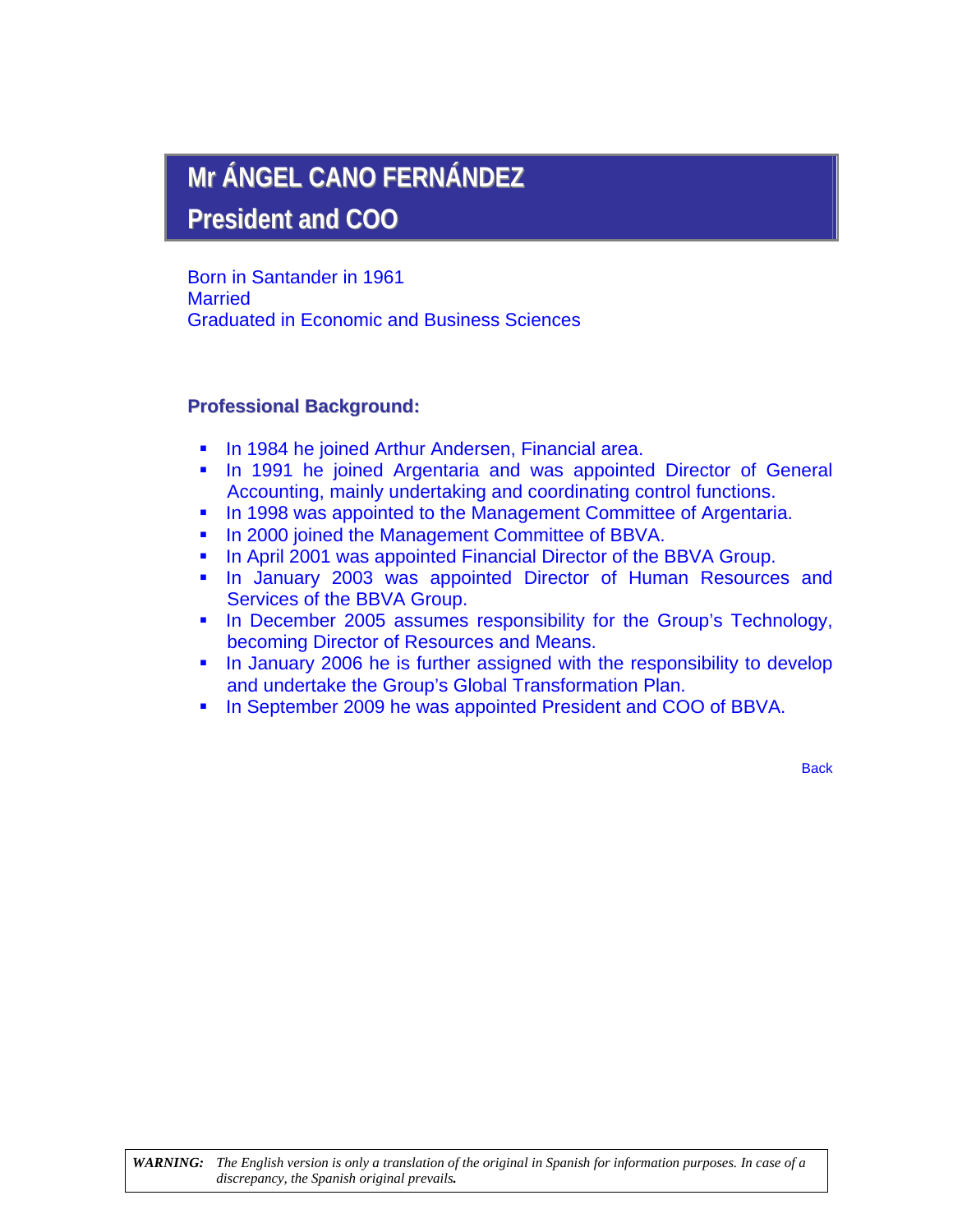# <span id="page-6-0"></span>**Mr. RAMÓN BUSTAMANTE Y DE LA MORA**

**Director** 

Born in Madrid in 1948. Married. Graduated in Economic and Business Sciences from Universidad Complutense de Madrid.

## **Professional Background:**

1972 – IBERIA, L.A.E. Studies Service.

1975 – BANCO COMERCIAL DE CATALUÑA. Accounts Director.

1976 – BANCA GARRIGA NOGUÉS. Accounts Director.

1986 – BANCA GARRIGA NOGUÉS. Deputy General Manager.

1986 – BANESTO. Various senior posts and responsibilities: Director of Territorial Norte; (1987) Director O.P. Madrid and Regional Director for Madrid; (1990) Deputy General Manager for Commercial and Marketing Strategy; (1992) Deputy General Manager for Managing Director; (1993) Managing Director at Bandesco.

1996 – ARGENTARIA. Senior Managing Director and Chairman of the Control Committee; Senior Managing Director of Retail Banking; nonexecutive Deputy Chairman; (1997) Chairman of Unitaria.

He was appointed to a BBVA directorship on 28th January 2000.

**[Back](#page-2-0)**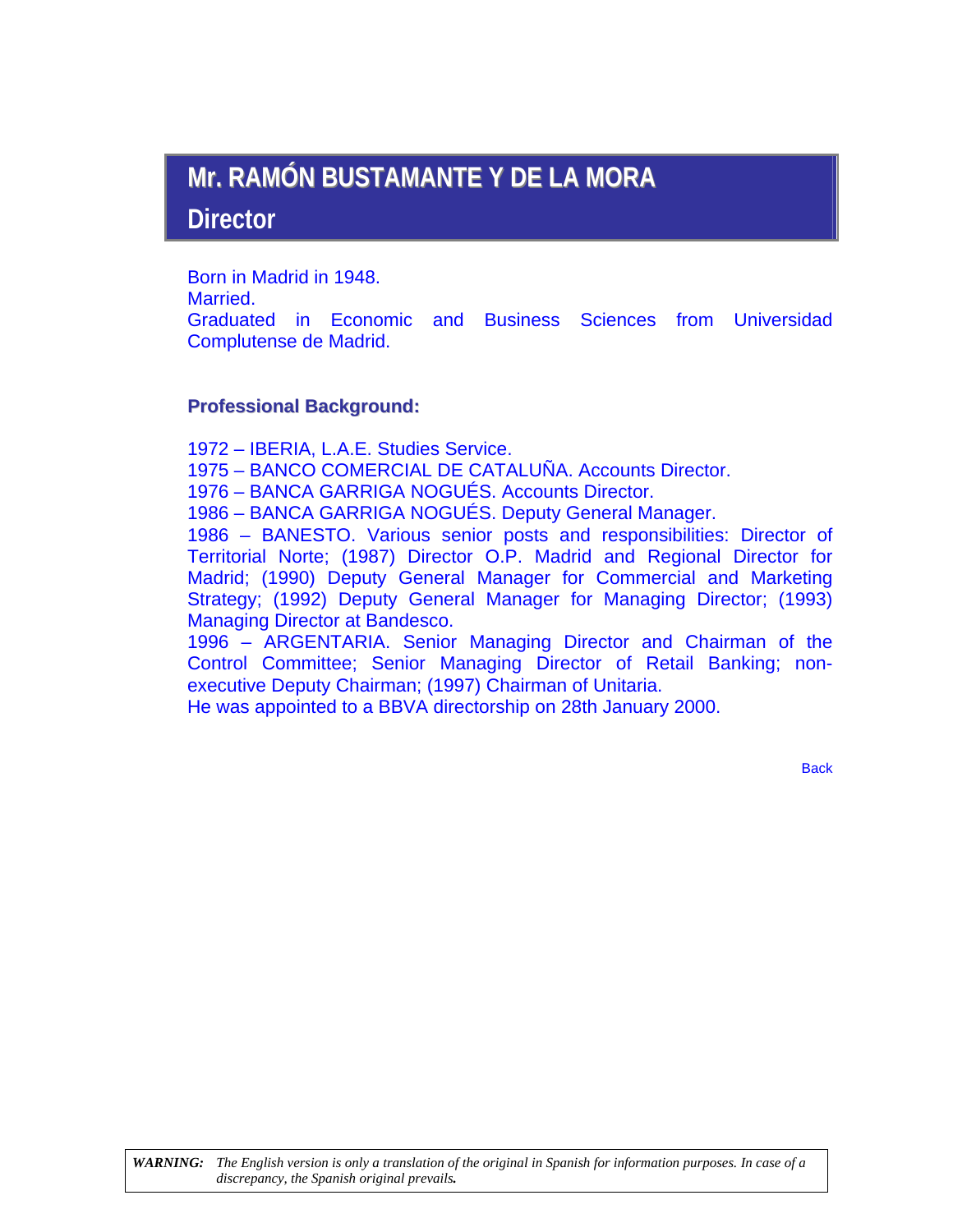# <span id="page-7-0"></span>**Mr. IGNACIO FERRERO JORDI**

## **Director**

Born in Barcelona in 1945. Married. Graduated in Law from Universidad de Barcelona.

Professional Background:

Chief Operating Officer of NUTREXPA. Chief Operating Officer of LA PIARA, Chairman of ANETO NATURAL Member of the Board of MAZ (Mutua Accidentes de Zaragoza) from 31st March 2000. Member of the Board of INSTITUTO DE LA EMPRESA FAMILIAR. Member of the Board of AECOC (Asociación Española de Codificación Comercial) from 25th February 2003.

He was appointed to a BBVA directorship on 28th January 2000

**[Back](#page-2-0)**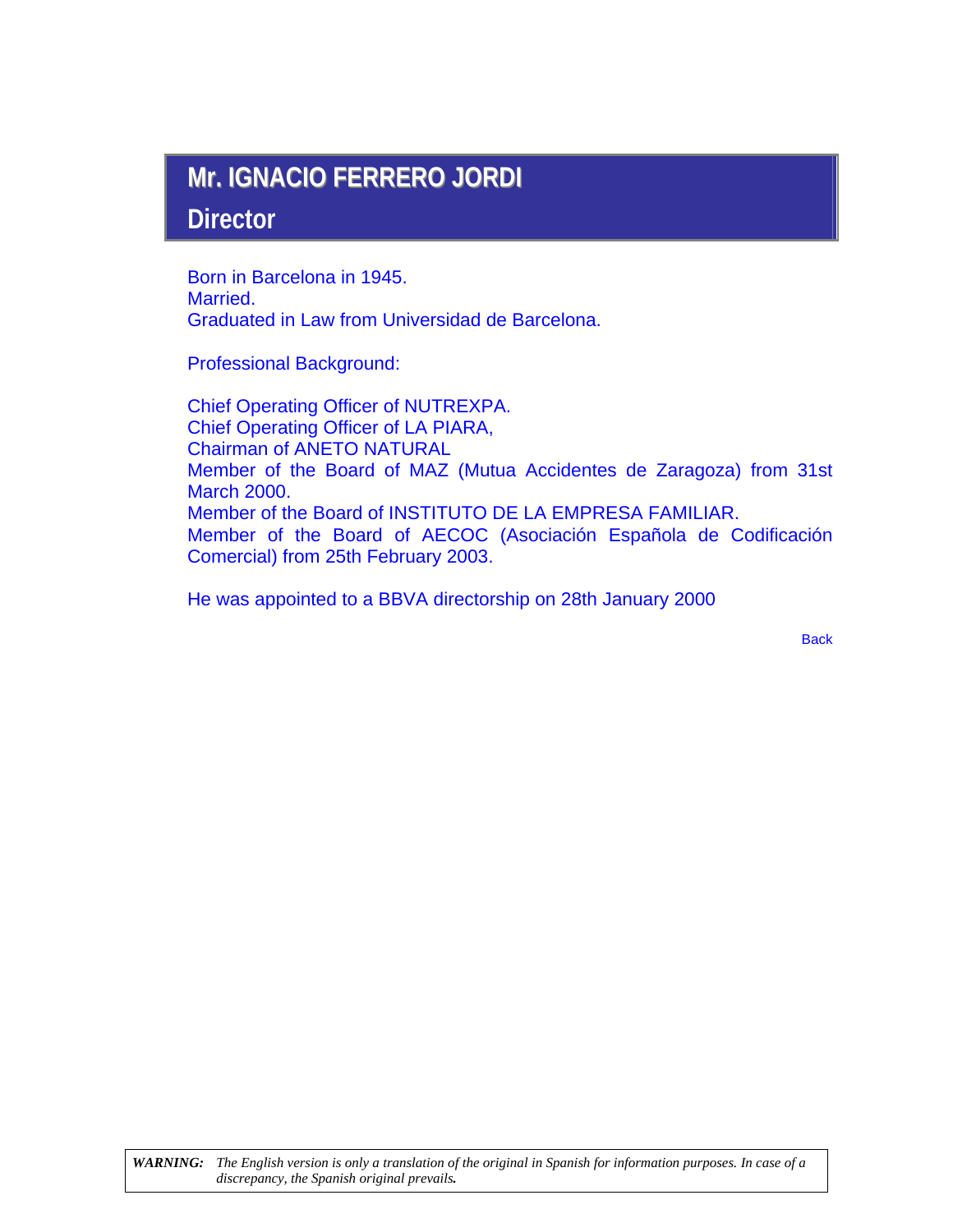## **PROPOSED RESOLUTIONS UNDER AGENDA ITEM THREE FOR THE ANNUAL GENERAL MEETING OF BANCO BILBAO VIZCAYA ARGENTARIA, S.A. SHAREHOLDERS, TO BE HELD 12TH MARCH 2010.**

1.- Repealing the unavailed part from the resolution adopted at the Annual General Meeting, 13th March 2009, to authorise the Bank, directly or via any of its subsidiaries, for a maximum of five years as of the date of this present AGM, to purchase Banco Bilbao Vizcaya Argentaria, S.A. shares at any time and on as many occasions as it deems appropriate, by any means permitted by law. The purchase may be charged to the year's earnings and/or to unrestricted reserves and the shares may be sold or redeemed at a later date. All this shall comply with article 75 and concordant of the Companies Act.

2.- To approve the limits or requirements of these acquisitions, which shall be as follows:

- The nominal value of the shares acquired directly or indirectly, added to those that the Bank and its subsidiaries already own, may at no time exceed ten percent (10%) of the subscribed Banco Bilbao Vizcaya Argentaria, S.A. share capital, or, where applicable, the maximum amount authorised by the applicable legislation at any time. In all cases, respect must be paid to the limits established on the purchase of treasury stock by the regulatory authorities of the markets where the Banco Bilbao Vizcaya Argentaria, S.A. shares are listed for trading.
- A restricted reserve may be charged to the Bank's net total assets equivalent to the sum of treasury stock booked under Assets. This reserve must be maintained until the shares are sold or redeemed.
- The stock purchased must be fully paid up, unless the purchase is without consideration, and must not entail any obligation to provide ancillary benefits.
- The purchase price will not be below the nominal price nor more than 20% above the listed price or any other price associated wtih the stock on the date of purchase. Operations to purchase treasury stock will comply with securities markets' standards and customs.

3.- Express authorisation is given to earmark all or some of the shares purchased by the Bank or any of its subsidiaries hereunder for Company workers, employees or directors when they have an acknowledged right, either directly or as a result of exercising the option rights they hold, as established in the final paragraph of article 75, section 1 of the Companies Act.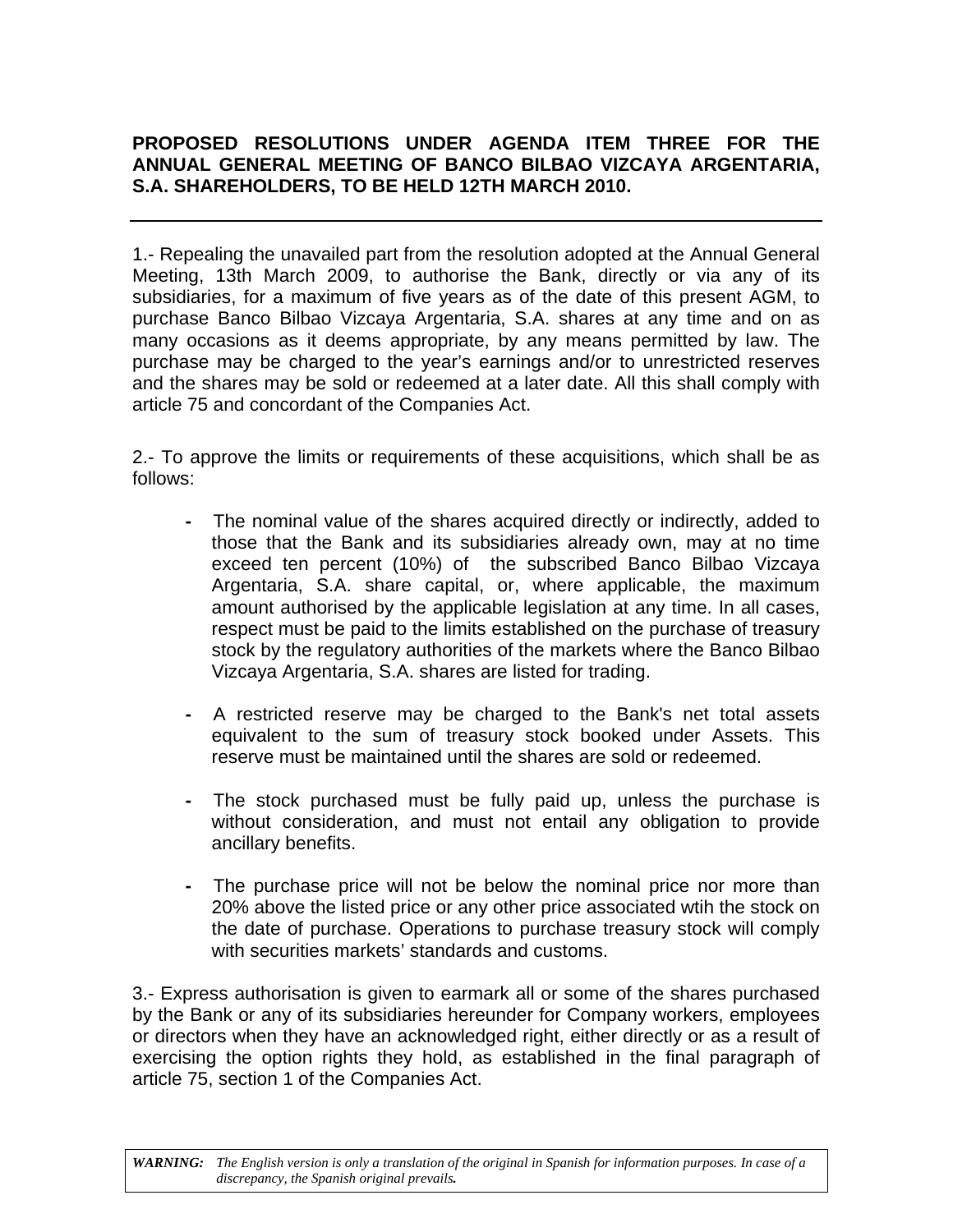4.- Reduce share capital in order to redeem such treasury stock as the Bank may hold on its Balance Sheet, charging this to profits or unrestricted reserves and to the amount which is appropriate or necessary at any time, up to the maximum value of the treasury stock held at any time.

5.- Authorise the board, in compliance with article 30c) of the corporate bylaws, to implement the above resolution to reduce share capital, on one or several occasions and within the maximum period of five years from the date of this AGM, undertaking such procedures, processes and authorisations as necessary or as required by the Companies Act and other applicable provisions. Specifically, the Board is delegated powers, within the deadlines and limits established for the aforementioned implementation, to establish the date(s) of each capital reduction, its timeliness and appropriateness, taking into account market conditions, listed price, the Bank's economic and financial position, its cash position, reserves and business performance and any other factor relevant to the decision. It may specify the amount of the capital reduction; determine where to credit said amount, either to a restricted reserve or to freely available reserves, where relevant, providing the necessary guarantees and complying with legally established requirements; amend article 5 of the company bylaws to reflect the new figure for share capital; request de-listing of the redeemed stock and, in general, adopt such resolutions as necessary regarding this redemption and the consequent capital reduction, designating the people able to formalise these actions.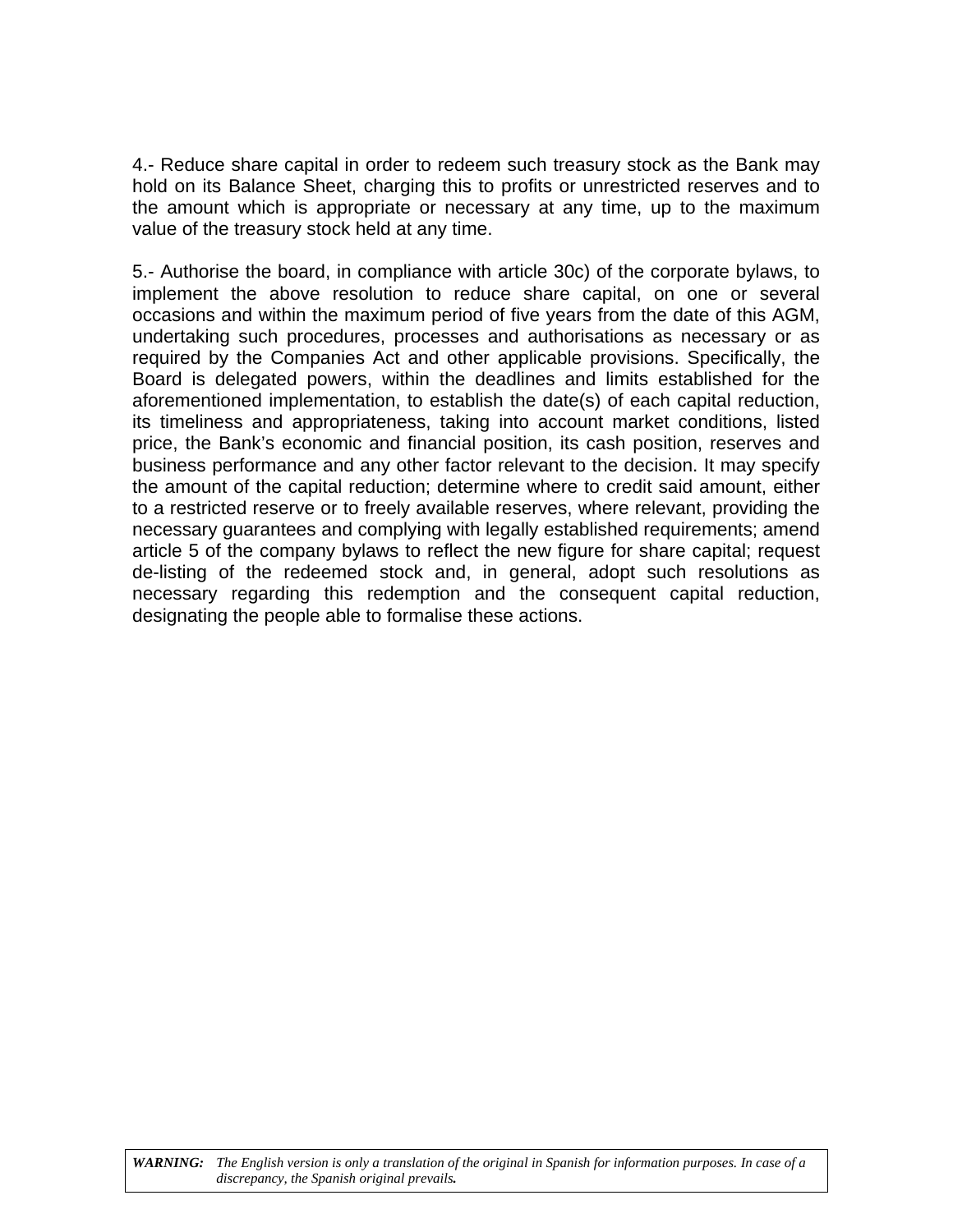## **PROPOSED RESOLUTIONS UNDER AGENDA ITEM FOUR FOR THE ANNUAL GENERAL MEETING OF BANCO BILBAO VIZCAYA ARGENTARIA, S.A. SHAREHOLDERS, TO BE HELD 12TH MARCH 2010**

## **APPROVAL OF A PROGRAMME FOR VARIABLE REMUNERATION IN SHARES FOR THE YEARS 2010 TO 2011 FOR APPLICATION BY THE BANK AND ITS SUBSIDIARY COMPANIES.**

1.- Approve a programme for variable remuneration in shares to run over several years, for the effects of article 130 of the Companies Act, the additional provision four of the Companies Act and other applicable legislation, addressed to the members of the Banco Bilbao Vizcaya Argentaria Group management team (hereinafter, the **"Multi-Year Variable Share Remuneration Programme" or the "Programme"**) under the following core terms and conditions:

**(a) Description** The Multi-Year Variable Share Remuneration Programme will comprise the promise to deliver ordinary shares in Banco Bilbao Vizcaya Argentaria, S.A. to members of the senior management of the Banco Bilbao Vizcaya Argentaria Group (including executive directors and members of the BBVA Management Committee) on a specific date and under the core conditions that are established below.

This Programme is based on the allocation of a number of units to beneficiaries as a function of their level of responsibility, which will serve as the basis for calculating how many BBVA shares will be delivered, if any, at the end of the Programme.

The number of BBVA shares to be given to each beneficiary at the end of the Programme, should the conditions established be met, will be determined by multiplying the number of units assigned by a ratio of between 0 and 2, as a function of the comparative performance of the Bank's TSR (total shareholders' return, i.e., revaluation of the share plus dividends) during the Programme against the TSR of 18 European peer banks.

The peer banks are:

BNP Paribas, Société Genérale, Deutsche Bank, Unicredito Italiano, Intesa San Paolo, Banco Santander, Credit Agricole, Barclays, Lloyds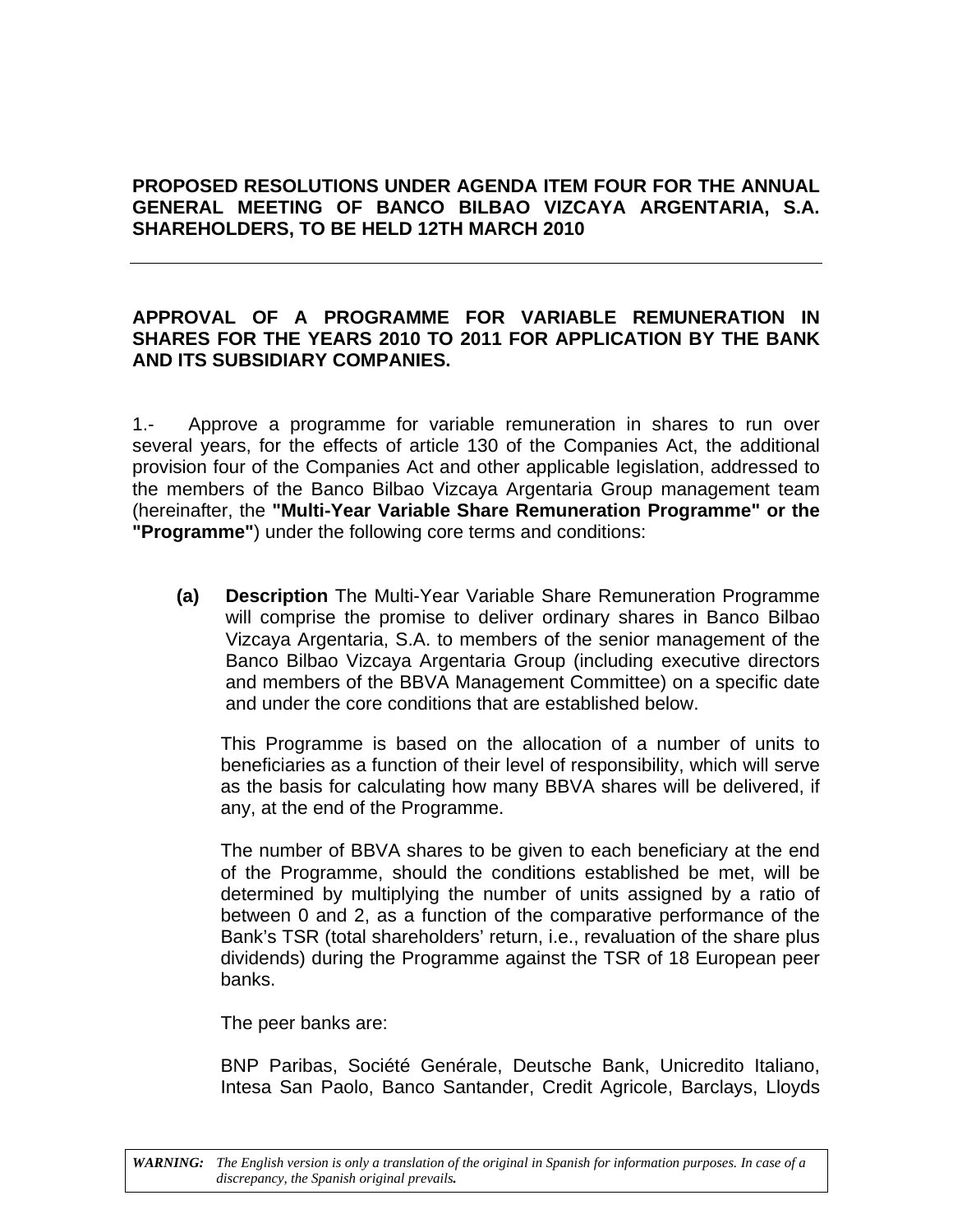Banking Group, the Royal Bank of Scotland, UBS, Credit Suisse, HSBC, Commerzbank, Citigroup, Bank of America, JP Morgan Chase, Wells Fargo.

- **(b) Beneficiaries**: The Multi-Year Variable Share Remuneration Programme is addressed to those considered to be members of the Banco Bilbao Vizcaya Argentaria Group (including executive directors and members of the BBVA Management committee) when this Programme comes into force, with the exception of executives who have a special reward scheme. The estimated initial number of Programme beneficiaries is 1,963 people; however, more people may join the Programme and some may leave whilst it is in force.
- **(c) Duration**: The Programme will come into force on 15th April 2010, ending 31st December 2011, and will be settled before 15th April 2012, without detriment to the possibility of anticipated settlement that may be established in the ramification of this resolution.

The shares will be delivered to the beneficiaries after the Programme is settled. The beneficiaries may take up their shares in the following manner: (i) 40% of the shares received will be freely transferrable by the beneficiaries as of their delivery; (ii) 30% of the shares received will become transferrable once a year has passed from the Programme's settlement date; and (iii) The remaining 30% will become transferrable once two years have passed from the Programme's settlement date. All this will be done under the terms and conditions established by the Board of Directors.

- **(d) The maximum number of Banco Bilbao Vizcaya Argentaria, S.A. shares included in the Multi-Year Variable Share Remuneration Programme**: The maximum number of Banco Bilbao Vizcaya Argentaria, S.A. shares included in the Multi-Year Variable Share Remuneration Programme is 7m ordinary shares, representing 0.18677% of the current Banco Bilbao Vizcaya Argentaria, S.A. share capital. Of this number, a maximum of 390,000 ordinary shares (representing 0.01041% of the share capital) may be earmarked for executive directors and 850,000 ordinary shares (representing 0.022679% of the share capital) may be earmarked for other members of the Management committee other than the executive directors.
- **(e) Coverage**: The Company may put shares that comprise or come to comprise its treasury stock into covering the Multi-Year Variable Share Remuneration Programme or it may use any other suitable financial instrument that the Company may determine.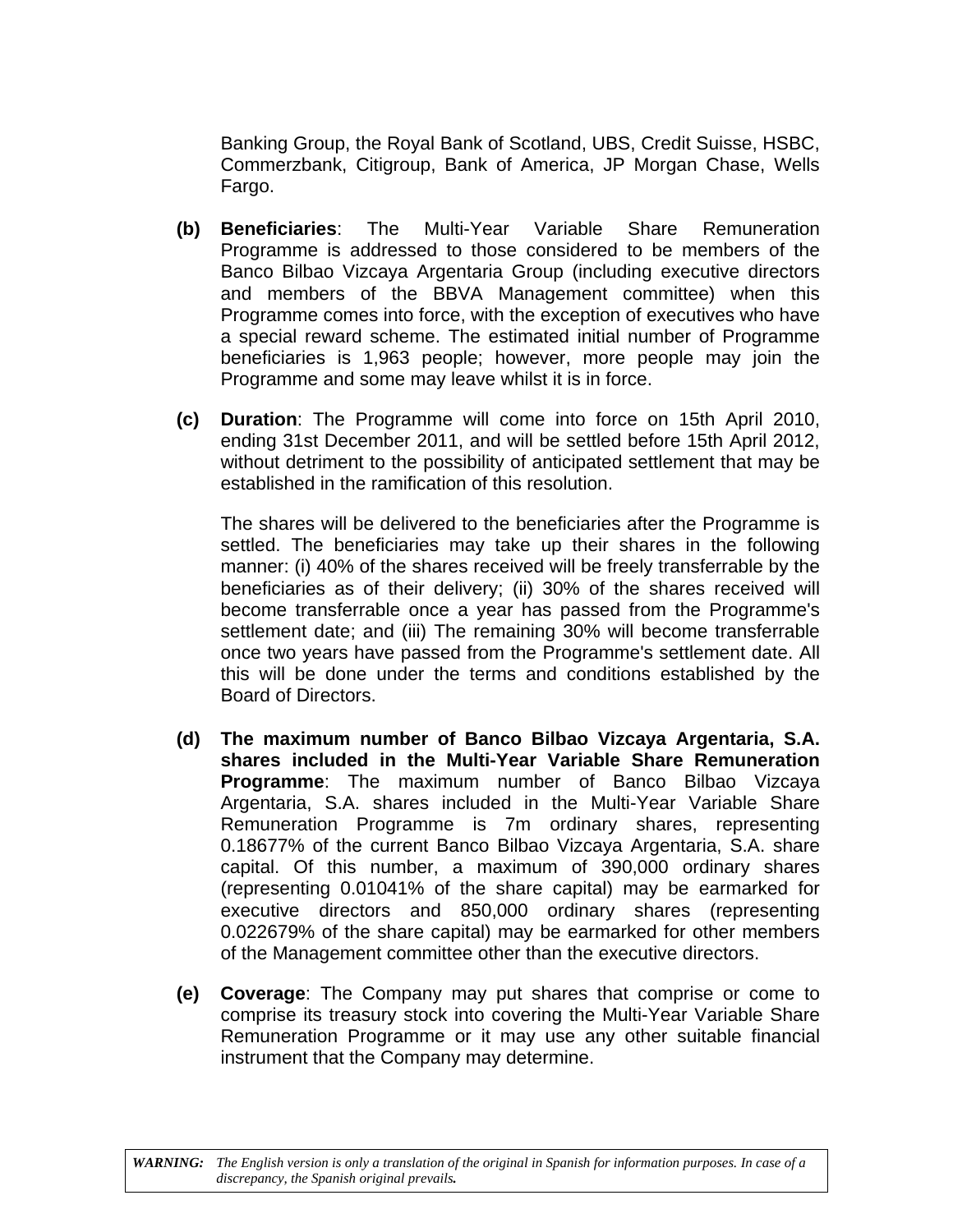2.- Confer authority on the Company's Board of Directors, with express powers to delegate this authority, to implement, whenever and however it deems advisable, to develop, formalise, execute and settle the Multi-Year Variable Share Remuneration Programme, adopting any resolutions and signing any public or private documents that may be necessary or advisable for its full effectiveness. The Board will also have powers to remedy, rectify, modify or supplement this resolution and, in particular, but not limited to, the following:

- (a) Implement the Multi-Year Variable Share Remuneration Programme when it deems it advisable and in the specific form it deems appropriate.
- (b) Develop and establish the specific terms and conditions for the Multi-Year Variable Share Remuneration Programme with respect to everything not envisaged in this resolution. This includes, but is not limited to, establishing the events in which the Multi-Year Variable Share Remuneration Programme would be settled early and declaring the compliance with the conditions that may be linked to such early settlement where applicable.
- (c) Draw up, subscribe and present any additional communications and documentation that may be necessary or advisable before any public or private body in order to implement and execute and settle the Multi-Year Variable Share Remuneration Programme, including the corresponding protocols where necessary.
- (d) Engage in any action, declaration or arrangement with any public or private, domestic or international body or entity or registry to obtain any permit or verification needed to implement, settle and execute the Multi-Year Variable Share Remuneration Programme.
- (e) Negotiate, agree and sign counterparty and liquidity contracts with the financial institutions it freely designates, under the terms and conditions it deems suitable.
- (f) Draw up and publish any announcements that may be necessary or advisable.
- (g) Draw up, subscribe, grant and, where applicable, certify any kind of document relating to the Multi-Year Variable Share Remuneration Programme.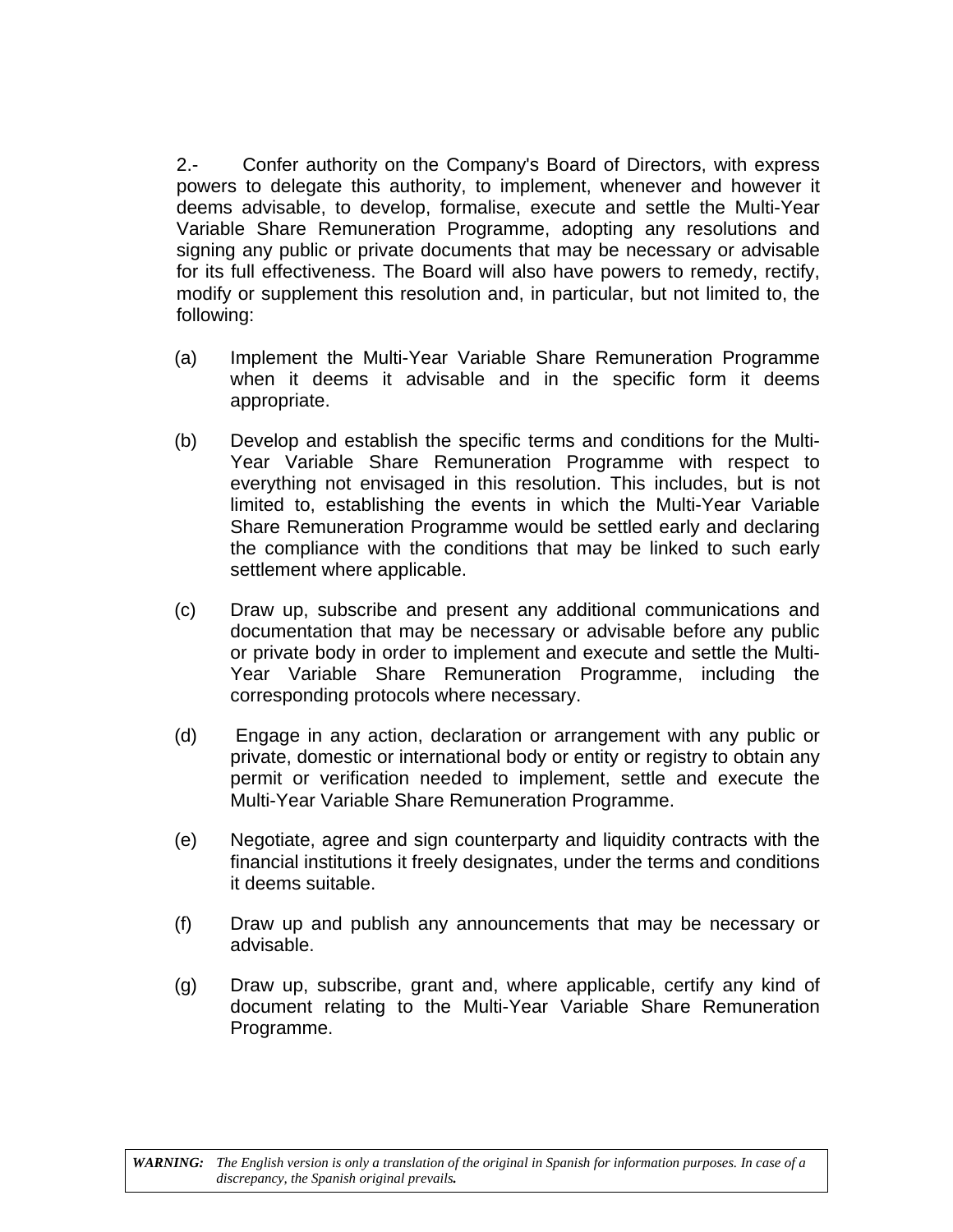- (h) Adapt the contents of the Programme to the circumstances or corporate operations that may occur during its term, relating both to BBVA and the 18 peer banks mentioned in the description of the Programme, such that it remains under the same terms and conditions.
- (i) And, in general, engage in any acts and sign any documents that may be necessary or advisable for the validity, efficacy, implementation, development, execution, settlement and success of the Multi-Year Variable Share Remuneration Programme and the previously adopted resolutions.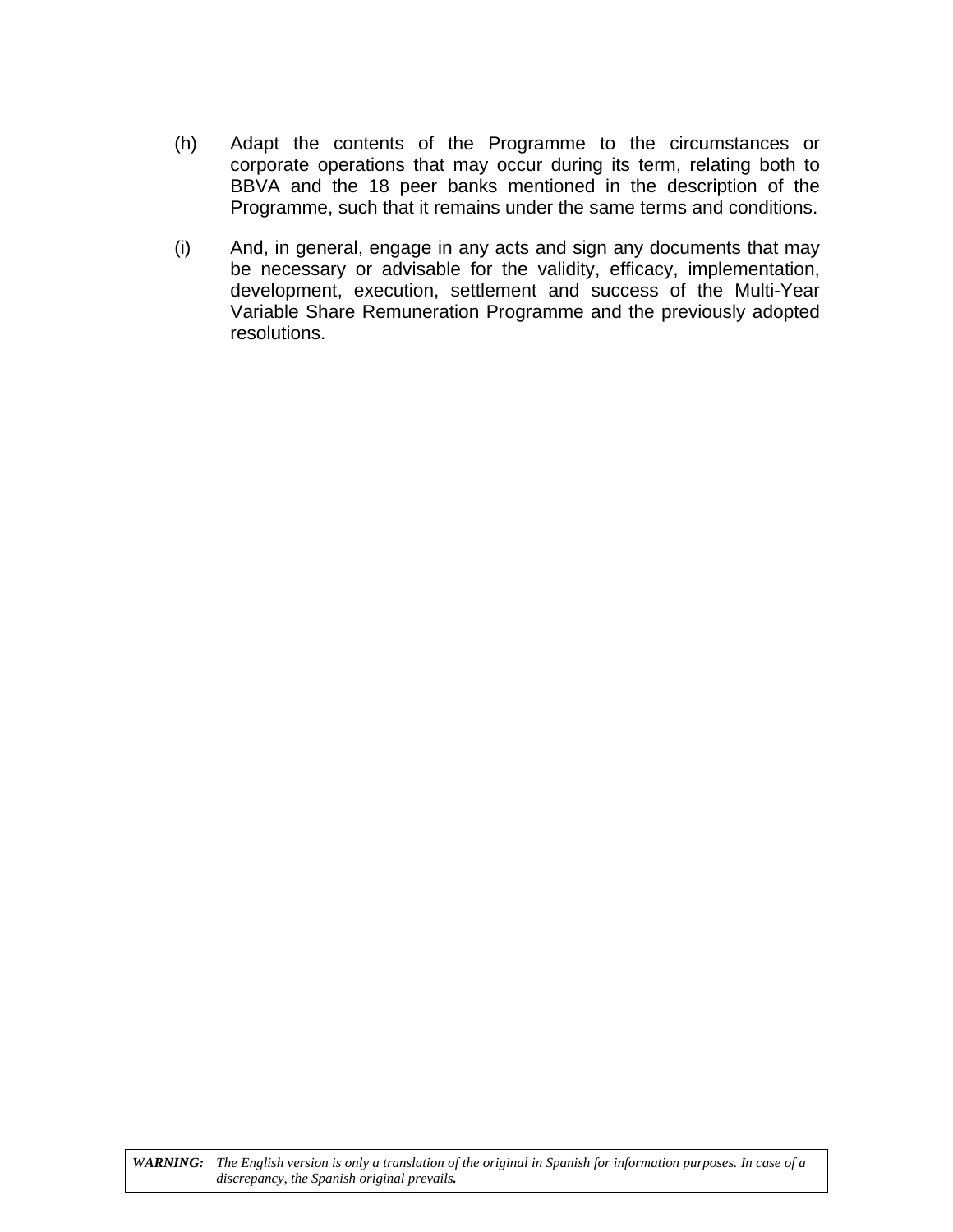## **PROPOSED RESOLUTIONS UNDER AGENDA ITEM FIVE FOR THE ANNUAL GENERAL MEETING OF BANCO BILBAO VIZCAYA ARGENTARIA, S.A. SHAREHOLDERS, TO BE HELD 12TH MARCH 2010.**

Re-elect Deloitte, S.L. as auditors for the accounts of Banco Bilbao Vizcaya Argentaria, S.A. and the Banco Bilbao Vizcaya Argentaria Group. Deloitte, S.L. is domiciled in Madrid, at Plaza Pablo Ruiz Picasso, 1 - Torre Picasso and its tax code is B-79104469; it is number S-0692 in the official registry of account auditors in Spain, and lodged in the Madrid Companies' Registry under volume 13,650, folio 188, section 8, sheet M-54414.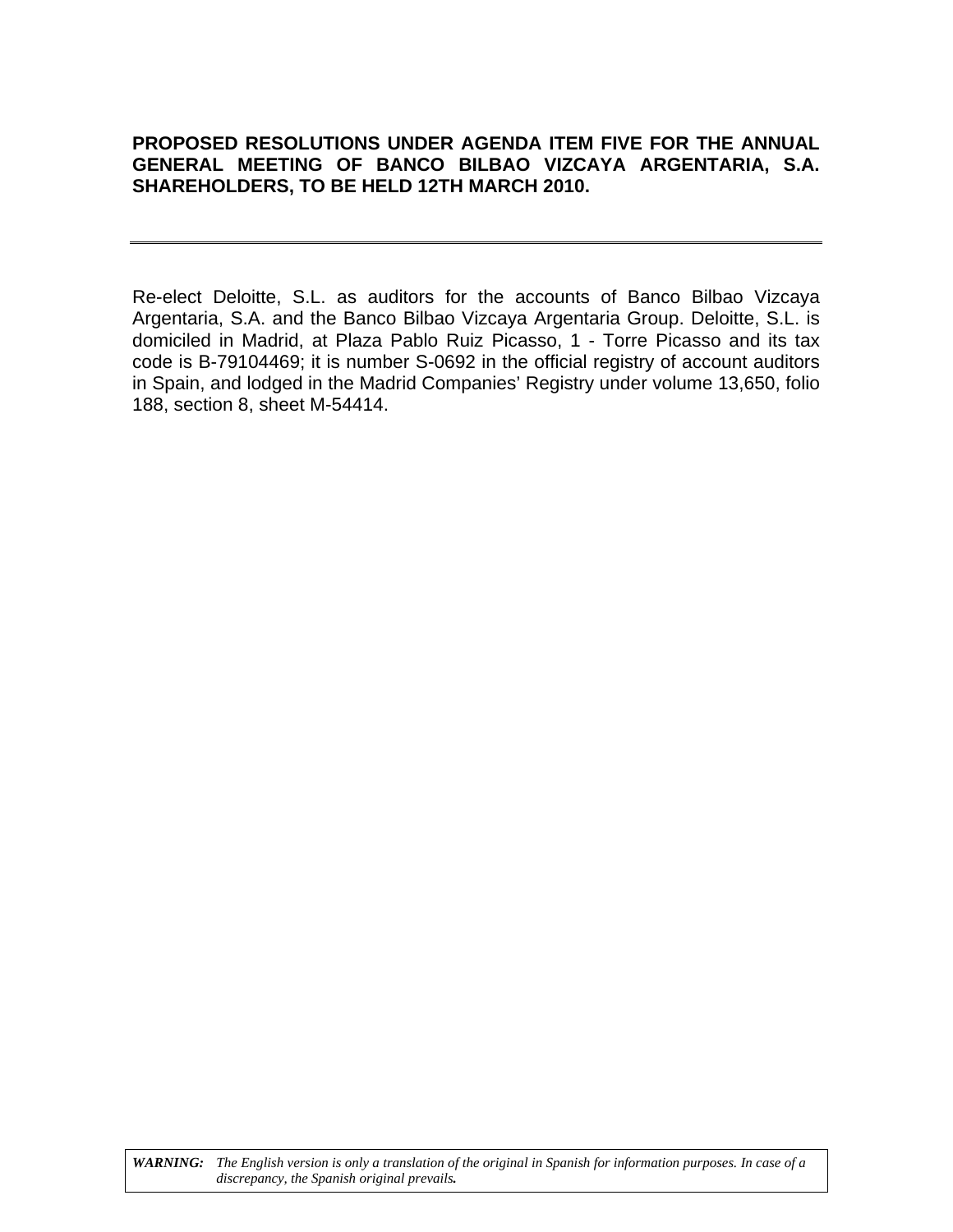## **PROPOSED RESOLUTIONS UNDER AGENDA ITEM SIX FOR THE ANNUAL GENERAL MEETING OF BANCO BILBAO VIZCAYA ARGENTARIA, S.A. SHAREHOLDERS, TO BE HELD 12TH MARCH 2010**

Confer authority to the Board of Directors, with express powers to pass on this authority to the Executive committee or the director(s) it deems pertinent or the Company & Board Secretary, the most broad-ranging faculties required under law for the fullest implementation of the resolutions adopted by this AGM, making any arrangements necessary to obtain due permits and/or filings from the Bank of Spain, the Ministry of the Economy & Finance, the Stock Exchange Supervisor (CNMV), the entity charged with recording book entries, the Companies Registry and any other public- or private-sector bodies. To such ends, they may (i) establish, interpret, clarify, complete, develop, amend, remedy omissions and adapt the aforementioned resolutions according to the verbal or written qualifications of the Companies Registry and any competent authorities, civil servants or institutions, without any need to consult again with the General Meeting; (ii) draw up and publish the announcements required by law; (iii) place the aforementioned resolutions on public record and grant any public and/or private documents they deem necessary or advisable for their implementation; (iv) deposit the annual accounts and other mandatory documentation at the Companies Registry and (v) engage in any acts that may be necessary or advisable to successfully implement them and, in particular, to have them filed at the Companies Registry or in other registries in which they may be filed.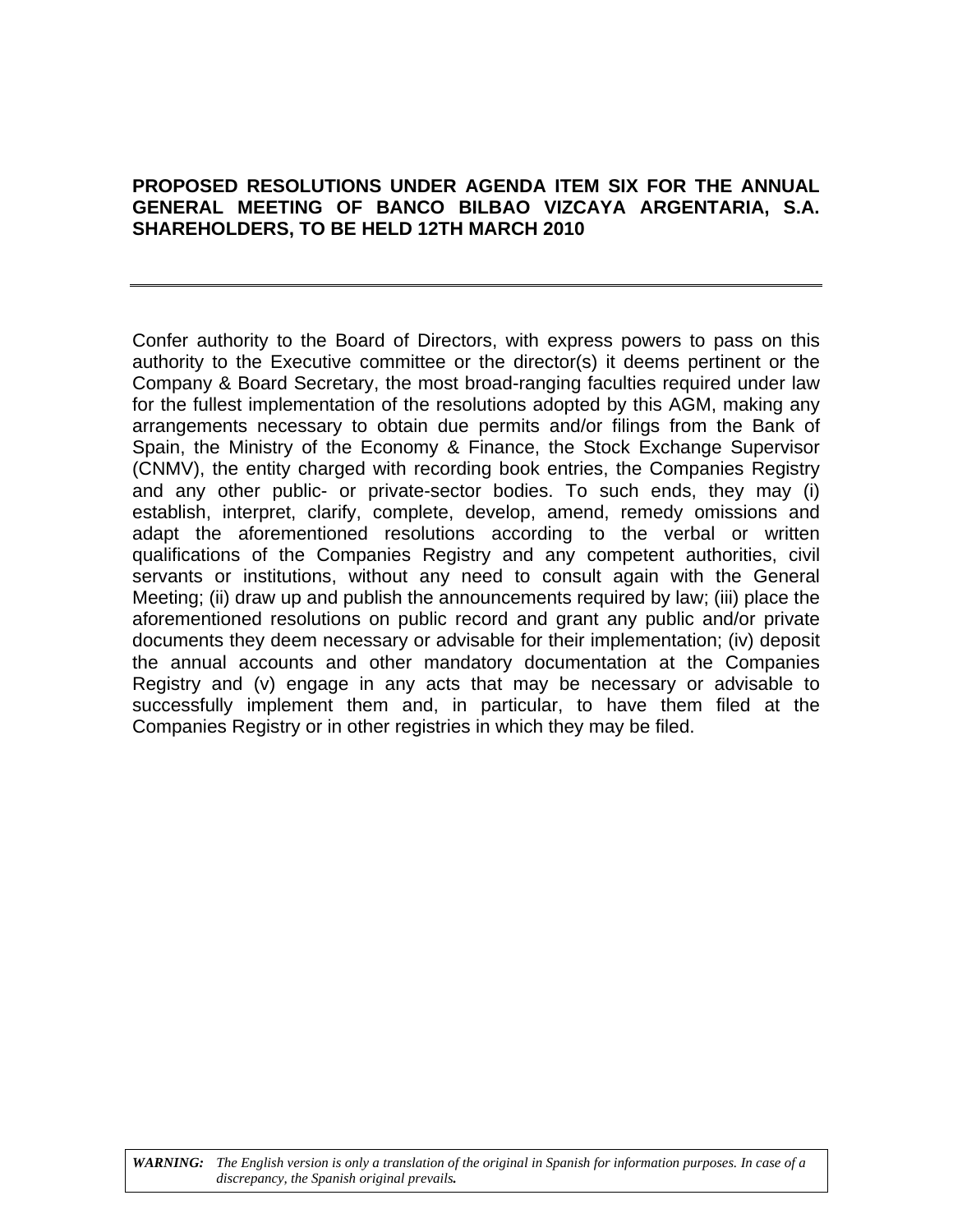*Report presented by the Board of Directors of Banco Bilbao Vizcaya Argentaria, S.A., for the purposes established under articles 144 and 164 of the Companies Act (consolidation of text approved under Legislative Royal Decree 1564/1989, 22nd December) regarding the resolution authorising the Company to directly or indirectly acquire treasury stock and, where applicable, reduce the share capital, referred to under agenda item three of the General Meeting, convened for 11th and 12th March 2010 at first and second summons, respectively.*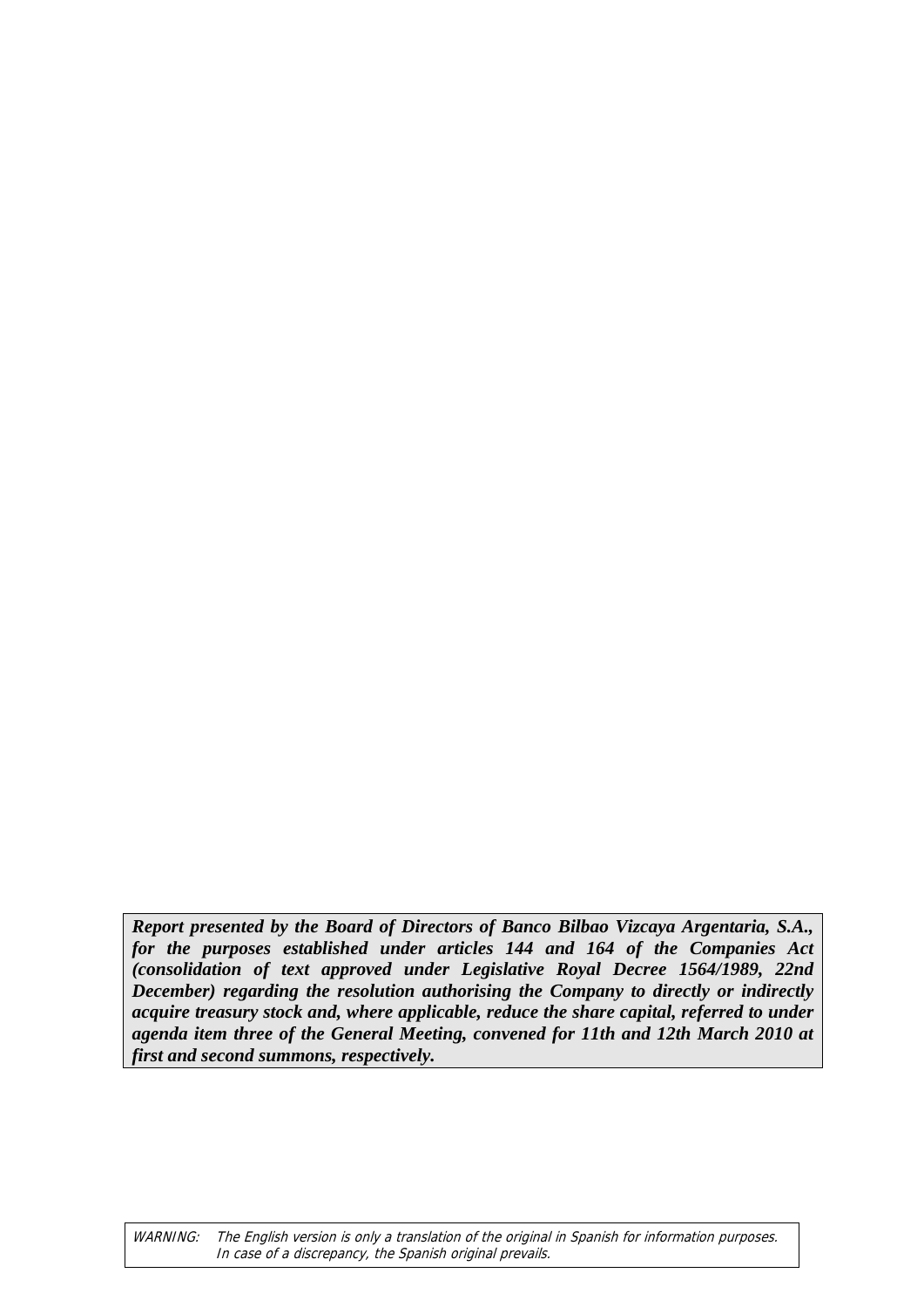*Articles 75 and following in the Companies Act permit Spanish companies to derivatively acquire and hold shares issued by the company itself in their portfolios, either directly or through their subsidiaries. However, to do so, they must comply with the requirements established under said articles.* 

*Once the derivative acquisition of treasury stock has taken place, various mechanisms may be used to reduce the volume of the Company's treasury stock: it may decide to redeem the shares or reduce the size of the treasury stock by selling the shares in the market.* 

*When deciding which mechanism to use, the market conditions must be taken into account, as these may be unfavourable for selling treasury stock directly to the market.* 

*As it is impossible to determine a priori which of the mechanisms is most advisable, and in the absence of elements that make it possible to make a reasoned decision regarding the most suitable method at this moment, it is proposed to authorise the Board of Directors to evaluate and decide on these issues at the time when they arise.* 

*Should the treasury stock be redeemed, this will require a resolution by the General Meeting to reduce capital.* 

*Given that changing circumstances will impact on whether or not it is advisable or timely to carry out this financial transaction, the decision should be made as a function of the circumstances influencing the securities markets, the socio-economic context, the Company's own objectives and policy and its financial situation. Consequently, it is not currently possible to determine its specific terms and conditions. Thus, the resolution to reduce capital must be conceived with broad-ranging criteria, conferring authority on the Board of Directors, pursuant to article 30.c) of the Company bylaws, with powers that make this mechanism, offered by the legislation itself, a possibility. The authority must*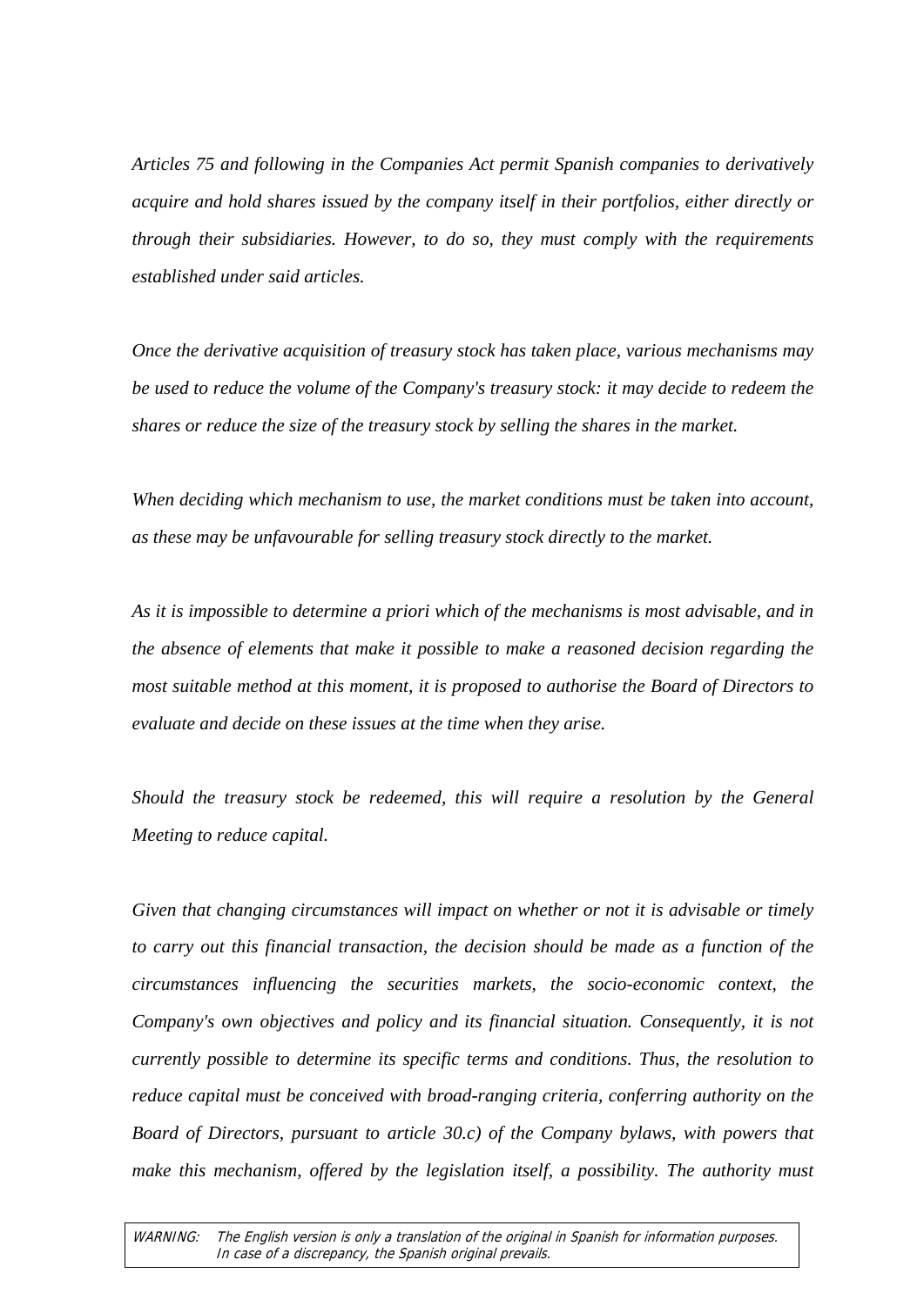*include powers to determine the amount of the reduction and whether this will be put into a restricted reserve, as established under number 3, article 167 of the Companies Act, or to a freely available reserve, in which case the legal requirements must be met to guarantee creditors' rights.* 

*Pursuant to the Companies Act, the resolution being proposed also envisages the possibility of the treasury stock being delivered to Company workers, managers and/or directors, when there is a recognised entitlement, either directly or as a consequence of the option rights that they may hold.* 

*Thus, the treasury stock may serve to meet commitments to deliver shares that the Company has undertaken with its employees, managers and directors in the remuneration schemes already submitted to the consideration of the General Meeting or any other that may be established in the future.* 

*The aim of this resolution is to endow the Company with suitable instruments to operate on domestic and international financial markets under equal conditions with the rest of the financial institutions trading on them, and thus safeguard the best interests of the Company and its shareholders.* 

*Finally, pursuant to the recent amendment of the Companies Act, brought in under Law 3/2009, 3rd April, on structural changes in trading companies, and in order to provide the Company with maximum flexibility, the ceiling for treasury stock that the Company may acquire has been increased to 10% and the term for which the resolution for derivative acquisition of treasury stock may remain in force has remained at 5 years.* 

*This report is issued in compliance with articles 144 and 164 of the Companies Act.*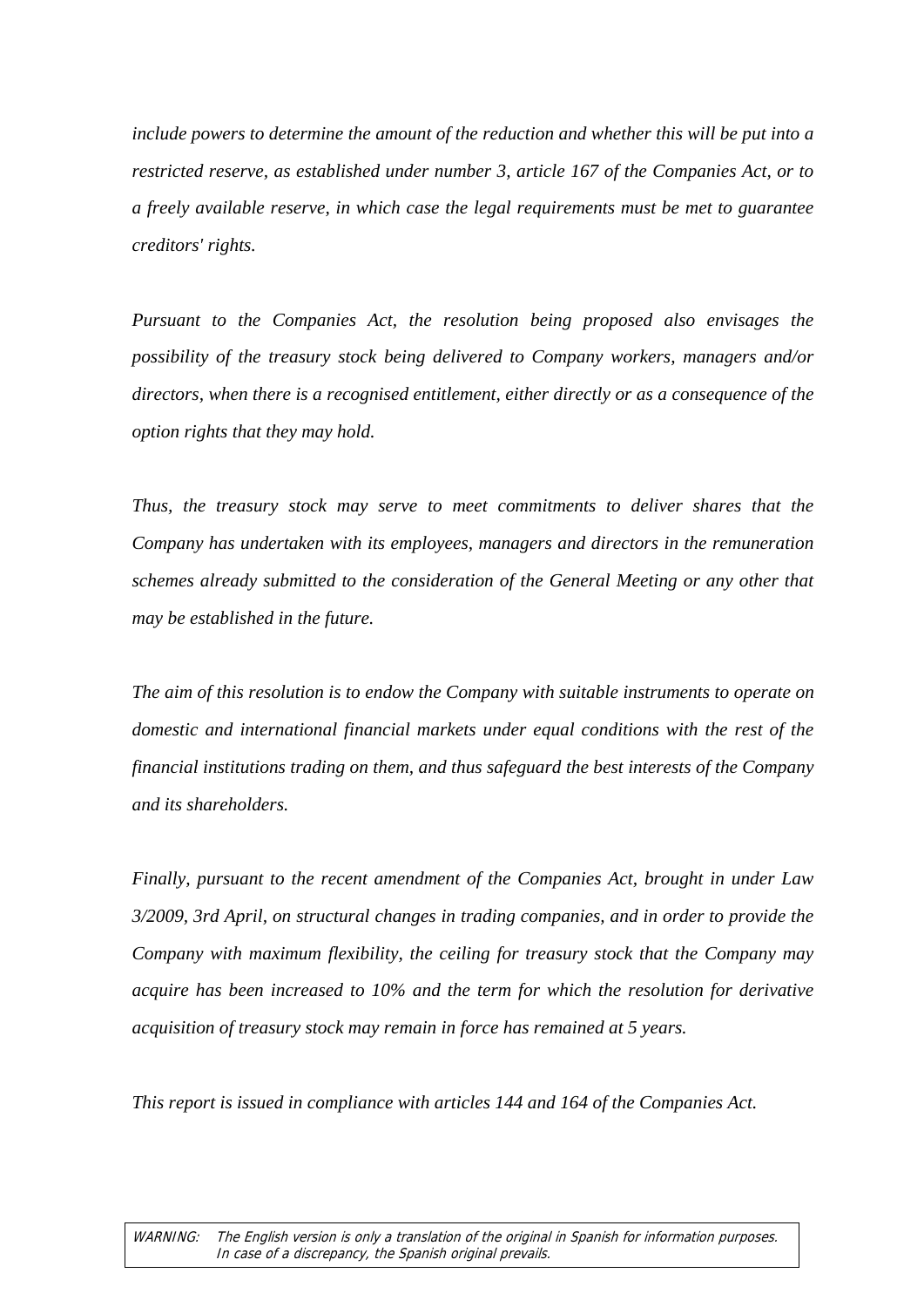*Madrid, 3rd February 2010*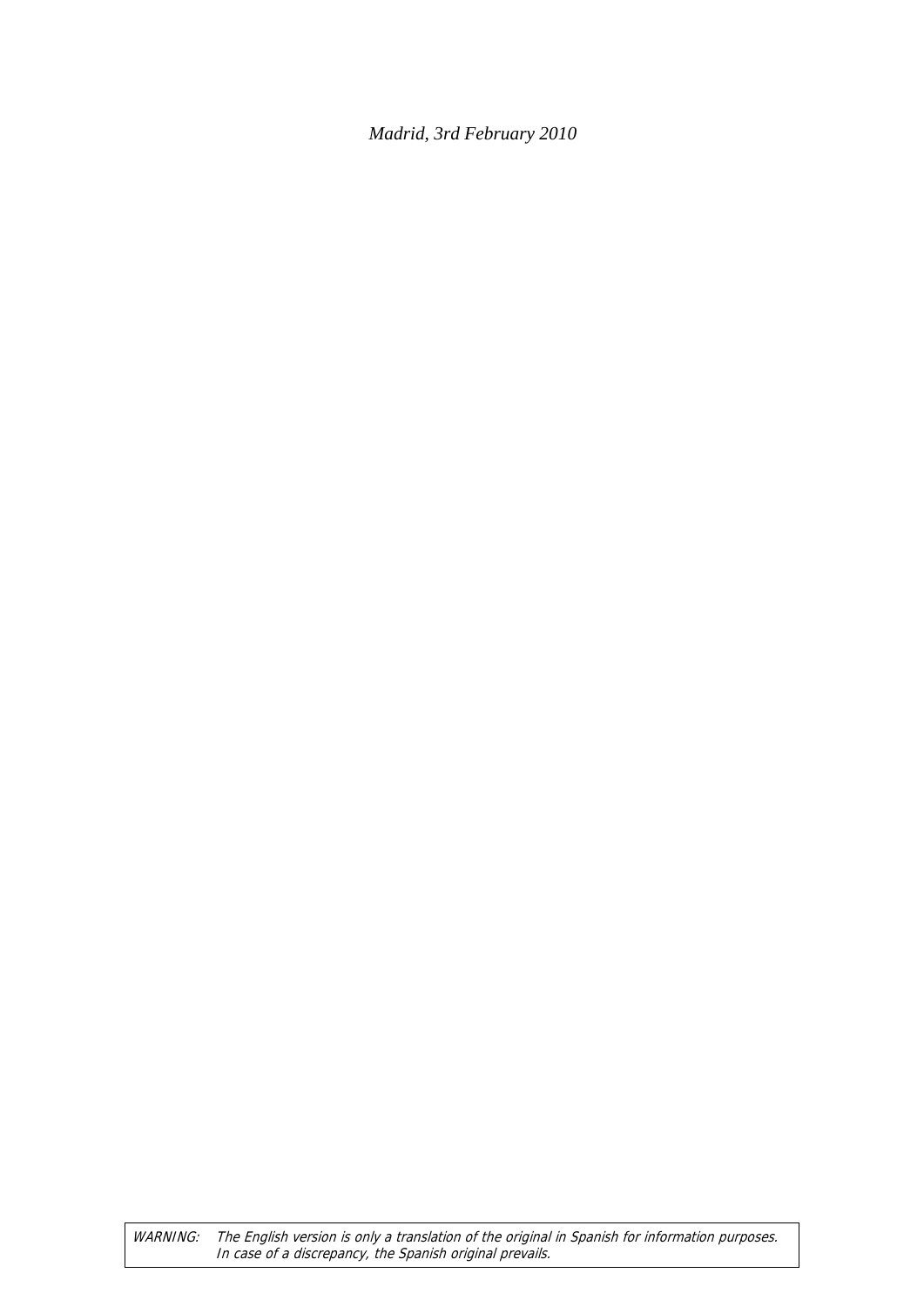#### **BANCO BILBAO VIZCAYA ARGENTARIA, S.A. AND COMPANIES COMPRISING THE BANCO BILBAO VIZCAYA ARGENTARIA GROUP EXPLANATORY REPORT ON THE MANAGEMENT REPORT FOR THE YEAR ENDING 31ST DECEMBER 2009**

In compliance with article 116.b of the Securities Market Act, this explanatory report has been drawn up with respect to the following aspects:

#### **a) Capital structure, including securities not traded on the regulated EU market, with indication, where applicable, of the different classes of shares and, for each class of shares, the rights and obligations they confer and the percentage of total share capital they represent:**

At 31st December 2009, BBVA share capital stood at €1,836,504,869.29, divided into 3,747,969,121 nominative shares each with a face value of €0.49, all of the same class and series, fully subscribed and paid up and represented by account entries.

All the shares in BBVA's capital bear the same voting and economic rights. There are no distinct voting rights for any shareholder. There are no shares that do not represent capital.

BBVA shares are traded on the continuous market of the Spanish securities exchanges and on the London and Mexico markets. BBVA American Depositary Shares (ADS) are listed in New York and also traded on the Lima exchange (Peru) under an exchange agreement between both markets.

Additionally, at 31st December 2009, the shares of BBVA Banco Continental, S.A., Banco Provincial S.A., BBVA Colombia, S.A., BBVA Chile, S.A., BBVA Banco Francés, S.A. and AFP Provida were traded on their respective local securities markets, and the BBVA Banco Francés, S.A. and AFP Provida shares were also traded on the New York Stock Exchange. BBVA Banco Francés, S.A. is also listed on the Latam market of Bolsa de Madrid.

#### **b) Any restriction on the securities' transferability**

There are no legal or bylaw restrictions on the free acquisition or transfer of shares in the Company's capital other than those established in articles 56 and following in Act 26/1988, 9th July, on discipline and oversight in financial institutions, amended by Act 5/2009, 29th June, which establishes that any individual or corporation, acting alone or in concertation with others, intending to directly or indirectly acquire a significant holding in a Spanish financial institution (as defined in article 56 of the aforementioned Act 26/1998) or to directly or indirectly increase their holding in one in such a way that either the percentage of voting rights or of capital owned were equal to or more than 20, 30 or 50%, or by virtue of the acquisition, might take control over the financial institution, must first notify the Bank of Spain*. T*he Bank of Spain will have 60 working days after the date on which the notification was received, to evaluate the transaction and, where applicable, challenge the proposed acquisition on the grounds established by law.

#### **c) Significant direct or indirect holdings in the capital**

At 31st December 2009, Mr Manuel Jove Capellán held 4.86% of BBVA's share capital through the companies, Inveravante Inversiones Universales, S.L. and Bourdet Inversiones, SICAV, S.A.

Moreover, Blackrock Inc., domiciled in the UK, has informed BBVA that, as a consequence of the acquisition of the Barclays Global Investors (BGI) business, it has come to own a 4.45% indirect holding in BBVA's share capital through its company, Blackrock Investment Management (UK).

Chase Nominees Ltd, State Street Bank & Trust Co., The Bank of New York Mellon, the Bank of New York International Nominees and Clearstream AGl, as international custodian/depositary banks, held 6.89%, 5.25%, 3.80%, 3.43% and 3.13% of BBVA's share capital, respectively, on 31st December 2009.

#### **d) Any restriction on voting rights.**

There are no legal or bylaw restrictions on the exercise of voting rights.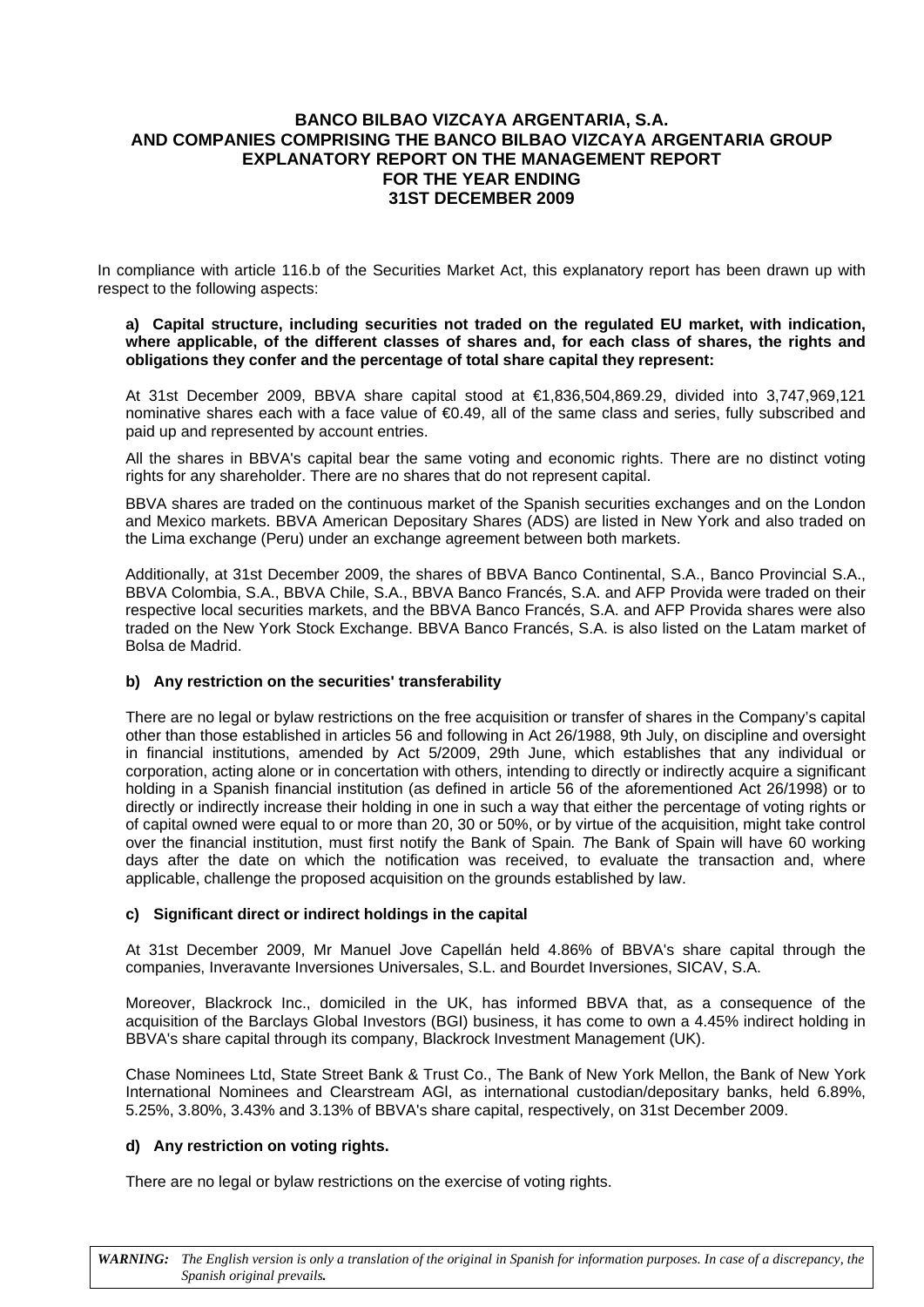#### **e) Paracorporate pacts**

BBVA has not received any notification of paracorporate pacts that might include the regulation of how voting rights are used at its General Meetings or restricting or placing conditions on the free transferability of BBVA shares.

#### **f) Rules applicable to the appointment and substitution of members of the governing body and the amendment of the corporate bylaws**

Appointment and Re-election

The rules applicable to the appointment and re-election of members of the Board of Directors are laid down in articles 2 and 3 of the Board Regulations, which stipulate that members shall be appointed to the board by the General Meeting, without detriment to the Board's right to co-opt members in the event of any vacancy.

In both cases, persons proposed for appointment as directors must meet the requirements of applicable legislation in regard to the special code for financial institutions, and the provisions of the corporate bylaws.

The Board of Directors will put its proposals to the Company's AGM in such a way that there is an ample majority of external directors over executive directors on the Board and that the number of independent directors accounts for at least one third of the total seats.

The proposals that the board submits to the Company's AGM for the appointment or re-election of directors and the resolutions to co-opt directors made by the board of directors shall be approved (i) at the proposal of the Appointments & Remuneration committee in the case of independent directors and (ii) on the basis of a report from said committee in the case of all other directors.

The Board's resolutions and deliberations on these matters shall take place in the absence of the director whose re-election is proposed. If the director is at the meeting, she/he must leave.

Directors shall remain in office for the term defined by the corporate bylaws under a resolution passed by the AGM. If they have been co-opted, they shall work out the term of office remaining to the director whose vacancy they have covered through co-option, unless a proposal is put to the AGM to appoint them for the term of office established under the corporate bylaws.

#### Termination of directorship

Directors shall stand down from their office when the term for which they were appointed has expired, unless they are re-elected.

Directors must apprise the Board of any circumstances affecting them that might harm the Company's reputation and credit and, in particular, of any criminal charges brought against them, and any significant changes that may arise in their standing before the courts.

Directors must place their office at the disposal of the Board and accept its decision regarding their continuity in office. Should the board resolve they not continue, they are obliged to formally tender their resignation in the scenarios covered by article 12 of its Regulations.

Directors will stand down from their positions on reaching 70 years of age. They must present their resignation at the first meeting of the Bank's board of directors after the AGM that approves the accounts for the year in which they reach this age.

#### Changes to the corporate bylaws

Article 30 of the BBVA corporate bylaws establishes that the AGM has the power to amend the corporate bylaws and to confirm or rectify the manner in which the Board of Directors has interpreted them.

To such end, the regime established under articles 144 and following of the Companies Act will be applicable.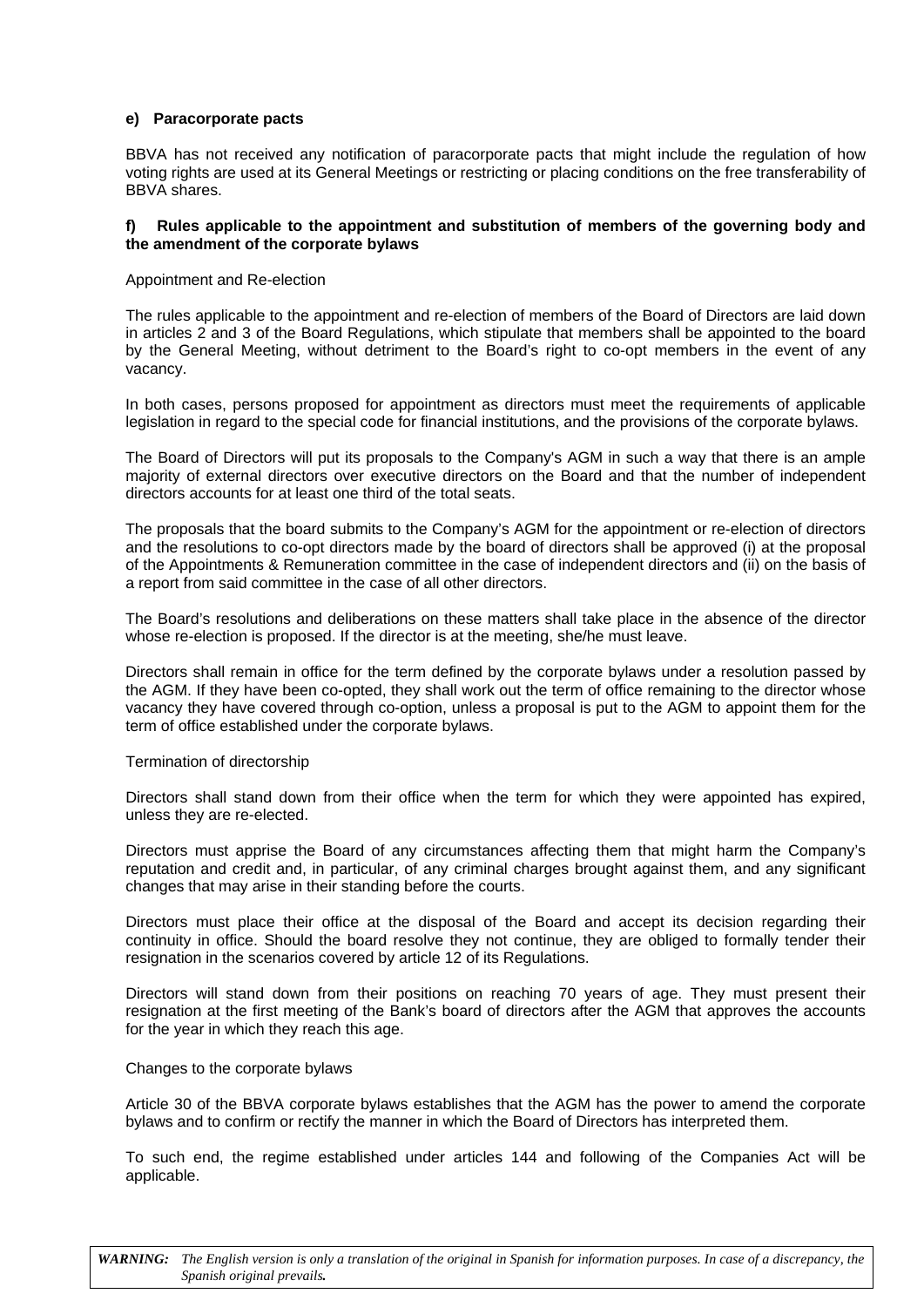The above paragraph notwithstanding, article 25 of the corporate bylaws establishes that two-thirds of the capital subscribed with voting rights must attend the AGM at first summons, or 60% of said capital at second summons in order to validly adopt resolutions on any change in the corporate object, transformation, total break-up or winding up of the Company and amendment of the second paragraph of this article.

#### **g) The powers of the members of the board of directors and, in particular, those relating to the possibility or issuing or buying back shares.**

The executive directors have broad-ranging powers of representation and administration in keeping with the characteristics and needs of the positions they hold.

Regarding the Board of Directors' capacity to issue BBVA shares, the AGM, 13th March 2009, resolved to confer authority upon the Board of Directors, pursuant to article 153.1.b) of the Companies Act, with powers to resolve, on one or on several occasions, to increase capital up to the maximum nominal amount representing 50% of the Company's subscribed and paid-up share capital on the date on which the resolution is adopted, ie, € 918,252,434.6. Likewise, under the terms and conditions of article 159.2 of the Companies Act, the Board is empowered to exclude pre-emptive subscription rights over said share issues. This authority will be limited to 20% of the Company's share capital. The directors may use this authority to increase capital for the term established by law, namely 5 years. To date, BBVA has not made any share issues chargeable to this authority.

Likewise, the Bank's AGM, 14th March 2008, resolved to confer authority to the Board of Directors, for five years, to issue securities convertible and/or swappable for the Bank's shares for up to a maximum of €9 bn (9,000,000,000 euros), establish the various aspects and terms and conditions of each issue, including powers to exclude or not exclude the pre-emptive subscription rights pursuant to article 159.2 of the Companies Act, determine the bases and modalities of the conversion and increase share capital by the amount required. BBVA has only drawn against this resolution to date in September 2009, for the sum of  $\epsilon_2$ bn (2,000,000,000 euros).

Moreover, the AGM, 13th March 2009, pursuant to article 75 of the Companies Act, authorised the Company to acquire Banco Bilbao Vizcaya Argentaria, S.A. shares, directly or through any of its subsidiaries, during a maximum of eighteen months, at any time and on as many occasions as it deems timely, by any means accepted by law, up to a maximum value of 5% of the Banco Bilbao Vizcaya Argentaria, S.A. share capital or, as applicable, the maximum amount authorised by applicable legislation at any time. The Board of Directors will once again propose to the AGM, 12th March 2010, that it adopt this resolution, although, under prevailing legislation, the maximum amount for the acquisition of shares will be 10% of the Banco Bilbao Vizcaya Argentaria S.A. shares, and the term will be for five years.

**h) Significant agreements reached by the company that come into force, are amended or conclude in the event of a change in the control of the company stemming from a public takeover bid, and its effects, except when such disclosure may be seriously harmful to the company. This exception will not be applicable when the company is legally obliged to make this information public.** 

No agreement is known that could give rise to changes in the control of the issuer.

#### **i) Agreements between the Company and its directors and managers and employees who are entitled to compensation when they resign or are unfairly dismissed or if their employment relationship terminates due to a public takeover bid.**

The contractual conditions agreed with the Bank's executive directors recognised their entitlement to receive compensation in the case of severance. The Bank has ceased to bear these obligations. Consequently, at 31st December 2009 there are no severance compensation payment commitments for executive directors and will not be in the future.

The contract of the president & COO determines that in the event of him losing this condition on any grounds other than his own will, retirement, disability or severe dereliction of duty, he will take early retirement with a pension payable, as he chooses, through a lifelong annuity pension, or by payment of a lump sum. This pension will be 75% of his pensionable salary if the severance occurs before he is 55, and 85% if it occurs after reaching said age.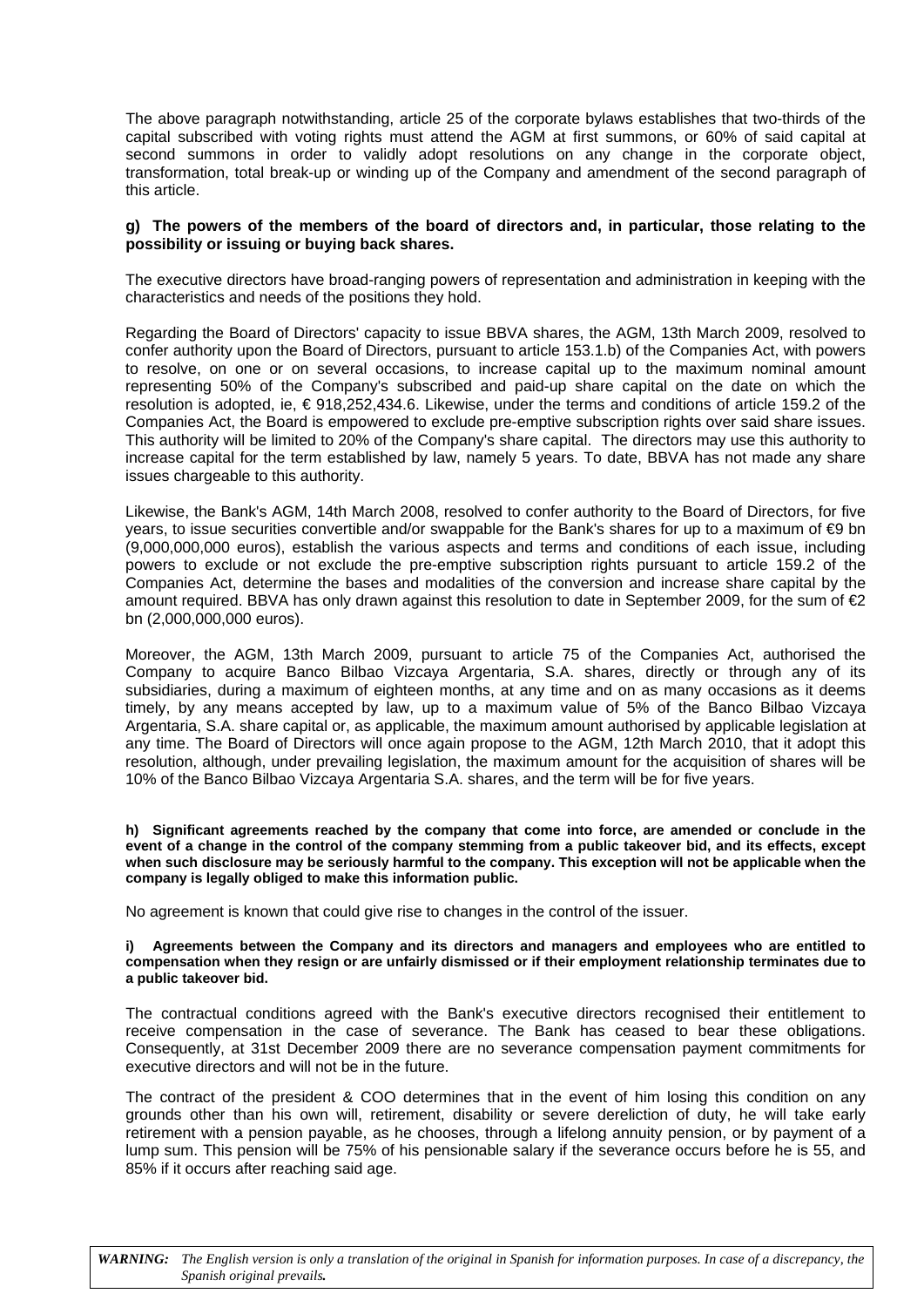The Bank recognises the entitlement of some members of its management team, 48 executives, 11 of whom belong to the Management committee, to receive compensation in the event of severance on grounds other than their own will, retirement, disability or severe dereliction of duty. The amount of this compensation will be calculated as a function of their annual remuneration and their seniority in the Company.

The Bank has also agreed compensation clauses with some employees (50 members of the technical and specialist staff) in the event of unfair dismissal. The amount of this compensation is calculated as a function of the wage and professional conditions of each employee.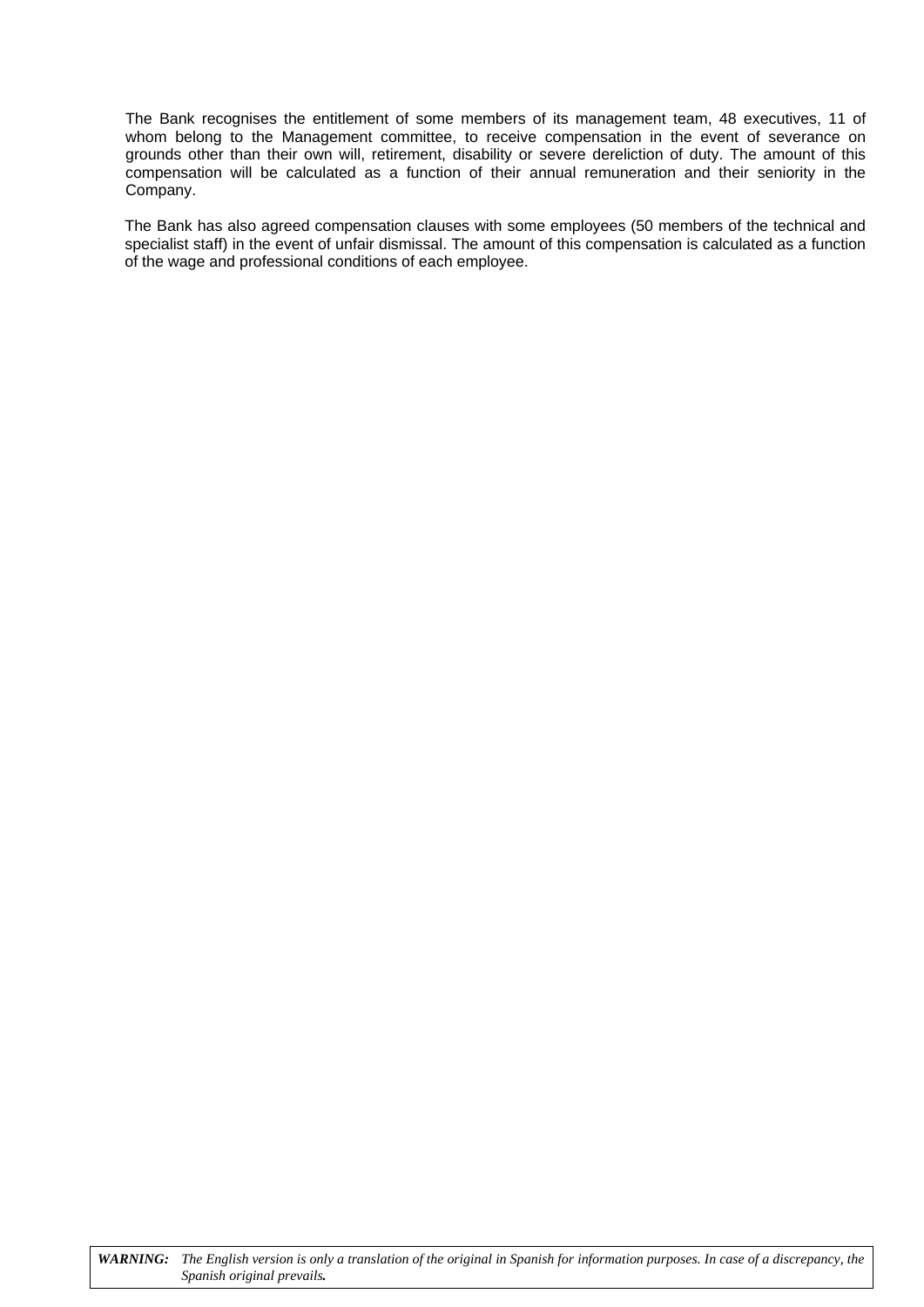*Remuneration Policy of the BBVA Board of Directors*

# Grupo **BBVA**

3rd February 2010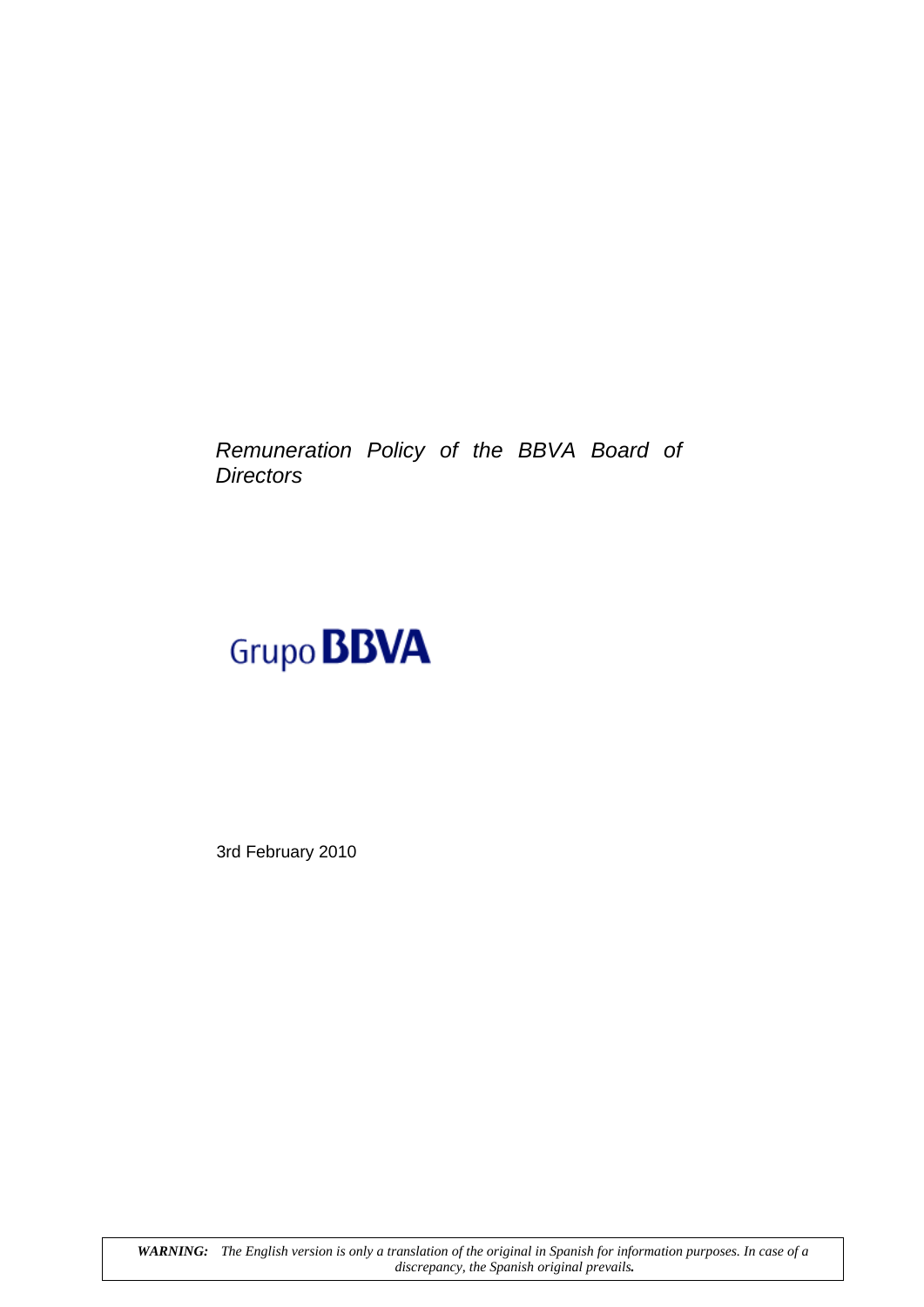| <b>Section</b>                                                       | Page              |
|----------------------------------------------------------------------|-------------------|
| <b>Introduction</b>                                                  | $\overline{2}$    |
| Subject matter                                                       | $\overline{2}$    |
| Frame of reference for BBVA corporate governance                     | $\overline{2}$    |
| Appointments & Renumeration Committee                                | 4                 |
| General principles behind the BBVA directors' remuneration policy    | 7                 |
| General principles informing the BBVA directors' remuneration policy | 10                |
| Remuneration policy for executive directors                          | 10                |
| Remuneration policy for non-executive directors                      | 11                |
| <b>Remuneration scheme for executive directors</b>                   | 12                |
| <b>Fixed remuneration</b>                                            | 12                |
| Variable annual remuneration                                         | $12 \overline{ }$ |
| Multi-annual variable remuneration                                   | 14                |
| Corporate annuity scheme                                             | 16                |
| Other remuneration                                                   | 17                |
| Main characteristics of the executive directors' contracts with BBVA | 18                |
| <b>Remuneration scheme for non-executive BBVA directors</b>          | 19                |
| Annual remuneration                                                  | 20                |
| Scheme for remuneration with deferred delivery of shares             | 21                |
| <b>Future policy</b>                                                 | 22                |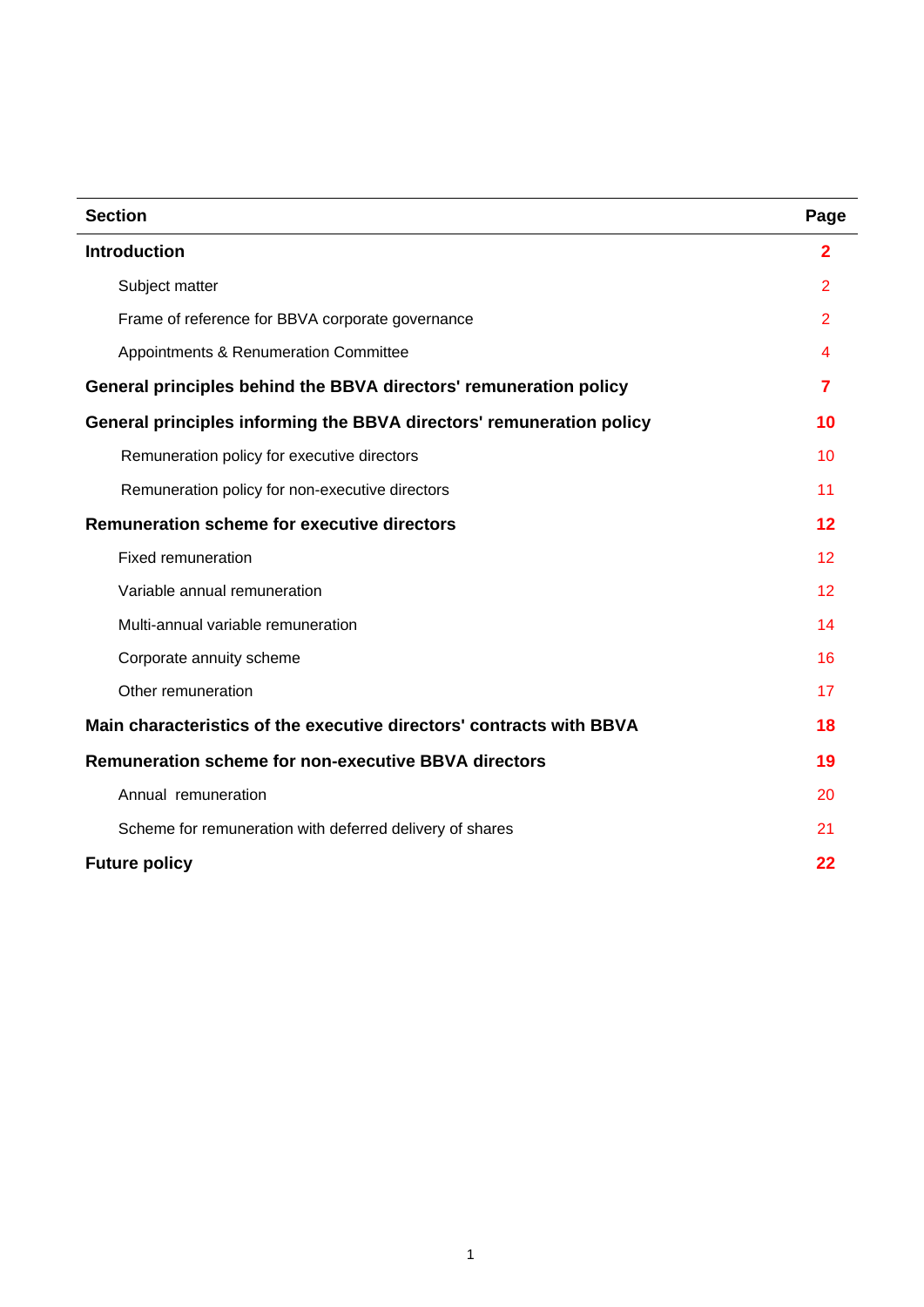## **Introduction**

#### **Subject matter**

This report deals with the remuneration policy of Banco Bilbao Vizcaya Argentaria, S.A. for the members of its Board of Directors. It is presented pursuant to the principles of maximum transparency and information regarding the Bank's remuneration. The Bank applies these principles in all its documents providing public information, as established under its bylaws. It tries to separate out the remuneration of executive directors (ie, directors who have permanent powers of administration, have senior management duties and/or are employees of the Bank or its Group companies) from that of the non-executive directors, who are responsible for decision-making on the governing bodies.

The report contains a description of the basic principles of the Bank's remuneration policy with respect to executive and non-executive board members, and a detailed presentation of the different elements comprising their remuneration. It was drawn up on the basis of BBVA's corporate bylaws and the board regulations.

Likewise, the report includes the basic elements and principles of the Bank's general remuneration policy.

#### **Frame of reference for BBVA corporate governance**

The BBVA board of directors is conscious of the importance of a good corporate governance system to run the structure and operation of its corporate bodies in the best interests of the company and its shareholders. One of BBVA's main objectives is to create long-term value. A suitable system of corporate governance is one of the mainstays of such value.

The bank's board of directors is subject to regulations that reflect and develop the principles and elements that shape BBVA's system of corporate governance. These comprise standards for the internal regime and for running the board and its committees, as well as the rights and obligations of directors in performance of their duties, which are contained in the directors' charter.

The board regulations reserve powers to the board to adopt resolutions on the remuneration of directors and, in the case of executive directors, any additional remuneration for their executive duties and other terms and conditions contained in their contracts.

Shareholders and investors may find these on the company web site (www.bbva.com).

According to best corporate governance practices worldwide, the BBVA board of directors has established several committees to help it carry out its mission most efficiently. These committees provide help on issues related to their particular area of competence.

To such end, the board of directors has constituted the committees listed below, appointing the following members to each of them: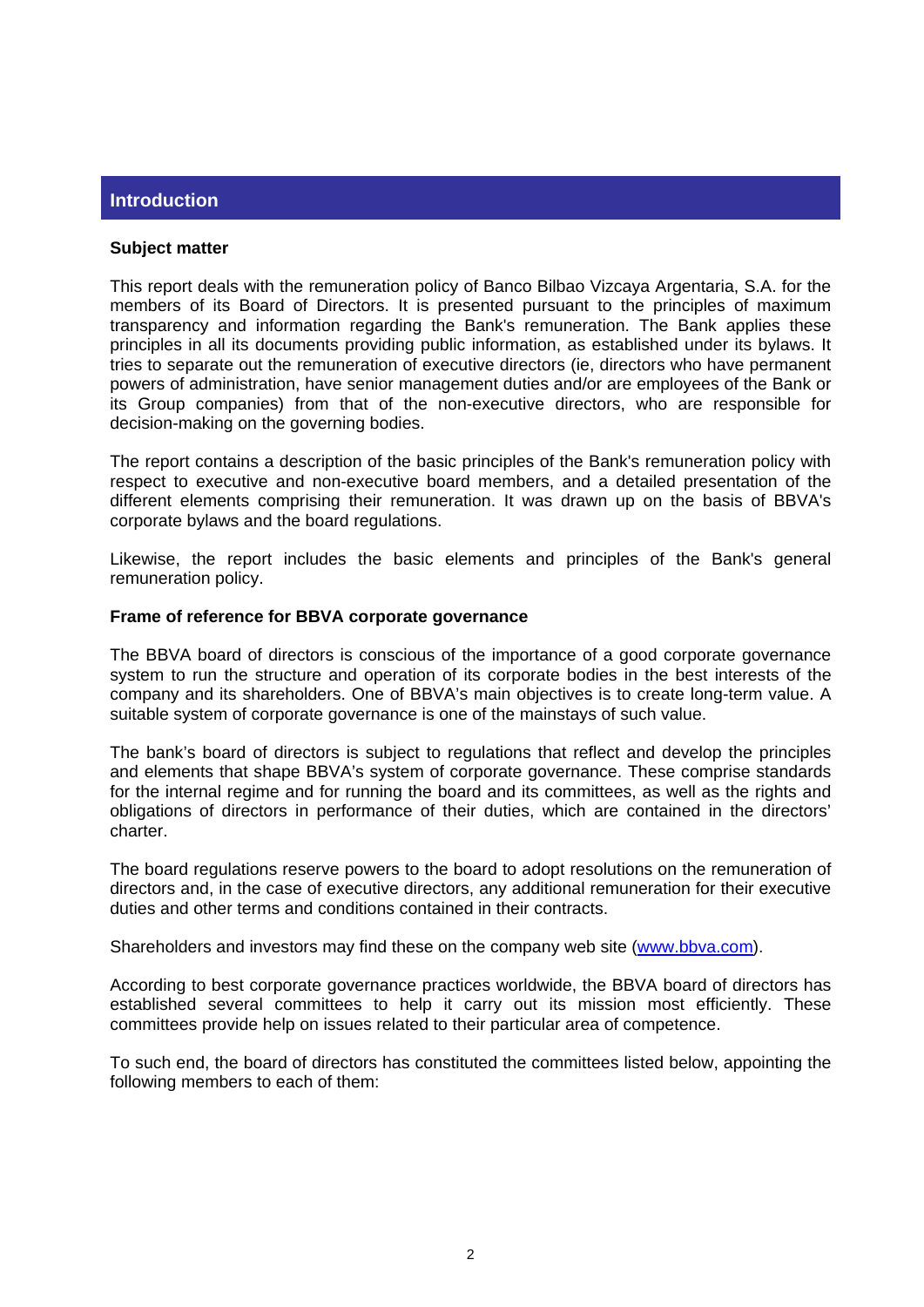| <b>Board Committees</b>         |                                      |                              |                                                  |              |  |
|---------------------------------|--------------------------------------|------------------------------|--------------------------------------------------|--------------|--|
| <b>Full name</b>                | <b>Executive</b><br><b>Committee</b> | Audit &<br><b>Compliance</b> | <b>Appointments &amp;</b><br><b>Remuneration</b> | <b>Risks</b> |  |
| Francisco González Rodríguez    |                                      |                              |                                                  |              |  |
| Ángel Cano Fernández            |                                      |                              |                                                  |              |  |
| Tomás Alfaro Drake              |                                      |                              |                                                  |              |  |
| Juan Carlos Álvarez Mezquíriz   |                                      |                              |                                                  |              |  |
| Rafael Bermejo Blanco           |                                      |                              |                                                  |              |  |
| Ramón Bustamante y de la Mora   |                                      |                              |                                                  |              |  |
| José Antonio Fernández Rivero   |                                      |                              |                                                  |              |  |
| Ignacio Ferrero Jordi           |                                      |                              |                                                  |              |  |
| Román Knörr Borrás              |                                      |                              |                                                  |              |  |
| Carlos Loring Martínez de Irujo |                                      |                              |                                                  |              |  |
| José Maldonado Ramos            |                                      |                              |                                                  |              |  |
| Enrique Medina Fernández        |                                      |                              |                                                  |              |  |
| Susana Rodríguez Vidarte        |                                      |                              |                                                  |              |  |

This system of organisation requires a high number of meetings to be held both by the board and its committees, covering a vast body of materials. It thus demands special dedication from the board and committee members, including non-executive directors. The amount of work required, along with the responsibility inherent to the post and the regime regarding incompatibilities imposed by the Bank's board regulations, constitute the underlying elements of the remuneration scheme for the non-executive directors.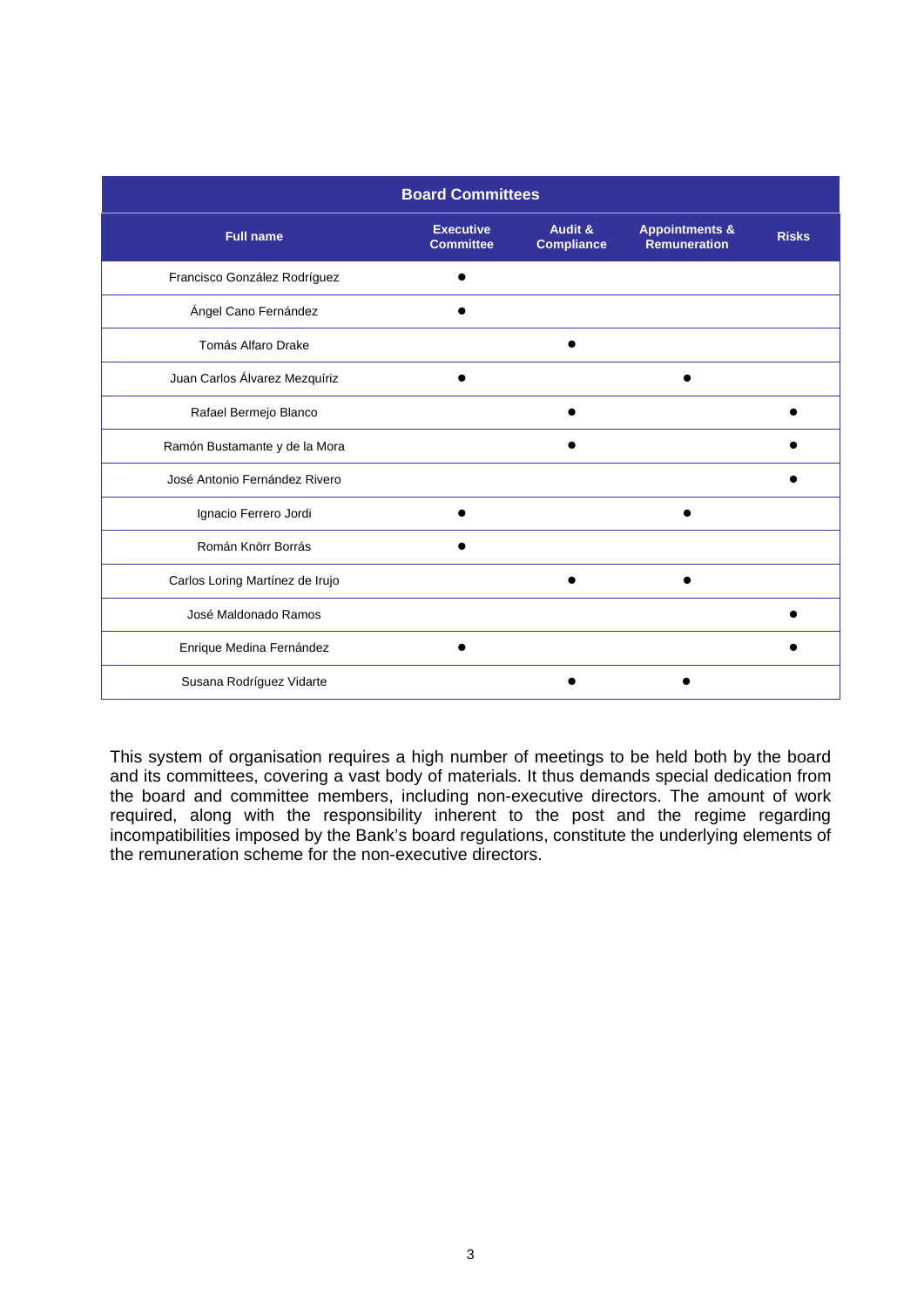## **Appointments & Remuneration Committee**

For the purposes of this report, the Appointments & Remuneration committee is one of the key committees, helping the board in business relating to appointing directors and to paying them. These powers are attributed to the committee under the board regulations, which state the committee must ensure enforcement of the remuneration policy that the Bank has established.

This committee is made up of a minimum of three members, who are appointed by the board of directors. All the committee members must be external directors, with a majority of independent directors. Its chairman must be an independent director.

The Appointments & Remuneration committee comprises four directors, all independent, whose names, posts and dates of appointment and re-election are given below:

| <b>Full name</b>                | <b>Post</b> | Date of<br>appointment | Date of latest re-election |
|---------------------------------|-------------|------------------------|----------------------------|
| Carlos Loring Martínez de Irujo | Chair       | 30. Mar. 2004          | 28. Mar. 2007              |
| Juan Carlos Álvarez Mezquíriz   | Member      | 28. Feb. 2002          | 28. Mar. 2007              |
| Ignacio Ferrero Jordi           | Member      | 28.Jan.2000            | 28. Mar. 2007              |
| Susana Rodríguez Vidarte        | Member      | 28. Mar. 2007          |                            |

This committee meets as often as necessary to comply with its duties, convened by its chairman. During 2009 the Appointments & Remuneration Committee met 12 times.

Pursuant to article 33 of the board regulations, the Appointments & Remuneration committee has the following tasks:

• It formulates proposals to the board that it can then put to the AGM for the appointment and re-election of independent directors. And to issue the corresponding report to the board in the case of all other directors.

To such end, the committee shall evaluate the skills, knowledge and experience that the Board requires, as well as the conditions that candidates should display to fill the vacancies arising, assessing the dedication necessary to be able to suitably perform their duties in light of the needs that the Company's governing bodies may have at any time.

The committee shall ensure that when filling new vacancies, the selection procedures are not marred by implicit biases that may hinder the selection of female directors, trying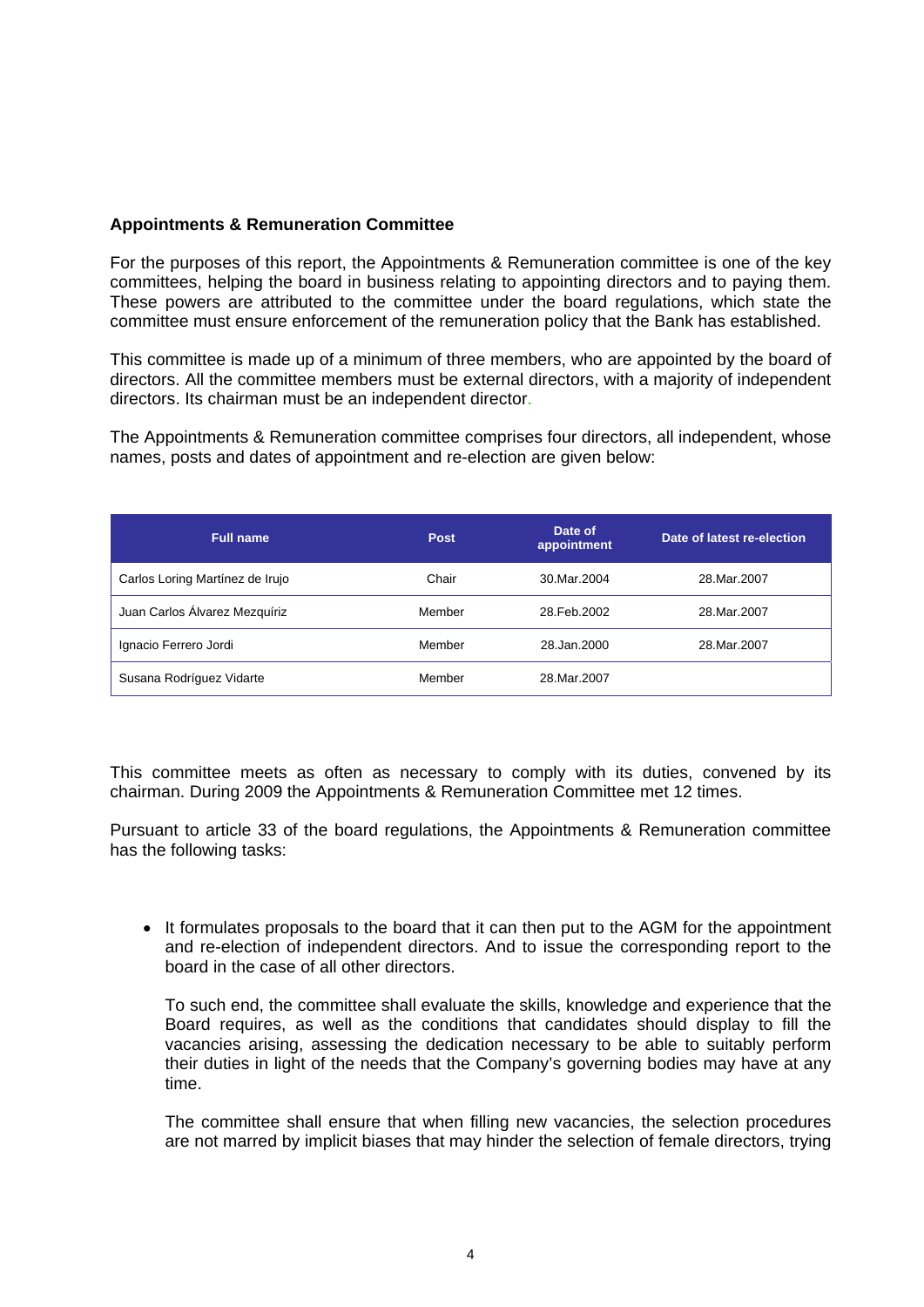to ensure that women who display the professional profile being sought after are included on the shortlists.

When drawing up proposals for the appointment and re-election of directors, the committee shall take into account, in case they may be considered suitable, any applications that may be made by any Board member for potential candidates to fill the vacancies.

- Should the chairmanship of the board or the post of chief executive officer fall vacant, the commission shall examine or organise, in the manner it deems suitable, the succession of the chairman and/or chief executive officer and put corresponding proposals to the board for an orderly, well-planned succession.
- It proposes the remuneration system for the Board of Directors as a whole, in accordance with the principles established in the Company's bylaws. This system shall deal with the system's items, amounts and method of payment.
- It determines the extent and amount of the remuneration, entitlements and other economic rewards for the chairman, the chief operating officer and other executive directors of the Bank, so that these can be reflected in their contracts. The committee's proposals on such matters shall be submitted to the Board of Directors.
- It submits an annual report on the directors remuneration policy to the board of directors.
- Report the appointments and severances of senior managers and propose seniormanagement remuneration policy to the Board, along with the basic terms and conditions for their contracts.
- It carries out all other duties allocated to it under the board regulations or under board resolutions. These include the procedure for assessing the committee's performance and the performance of the chairman of the board and the appointment and severance of the secretary of the board.

In the performance of its duties, the Appointments & Remuneration committee shall consult with the chairman of the board and, where applicable, the chief executive officer, especially with respect to matters related to executive directors and senior managers.

 In accordance with the BBVA board regulations, the Appointments & Remuneration committee may ask people with knowledge or responsibilities related to its business within the Group to attend its meetings. It may also receive help from external advisors when this is required to establish an informed opinion on issues falling within its scope.

With these duties, the Appointments & Remuneration committee plays an essential role with respect to remuneration issues for the Bank's board of directors. This is further explained in the sections that follow.

In reaching its decisions on remuneration issues, the Appointments & Remuneration committee and the Board of Directors in 2009 have received advice from the in-house BBVA services and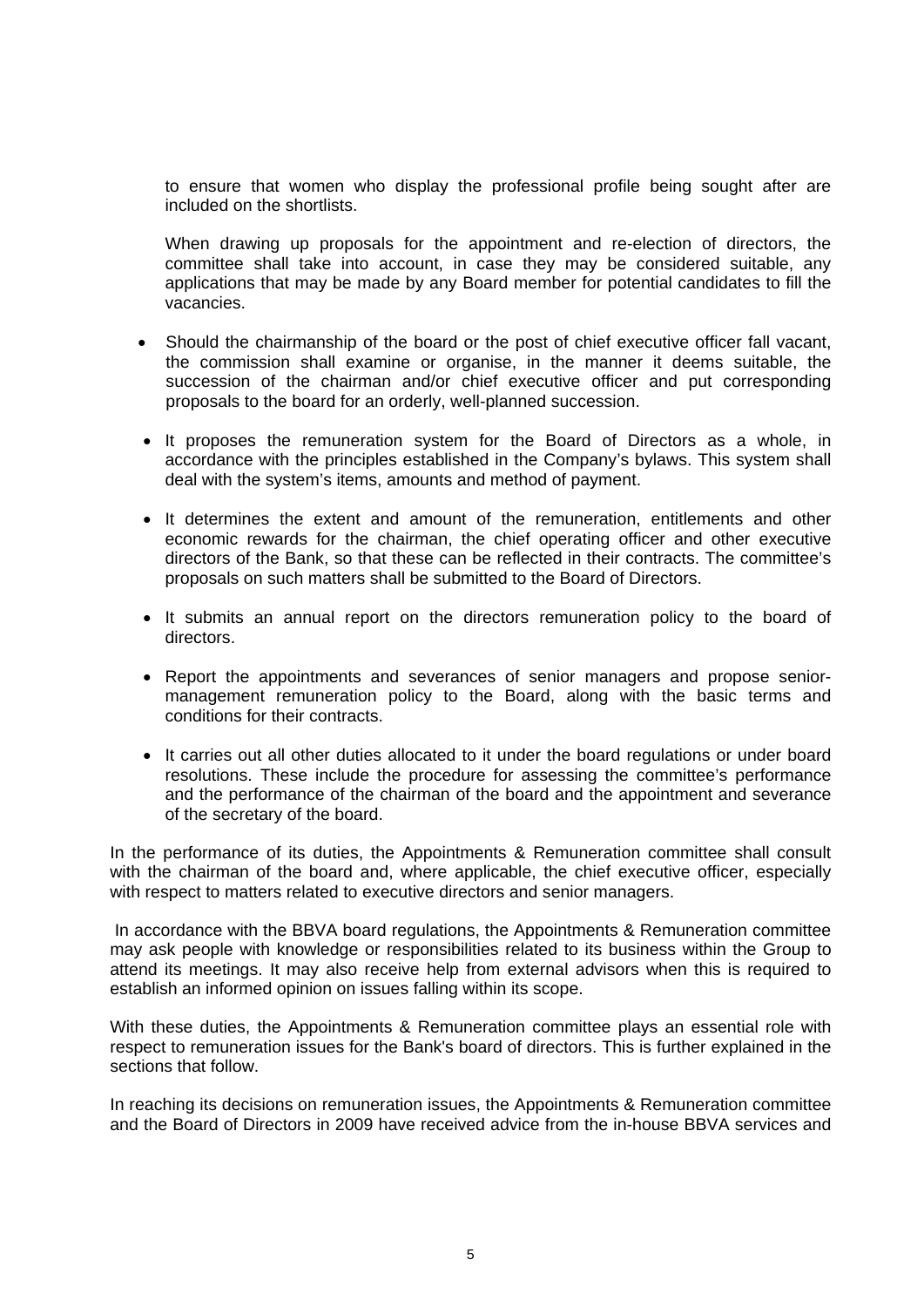market information and advice from the big global consultancy firms working on directors' and senior-managers' remuneration, such as Watson Wyatt Worldwide and Towers Perrin. This report was drawn up by the Appointments & Remuneration committee with the help of Towers Watson.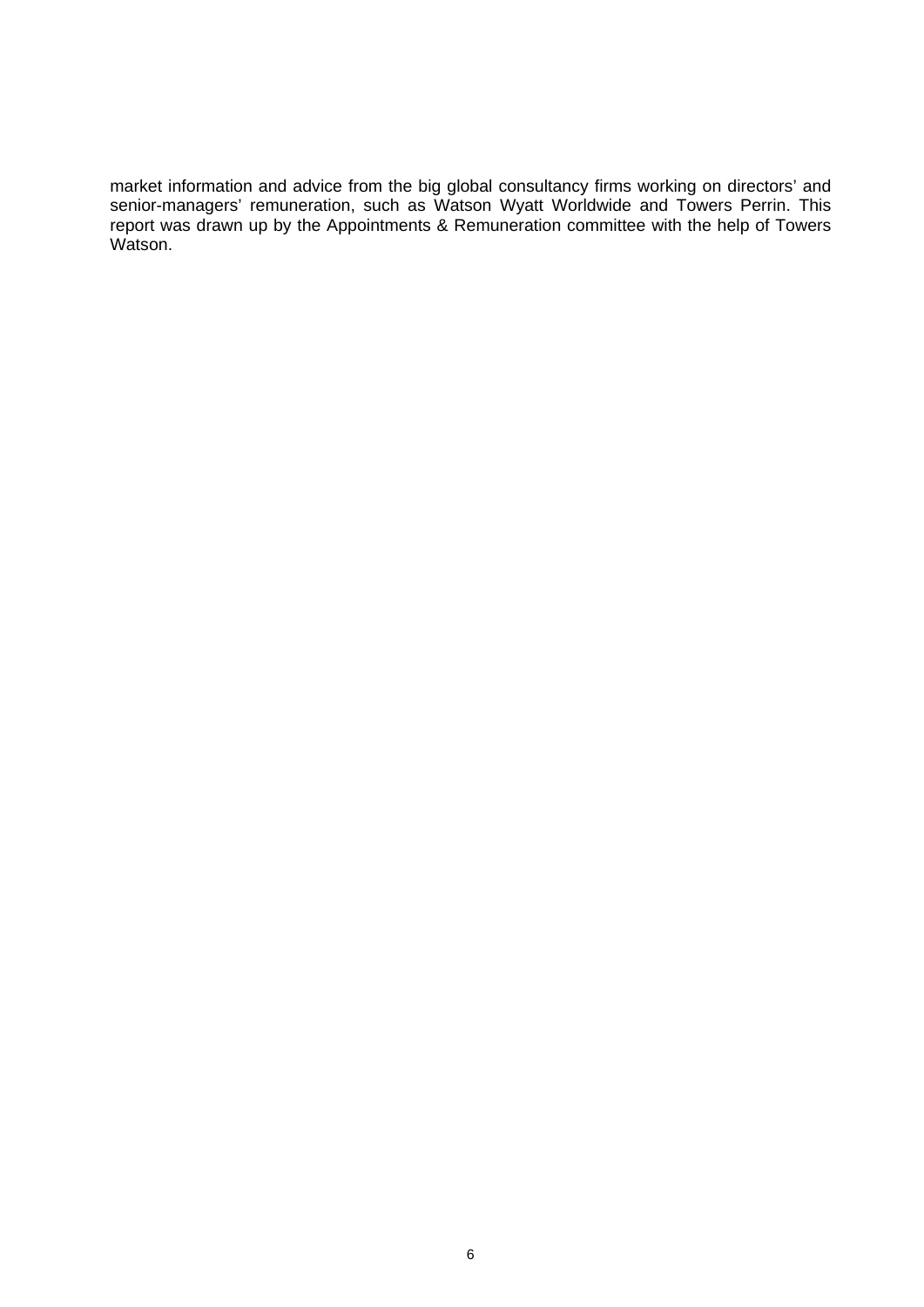## **General principles behind the BBVA directors' remuneration policy**

BBVA considers that the remuneration system is a key element in creating value. It thus has an advanced remuneration scheme based on the reciprocity of value for employees and for the Group in line with the interests of shareholders. The system reflects the very latest standards and principles of best Spanish and international practices in good governance, which have been suitably adapted to the Bank's specific structure and circumstances.

BBVA's remuneration system is informed by the following principles:

- Long-term value creation.
- Remunerate achievement of results on the basis of prudent, responsible risk bearing.
- Attract and retain the best professionals.
- Reward the level of responsibility and professional path.
- Ensure equity in the Group and competitiveness outside it.
- Benchmark performance against the market using analyses from prestigious consultancy firms specialising in remuneration.
- Ensure transparency in its remuneration policy.

The Group's remuneration policy is structured taking into account the environment in which it operates and the results it achieves. It includes the following elements:

- Fixed remuneration based on the level of responsibility, which constitutes a relevant part of total pay.
- Variable annual remuneration linked to the achievement of previously established targets and prudent risk management.
- A variable remuneration scheme running over several years to promote value generation in the medium and long term within the Group, in line with shareholder interests.

The combination of these elements comprises a balanced remuneration system reflecting the Group strategy and its values as well as the interests of its shareholders.

The main characteristics of these elements in the total remuneration are listed below: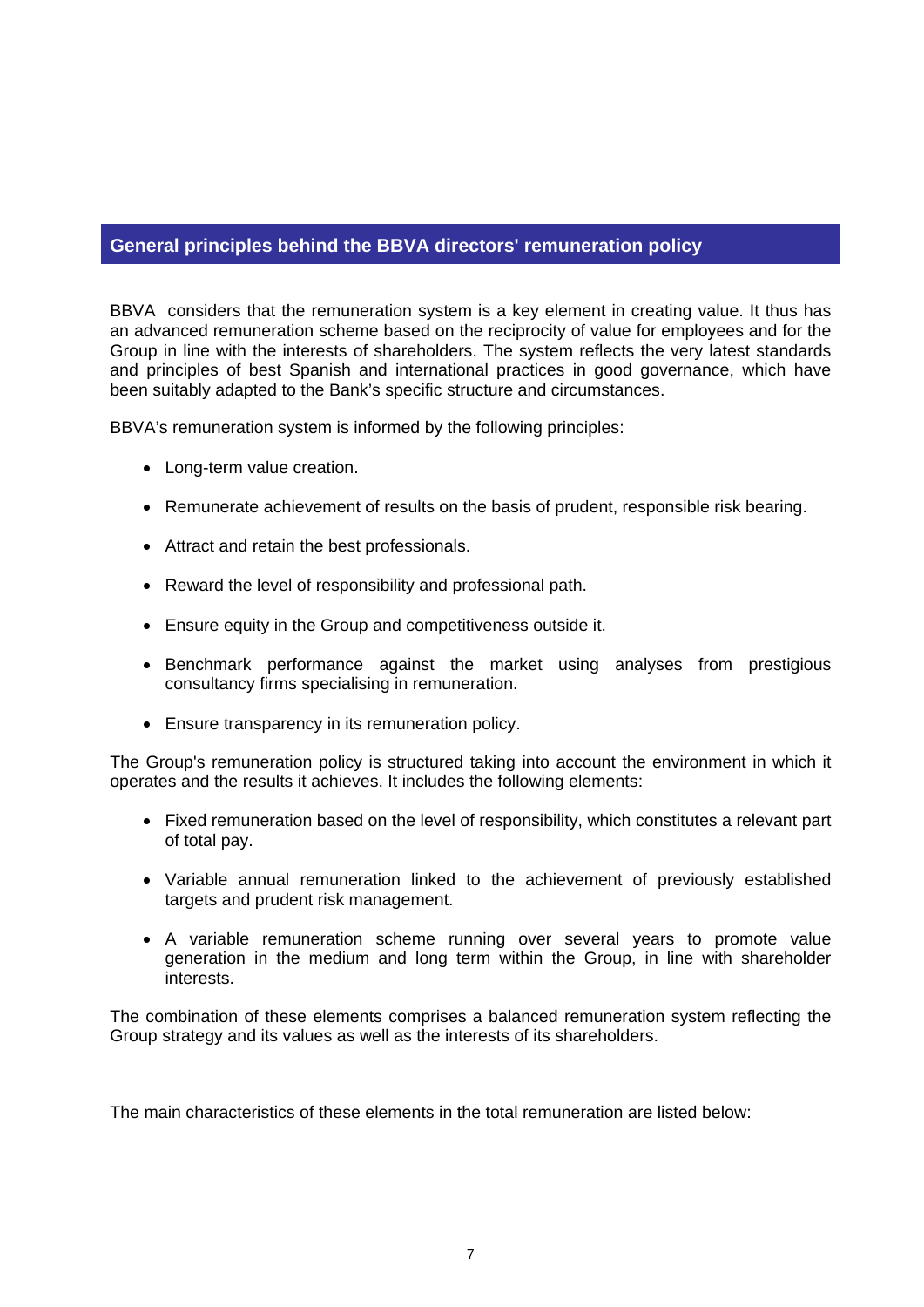## **Fixed remuneration**

The fixed remuneration in BBVA is established taking into account the level of responsibility and the professional path of the employee within the Group. A wage benchmark is established for each function, reflecting its value to the organisation. This wage benchmark is defined by analysing its equivalence and fairness inside the Group and on the market outside. First-level firms specialising in remuneration consultancy provide advice in this definition.

## **Variable remuneration**

Variable remuneration in BBVA comprises two elements: the annual variable remuneration and the multi-annual variable remuneration. Combining these two elements fosters creation of mid- and long-term value. Performance is related to achievement of the objectives at Unit and Group level, prudent risk management and the cost of capital associated to management. It is instrumented through payment in cash and payment in BBVA shares.

## **a) Variable annual remuneration**

 The variable annual remuneration rewards the creation of value in the Group through each of the Units comprising BBVA. It recognises the contributions made by individuals, teams and the aggregation of these.

The model of variable annual pay in BBVA is based on establishing value-creation indicators for each Unit. Compliance with these indicators generates the amount of variable remuneration payable to the members of the Unit. This is distributed on the bases of individual performance.

There are two kinds of annual targets: financial indicators (Group and Unit) and non-financial indicators specific to the Unit. These are weighted more than the financial indicators in the following Units: Audit, Regulatory Compliance, Finance Department, Legal Services, Accounts & Consolidation, Company Secretariat and Risks.

BBVA considers prudent risk management to be a determining element in its variable remuneration policy. This is why is has established Economic Profit (EP) as its main financial indicator for determining amounts payable under this item. This indicator is based on the level of risk borne and the cost of capital employed.

To determine the amount of variable annual remuneration as a function of target achievement, a corporate multiplier is also applied to the senior management, including executive directors. This specially remunerates the results obtained over and above the targets established for the Group's recurring EP. The amount of this multiplier may account for between 0% and 25% of the bonus to be received on the basis of a scale defined for different degrees of compliance with the target established.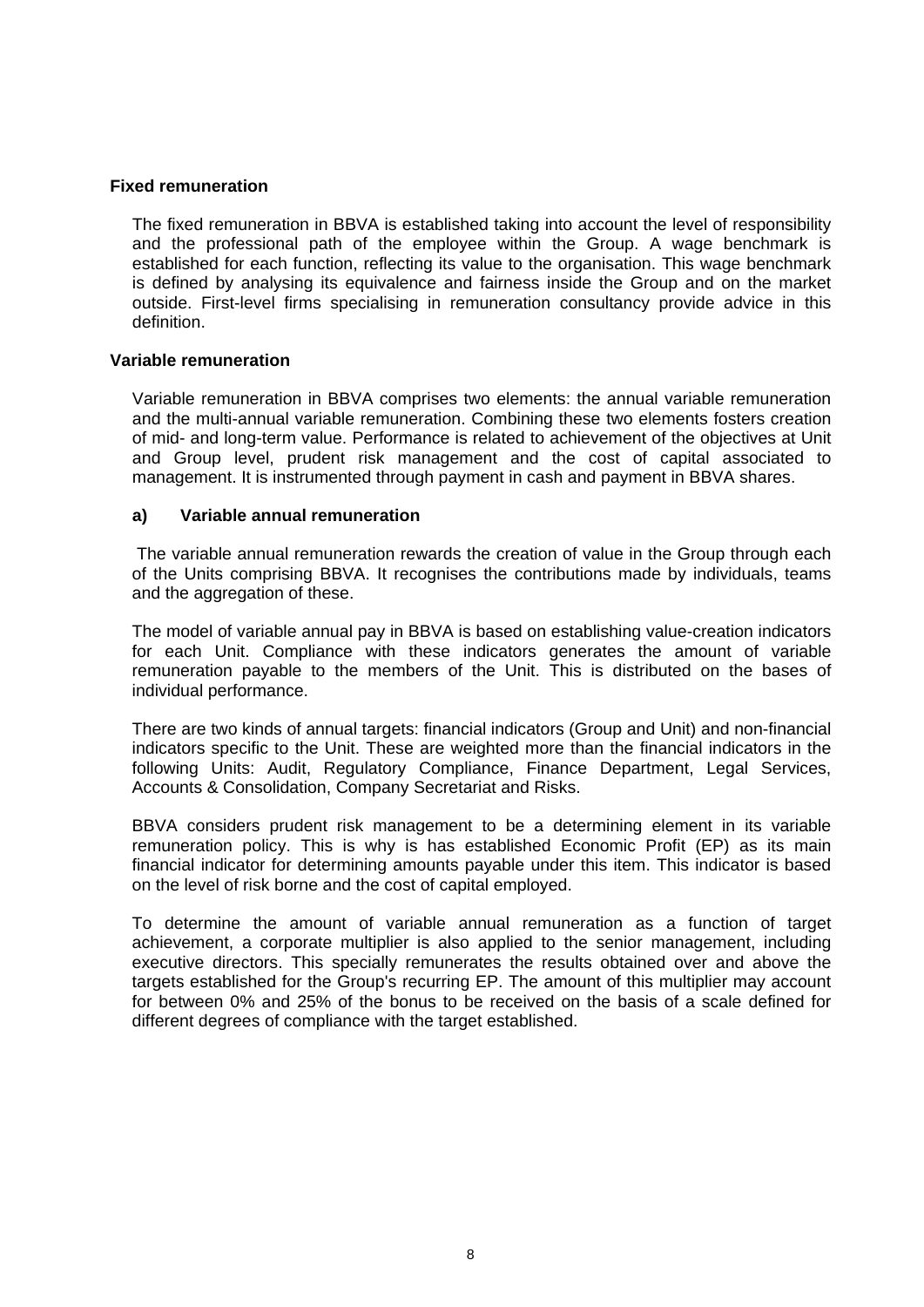## **b) Multi-annual variable remuneration**

A fundamental element in BBVA's endeavour to generate mid- to long-term value for the Group, is its multi-annual variable remuneration policy, based on BBVA shares.

This policy is established with annual overlapping programmes for the medium and the long term. Each individual is allocated a set of theoretical shares that may, at the end of each programme, lead to the delivery of BBVA shares as a function of a scale defined for indicators linked to the generation of shareholder value, provided the beneficiary meets the levels of individual performance established for the term of the programme.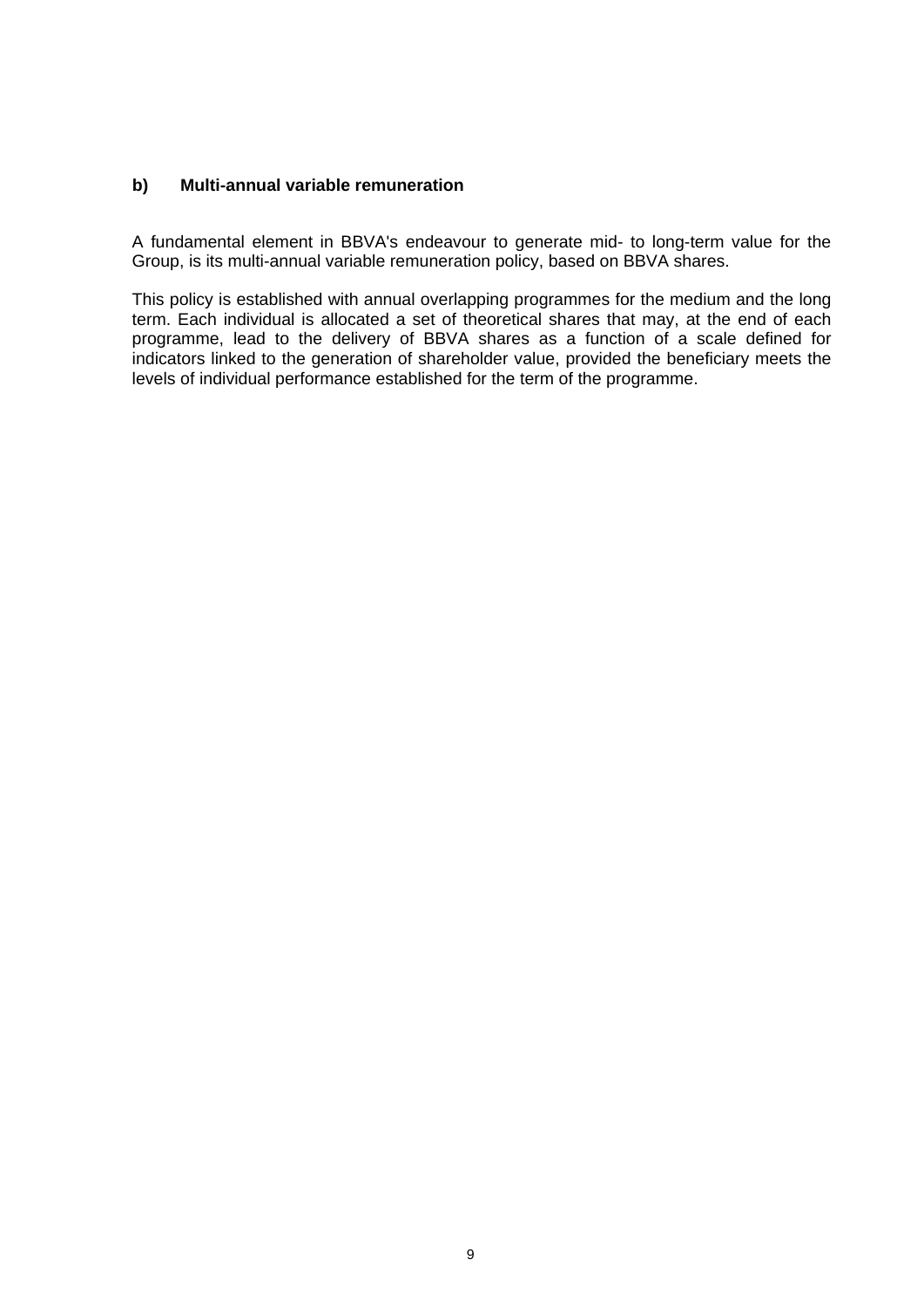## **General principles of the Remuneration Policy for BBVA directors**

The remuneration system described above is applied to the entire BBVA staff, adapted to different posts according to their levels of responsibility and professional development. The specific features of the BBVA governing bodies and senior management are also taken into account for their members.

Thus, BBVA's remuneration policy for members of the Board of Directors distinguishes between the remuneration of executive directors and non-executive directors.

## **Remuneration policy for executive directors**

The system established to remunerate executive directors places a premium on their executive duties. It applies remuneration items used worldwide by the big listed international corporations to pay their senior staff.

These items are included in article 50.b of the BBVA bylaws and correspond with those applicable to its senior management as a whole.

The remuneration policy for executive directors is aligned with the Group's general remuneration policy. It considers various elements, including the following:

- Fixed remuneration, taking into account the level of responsibility the post's duties entail and ensuring this remuneration is competitive with remuneration paid for equivalent posts in the international banks in the main European countries and the USA.
- Variable annual remuneration linked to the Group's results. The amount of this remuneration is subject to achieving specific quantifiable targets, aligned directly with shareholders' interests.
- Multi-annual variable remuneration linked to targets based on mid- to long-term valuecreation targets for the Group.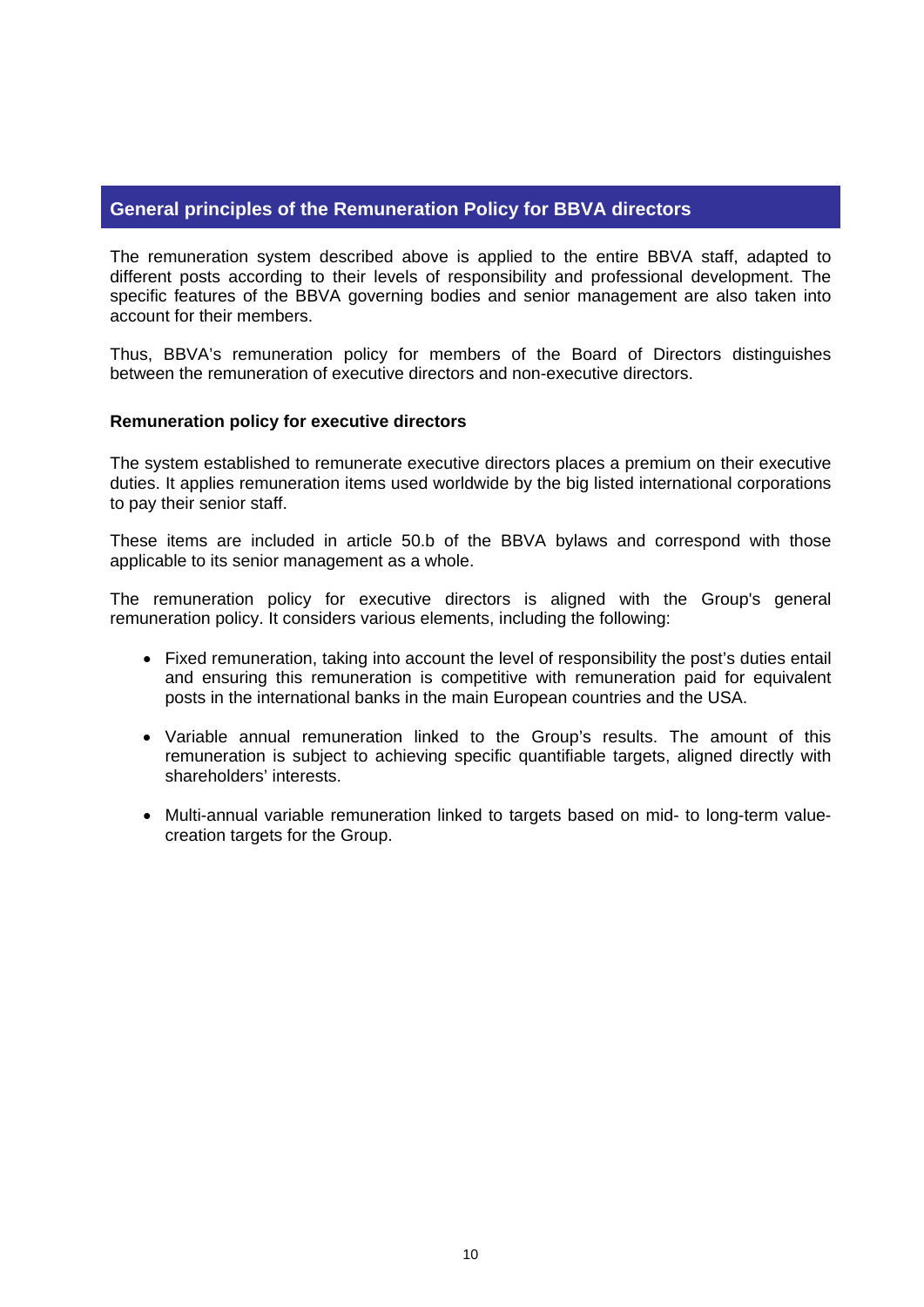## **Remuneration policy for non-executive directors**

The remuneration policy for non-executive directors is not intended to reward attendance at meetings via per diem payments. Rather, it is based on criteria measuring responsibility, dedication and incompatibilities inherent to each post held. There are two elements to said policy:

- Fixed annual remuneration for occupying a seat on the board and another for belonging to the different committees. Greater weighting is applied to chairing committees, and the relative nature of the duties of each committee is also weighted.
- A scheme comprising deferred delivery of shares. Beneficiaries are allocated a number of theoretical shares to be delivered to them, where applicable, on the date on which they leave the board for any cause other than dereliction of duties. This scheme is in line with best international practices in corporate governance.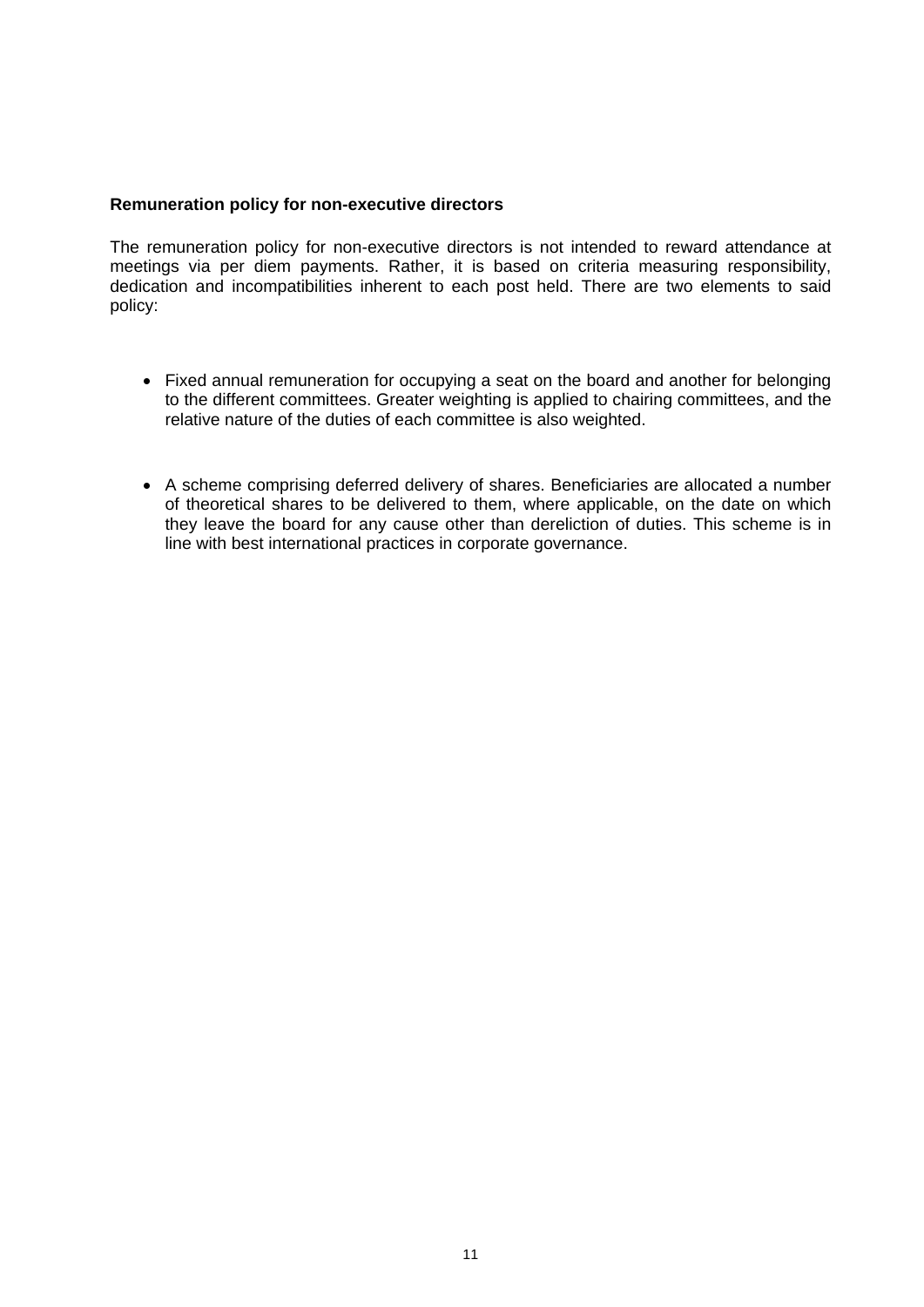## **Remuneration system for BBVA executive directors**

As indicated above, the structure of executive-directors' remuneration is regulated under article 50.b of the Bank's bylaws. It is in line with the general policy for senior-management remuneration.

The contracts signed with each independent director determine their respective remunerations, entitlements and economic rewards, comprising the items established under said article 50.b of the corporate bylaws. Below is a detailed analysis of such items:

#### **Fixed remuneration**

Each year, the Appointments & Remuneration Committee, considers how the executive directors' fixed remuneration might be updated, applying the parameters from article 50.b of the bylaws, and on the basis of analyses and studies intended to establish the most suitable remuneration levels.

The Committee takes other factors into account, such as the average increase in the remuneration of Management committee members and the specific characteristics of each post, as well as the remuneration information supplied by the main consultancy firms working in management-remuneration policy.

The Committee determines the fixed remuneration payable to each executive director and then puts its proposal to the Board for approval, with the acquiescence of the executive directors.

The board, at the proposal of the Appointments & Remuneration committee, resolved at its meeting, 3rd February 2010, that this year (as in 2009) it would not update the fixed remuneration of the executive directors. Consequently, the figures for their remuneration will continue to be as follows:

| Chairman & CEO:  | €1,927,706 |
|------------------|------------|
| President & COO: | €1,250,000 |

The previous Director & Company Secretary stood down as a Bank executive on 22nd December 2009. During the year, he was paid €649,858 in fixed remuneration.

#### **Variable annual remuneration**

The standards for variable annual remuneration applicable to executive directors approved by the Board of Directors contain the same elements established under the general system for the Group's senior management. However, they also recognise the specificities of each executive director's situation, defining a scheme for each case, within the corporate framework. Targets are established and the individual performance of each executive director is evaluated accordingly. In some cases, incentivation multipliers applicable to senior management and other management posts are added.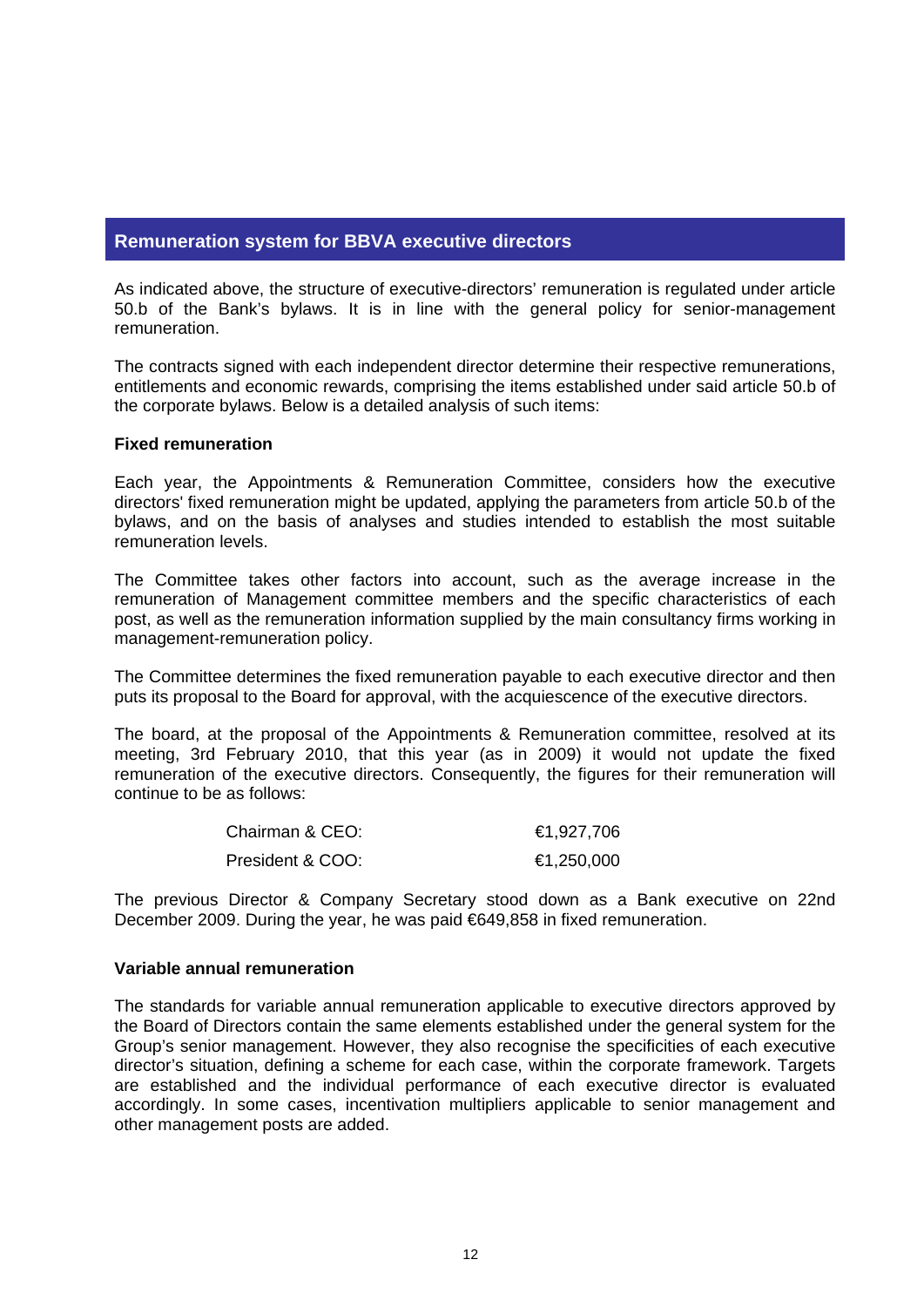The targets to determine the annual variable remuneration of executive directors are established by the Appointments & Remuneration committee on the basis of information on the metrics of variable annual remuneration in the large international banks and their evolution over time. These are then submitted to the approval of the Board of Directors.

The targets are linked to the Group's earnings, cost-income ratio and their own indicators, with the following weighting for each:

|                 | <b>Group recurrent</b><br>adjusted economic<br>profit target | <b>Group recurrent cost-</b><br>income ratio target | <b>Specific task-</b><br>related targets |
|-----------------|--------------------------------------------------------------|-----------------------------------------------------|------------------------------------------|
| Chairman & CEO  | 70%                                                          | 30%                                                 |                                          |
| President & COO | 70%                                                          | 20%                                                 | 10%                                      |

Pursuant to the core principles of BBVA's general remuneration policy and on the basis of prudent risk management, BBVA has chosen the Group's recurrent Economic Profit (EP) as the main indicator for measuring the Group's targets for the purpose of establishing its executive directors' variable remuneration. It considers that this is the most suitable way to measure sustained generation of shareholder value over the medium and long term, considering the level of risk borne and the cost of capital employed.

Technically speaking, the Economic Profit is obtained by taking the recurrent Adjusted Profit and subtracting the return on the capital employed in each business divided by the cost of said capital, or the expected rate of return for investors. The Adjusted Profit is not the same as the Book Profit, as economic criteria are used to define it rather than the accounting standards in some kinds of operations. Conceptually, Economic Profit is the recurrent profit generated over and above market expectations regarding capital yields.

As indicated above, to determine the amount of variable annual remuneration for the executive directors as a function of their target achievement, a corporate multiplier is also applied. This remunerates the results obtained over and above the targets established for the Group's recurring EP. The multiplier may account for between 0% and 25% of the bonus to be received on the basis of a scale defined for different degrees of compliance with the target established.

The chairman & CEO has accrued the sum of€3,388,121 euros in variable remuneration for 2009, payable in 2010. This is 0.80% down on 2008, which was in turn 10.15% down on the variable remuneration received in 2007. The President & COO has accrued the sum of €1,481,809 in variable remuneration for 2009, payable in 2010. And the former Company Secretary & director, who stood down as Bank executive on 22nd December 2009, has accrued the sum of €804,689 in variable remuneration for 2009, payable in 2010.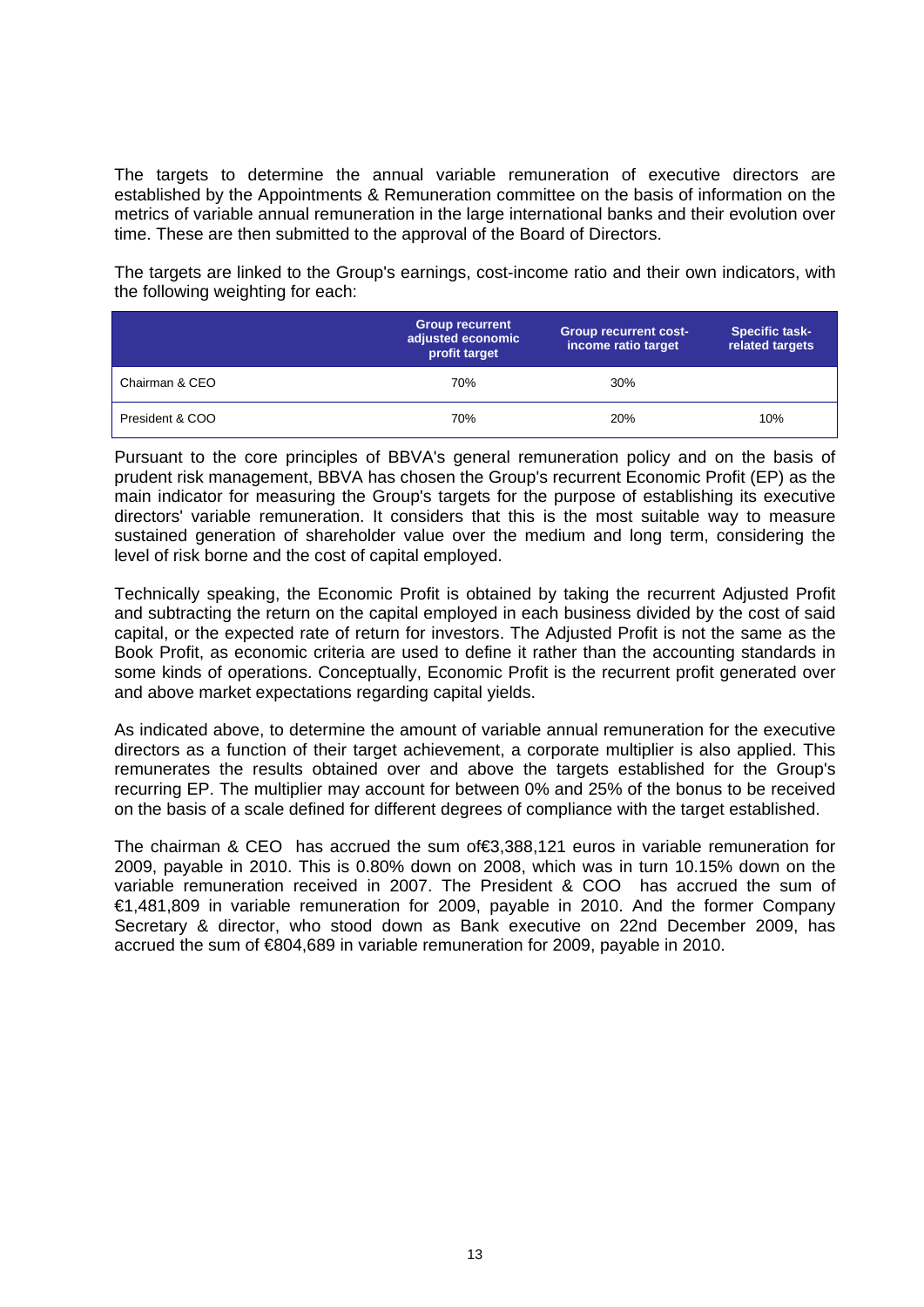#### **Multi-annual variable remuneration**

A fundamental part of BBVA's remuneration of its senior management, including executive directors and the members of the Management committee, is its policy of variable remuneration straddling several years, based on the delivery of Bank shares.

This policy is instrumented with annual overlapping programmes for the medium and the long term. Each individual is allocated a set of theoretical shares that may, if the conditions laid down are met at the end of the programme, lead to the delivery of BBVA shares as a function of a scale associated to an indicator of how much shareholder value has been generated, subject to good individual performance whilst the programme was in force. This policy began to be applied with the 2009-2010 Programme, adopted by the General Meeting, 13th March 2009.

The number of BBVA shares to be given to each beneficiary at the end of the 2009-2010 Programme, will be the result of multiplying the number of units assigned by a ratio of between 0 and 2. This ratio is established as a function of the comparative performance of the Bank's TSR (total shareholder return) during the Programme against the TSR of the 18 banks in its peer group. The peer banks benchmarked for this programme are:

| <b>PEER GROUP - 18 BANKS</b> |         | <b>PEER GROUP - 18 BANKS</b> |                      |  |
|------------------------------|---------|------------------------------|----------------------|--|
| <b>Banco Santander</b>       | Spain   | <b>Barclays</b>              | UK.                  |  |
| <b>BNP</b>                   | France  | Lloyds Banking Group         | <b>UK</b>            |  |
| <b>Credit Agricole</b>       | France  | Royal Bank of Scotland       | <b>UK</b>            |  |
| Societe Generale             | France  | <b>Credit Suisse</b>         | Switzerland          |  |
| Intesa San Paolo             | Italy   | <b>UBS</b>                   | Switzerland          |  |
| Unicredito Italiano          | Italy   | Citigroup                    | <b>United States</b> |  |
| Deutsche Bank                | Germany | <b>Bank of America</b>       | <b>United States</b> |  |
| Commerzbank                  | Germany | JP Morgan Chase              | <b>United States</b> |  |
| <b>HSBC</b>                  | UK      | Wells Fargo                  | United States        |  |

The TSR measures the return on investment for shareholders as the sum of the change in the listed value of the share plus dividends and other similar items paid out whilst the programme is in force.

To determine TSR and in order to avoid atypical fluctuations in the indicator, the benchmark at the beginning and at the end of the programme is the rolling average of the listed price of the banks' shares over 31 trading sessions. These 31 trading sessions will also include the session of the day and the 15 sessions before and after the date in question, whether this be at the beginning or at the end of the programme.

The BBVA Board of Directors may adopt the necessary resolutions to ensure that, should there be any corporate event or operation while the programme is in force that could affect either the BBVA shares (eg, a merger, a share split, etc) or the benchmark peers (eg, a merger altering the number of entities comprising the peer group and thus the position on the ranking table), the economic yield that the programme beneficiaries may receive should it be settled will be equivalent to what they would have been entitled to had such circumstance not arisen.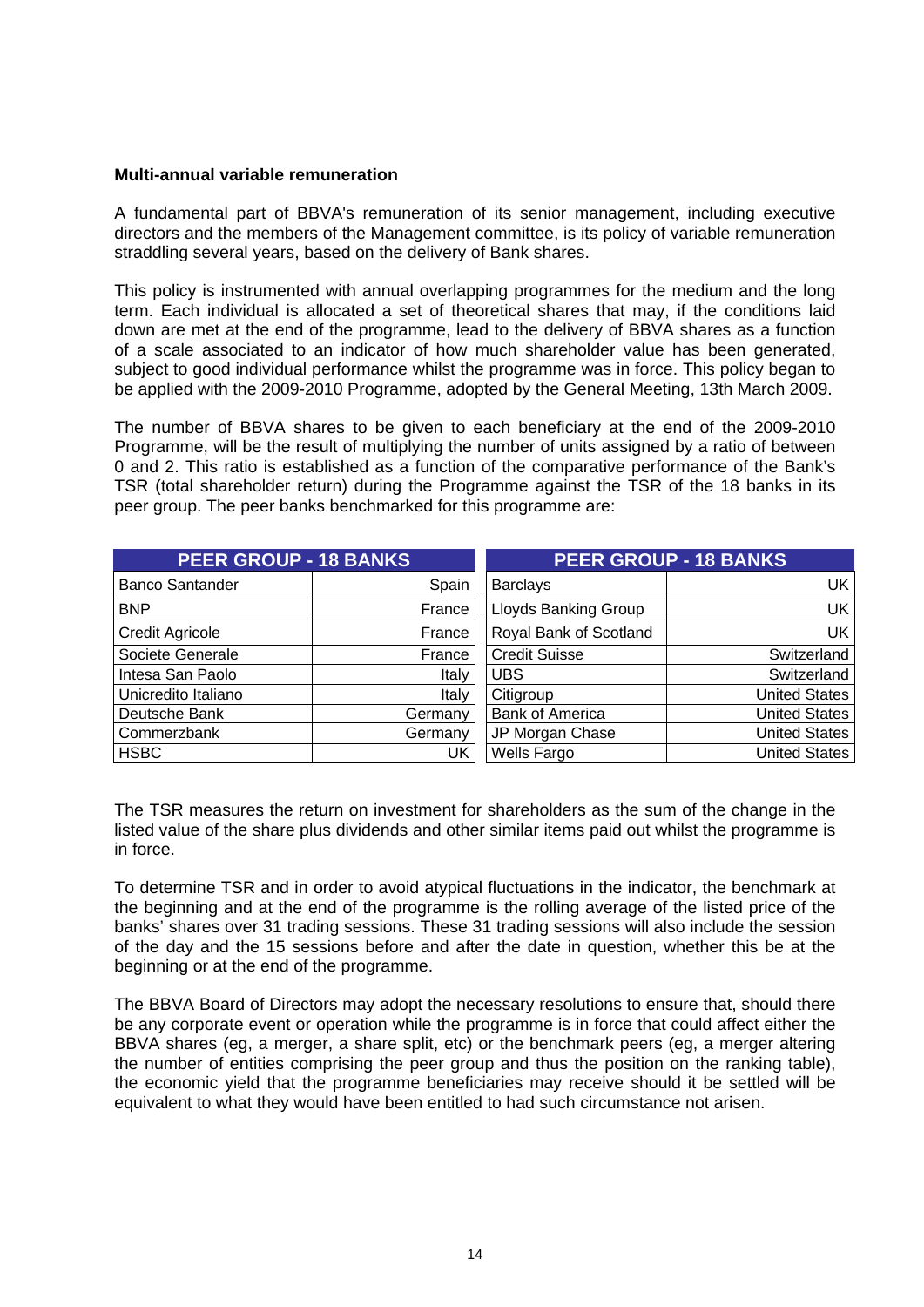The Programme came into force on 15th April 2009 and will end on 31st December 2010. It will be settled before 15th April 2011, without detriment to the possibility of early settlement under conditions that may be established in the Regulation governing it. The number of units allocated to the executive directors, pursuant to the AGM resolution, 13 March 2009, was 215,000 units for the chairman & CEO; 131,707 for the president & COO, and 29,024 for the former Company secretary & director. This latter figure reflects the resolution of the Board of Directors, 22nd December 2009, to reduce the number of units initially allocated to the Company secretary & director under the Programme, when he stood down as Bank executive, as a function of the time during which he was an executive director in the Bank and the total duration of the Programme.

Pursuant to the BBVA's multi-annual variable remuneration policy described above,the Board of Directors will propose that the General Meeting of shareholders approve a new programme for 2010 and 2011.

Both the indicator considered, and the achievement scale and the peer group established for the new Programme, should it be adopted by the AGM, will be the same as defined in the prevailing Programme of multi-year variable remuneration for 2009-2010. However, unlike the previous Programme, 40% of the shares delivered to the beneficiaries will be freely transferable as soon as the Programme is settled; 30% of the shares received will be transferable as of one year after the Programme's settlement date; and the remaining 30% will be transferable as of two years after the Programme's settlement date. All this will be done under the terms and conditions established by the Board of Directors.

The BBVA AGM, 13th March 2009, also approved the settlement of the Long-Term Share Remuneration Plan for 2006 to 2008, under the terms and conditions established when it began, as a function of the BBVA TSR performance benchmarked against those of the banks in its peer group. The number of BBVA shares deliverable to its beneficiaries were: 454,400 shares for the chairman & CEO; 177,500 shares for the president & COO and 142,000 for the former Company Secretary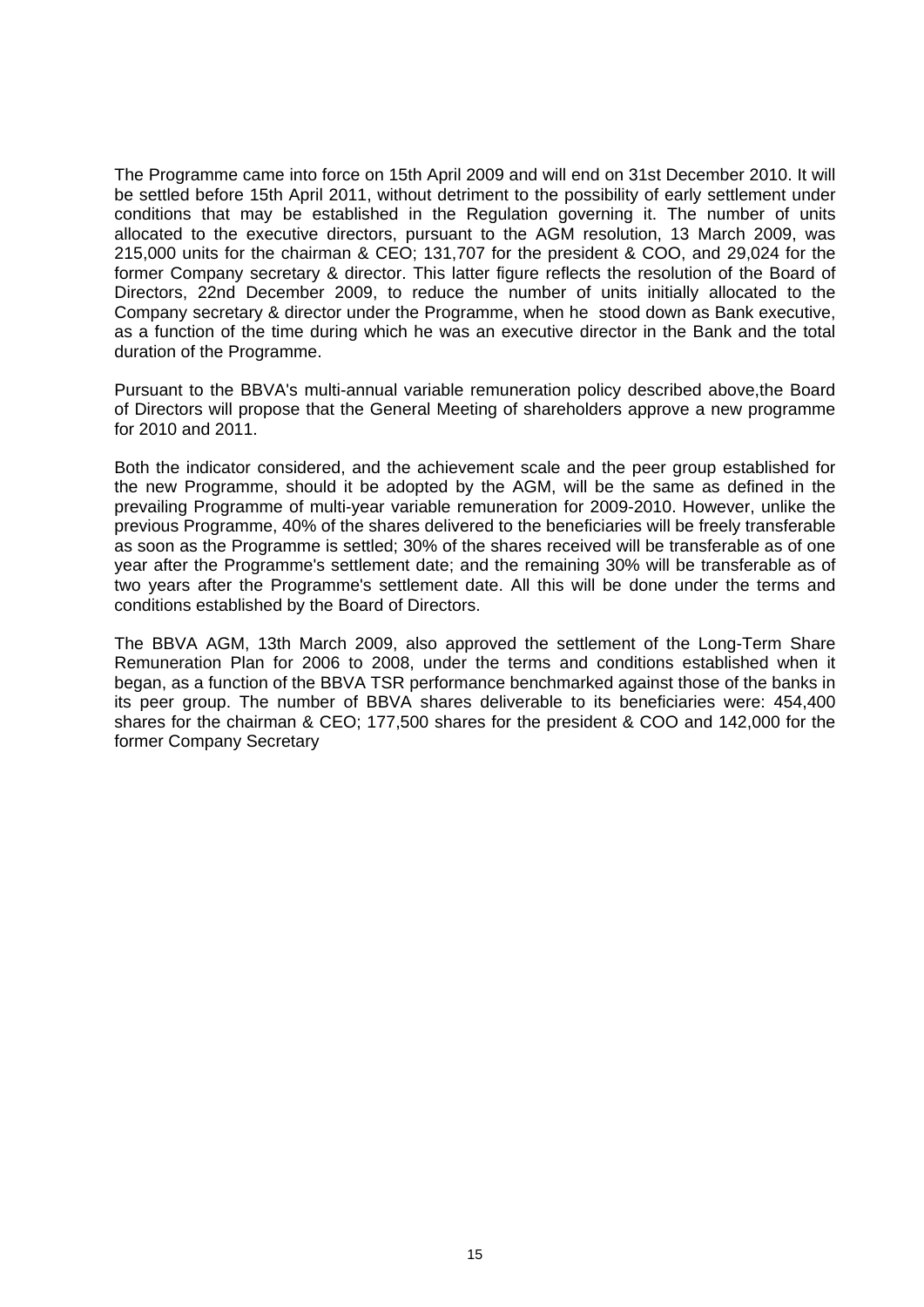## **Corporate annuity scheme**

Pursuant to article 50 b) of the corporate bylaws, the contracts for the executive directors include a system of protection against the contingencies of retirement, disability and death.

The provisions recorded at 31st December 2009 to cover the commitments for this protection for the president & COO was €13,752,502. This includes both the sums accumulated as member of the Group Management committee, and also those stemming from his current position as president & COO. To date, there are no other commitments for executive directors under this item.

These commitments stem from the contract with the president & COO to cover the contingencies listed below:

a) Retirement

The entitlement to receive an annual retirement pension is recognised, whose amount will be calculated on the basis of the annual average total remuneration that would have been payable over the last two years prior to his retirement as part of his fixed and of his variable remuneration. The amount of the pension will be determined as a function of his effective seniority in the Bank until reaching the age of 65 years, capped at 85%.

This entitlement will arise when, in performance of his professional duties, he reaches the age of 65 years.

b) Disability

On the same bases as the retirement pension, the entitlement to a disability pension will be recognised for an amount equal to the maximum amount of his retirement pension should he become permanently, totally or absolutely disabled whilst performing his professional duties.

c) Death

In the event of death, his widow will be entitled to a pension of 50% of the average pensionable base for retirement or, as applicable, the retirement or disability pernsion that he may be receiving.

Likewise, an annual orphans' pension will be granted for children until they reach the age of 25. For each such child, this will be 20% of the same bases used for the widow's pension.

In no event may the widow's and orphans' pension be more than 100% of what the beneficiary of the policy was receiving at the time of death.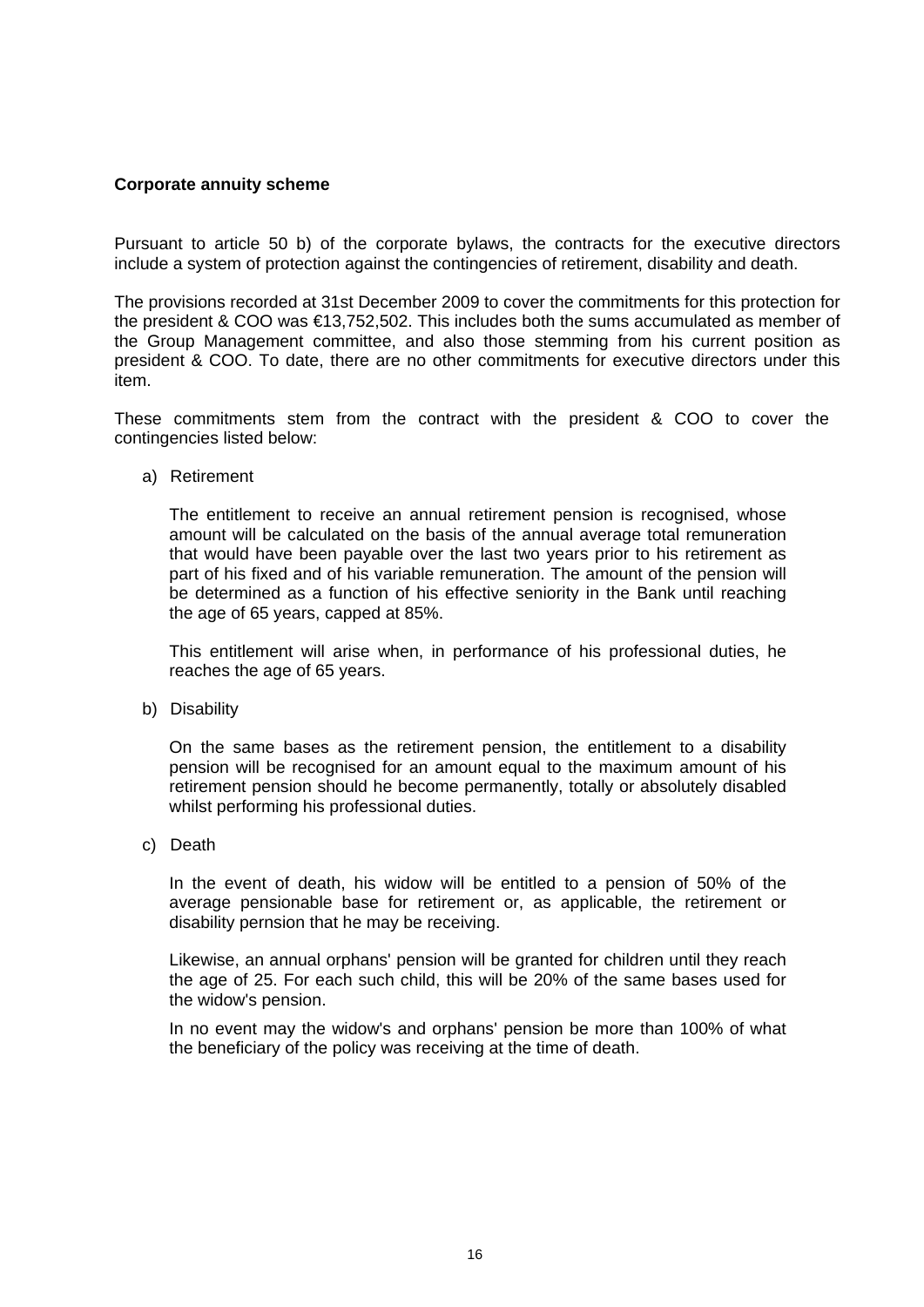The Bank's retirement commitments for the president & COO may be met, as he chooses, by the payment of a lifelong annuity pension, or by payment of a lump sum at the time when the conditions established for this in the contract occur.

During 2009, the Board of Directors determined the pension rights to which the chairman & CEO was entitled, having reached the age of 65 and vested his retirement pension rights established under the actuarial criteria applicable to the bank, at  $\epsilon$ 79,774,560, of which €72,546,963 had already been charged to the earnings of previous years, which have been outsourced under an insurance policy whose benefits may not be received until the chairman & CEO stands down from his executive responsibilities. Thus, at 31st December 2009, all the pension commitments for the chairman & CEO have been met.

Likewise, the Board of Directors determined the pension rights to which the former Company secretary & director was entitled as a consequence of his early retirement. It established this sum at €13,511,256, of which €8,710,144 were already charged to the earnings of previous years. This amount has been paid as compensation for his pension rights, such that at 31st December 2009, the Bank's pension commitments for the former Company secretary & director have been met.

#### **Other remuneration**

BBVA's executive directors are entitled to benefit from the reward schemes established for the Bank's senior management in general and other remunerations such as rental cars, insurance, etc.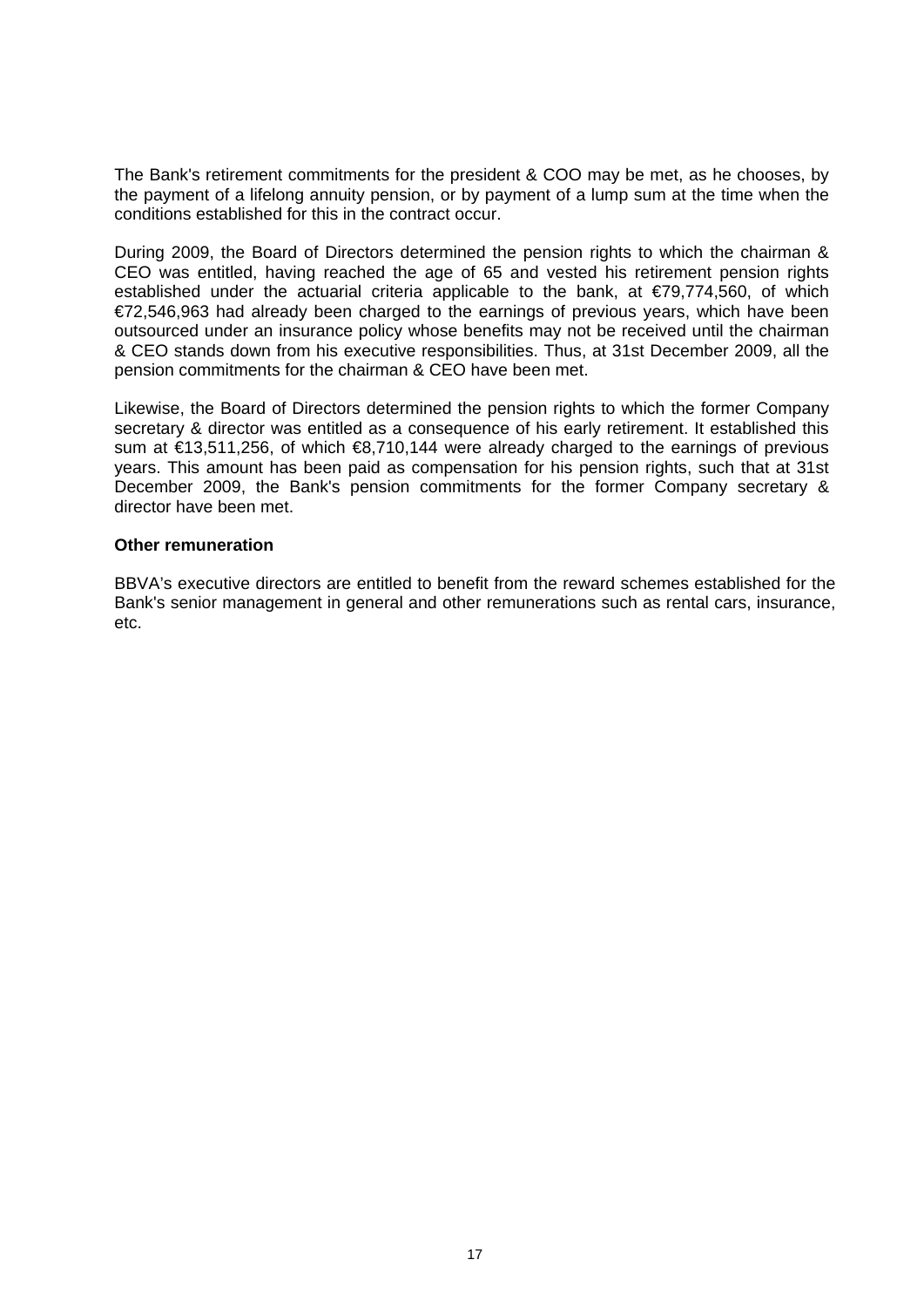## **Main characteristics of the executive directors' contracts with BBVA**

The contracts signed with the executive directors are open-ended and compliant with the rights recognised under article 50.b of the Bank's bylaws. None include any period of prior notice.

The contractual conditions agreed with the Bank's executive directors recognised their entitlement to receive compensation in the event of severance. The Bank has ceased to bear this obligation. Consequently, at 31st December 2009 and thenceforth, there are no commitments to pay compensation to the executive directors.

The terms and conditions of the current president & COO's contract determine that should he cease to hold this post for any reason other than his own will, retirement, disability or serious dereliction of duty, he will be given early retirement with a pension, which he may choose to receive as a life-long annuity or as a lump sum. This will be 75% of his pensionable salary should this occur before he reaches the age of 55 years, or 85% should it occur after he has reached said age.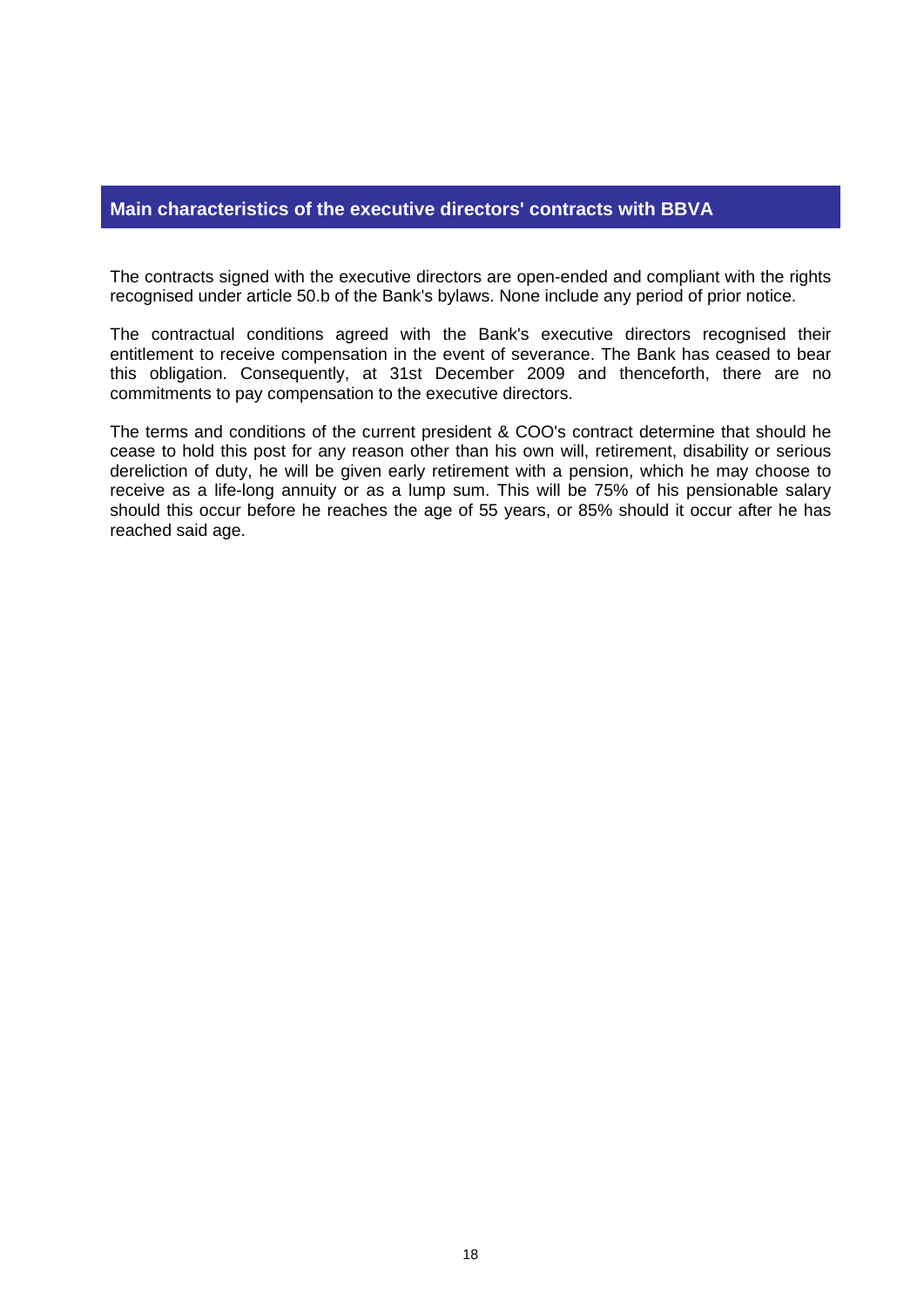## **Remuneration system for non-executive BBVA directors**

BBVA has set up a remuneration system tailored to the posts of non-executive BBVA directors, different from the system for the executive directors. It is based on their responsibilities, dedication and incompatibilities as a function of the post they hold.

The duties of BBVA Board members require a lot of time and work, as the Group's governing bodies are intensely active. There is a high number of meetings held both by the Board of Directors and the various committees helping it in the performance of its duties. The number of meetings held in 2009 was:

|                                       | <b>Number of meetings</b> |
|---------------------------------------|---------------------------|
| <b>Board of Directors</b>             | 14                        |
| <b>Executive Committee</b>            | 18                        |
| Audit & Compliance Committee          | 13                        |
| <b>Risks Committee</b>                | 53                        |
| Appointments & Renumeration Committee | 12                        |

BBVA directors are also subject to a strict regime of incompatibilities in sitting on governing bodies of Group companies or associated undertakings. Thus, except for executive directors with express authorisation from the Board, Board members may not take up directorships in subsidiaries or associated undertakings, when the directorship is linked to the Group's shareholding in such company.

Moreover, when the current board members leave their Bank directorship, they may not provide services to another financial institution in competition with the Bank or its subsidiaries for two years, unless they are given express authorisation by the Board. Such authorisation may be denied on the grounds of corporate interest.

Non-executive directors are subject to a system regulating possible conflicts of interest between their private activity and the performance of their duties as BBVA director. The system is governed by the Board regulations.

On the basis of the foregoing, the remuneration system for non-executive directors comprises the following elements:

## **Annual Remuneration**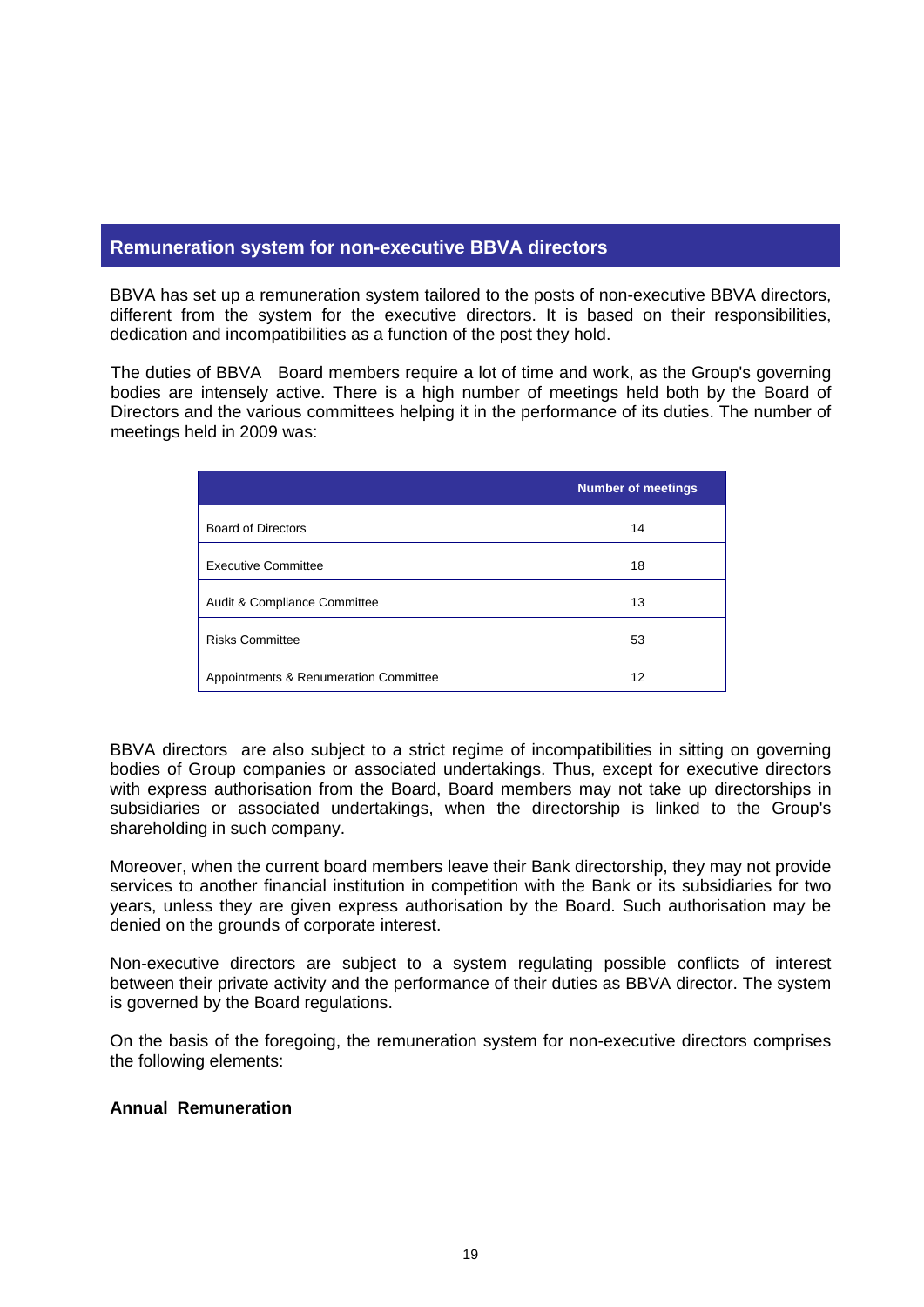Non-executive directors receive an annual payment for sitting on the BBVA board, and another fixed amount for their membership of different committees. Chairing a committee is given a higher weighting, and the amount for committee members reflects the different duties of each committee.

The Board of Directors periodically reviews these fixed components in order to ensure they keep up with changing market circumstances and any changes in the kind of duties that the BBVA directors perform. These amounts have not been updated since July 2007.

The remuneration payable to the non-executive directors for 2009 are given below. The figures are itemised for membership of committees and the posts held on the committees:

| <b>Director:</b>                             | <b>Board</b> | <b>Executive</b><br><b>Committee</b> | <b>Audit &amp;</b><br><b>Compliance</b><br><b>Committee</b> | <b>Risks</b><br><b>Committee</b> | <b>Appointments &amp;</b><br><b>Renumeration</b><br><b>Committee</b> | <b>Total</b><br>2009 |
|----------------------------------------------|--------------|--------------------------------------|-------------------------------------------------------------|----------------------------------|----------------------------------------------------------------------|----------------------|
| Tomás Alfaro Drake                           | €128.724     | $-\epsilon$                          | €71,400                                                     | $-\epsilon$                      | $-\epsilon$                                                          | €200,124             |
| Juan Carlos Álvarez Mezquiriz                | €128,724     | €166,752                             | $-\epsilon$                                                 | $-\epsilon$                      | €42,840                                                              | €338,316             |
| Rafael Bermejo Blanco                        | €128.724     | $-\epsilon$                          | €178,512                                                    | €106,920                         | -- €                                                                 | €414,156             |
| Ramón Bustamante y de la Mora                | €128,724     | $-\epsilon$                          | €71,400                                                     | €106,920                         | $-\epsilon$                                                          | €307,044             |
| José Antonio Fernández Rivero <sup>(*)</sup> | €128,724     | $-\epsilon$                          | $-\epsilon$                                                 | €213,840                         | $-\epsilon$                                                          | €342,564             |
| Ignacio Ferrero Jordi                        | 128,724 €    | 166,752€                             | $-\epsilon$                                                 | $-\epsilon$                      | 42,840 €                                                             | €338,316             |
| Román Knörr Borrás                           | 128,724 €    | 166,752€                             | $-\epsilon$                                                 | $-\epsilon$                      | $- \epsilon$                                                         | €295,476             |
| Carlos Loring Martínez de Irujo              | 128,724 €    | $-\epsilon$                          | 71,400 €                                                    | $-\epsilon$                      | 107,112 €                                                            | €307,236             |
| Enrique Medina Fernández                     | 128,724 €    | 166,752 €                            | $-\epsilon$                                                 | 106,920 €                        | -- €                                                                 | €402,396             |
| Susana Rodríguez Vidarte                     | 128,724 €    | $-\epsilon$                          | 71,400 €                                                    | $-\epsilon$                      | 42,840 €                                                             | €242,964             |
| Total (**)                                   |              |                                      |                                                             |                                  |                                                                      | €3,188,592           |

*(\*) D. José Antonio Fernández Rivero, apart from the amounts detailed above, also received a total of €652,373 during 2009 in early retirement payments as a former member of the BBVA management.* 

*(\*\*) Moreover, Mr. Richard C. Breeden, who stood down as director on 13th March 2009, received the sum of €87,480 in 2009 as remuneration for his membership of the Board.* 

Moreover, during 2009, insurance premiums have been paid for non-executive directors to the total joint sum of €78,790.27.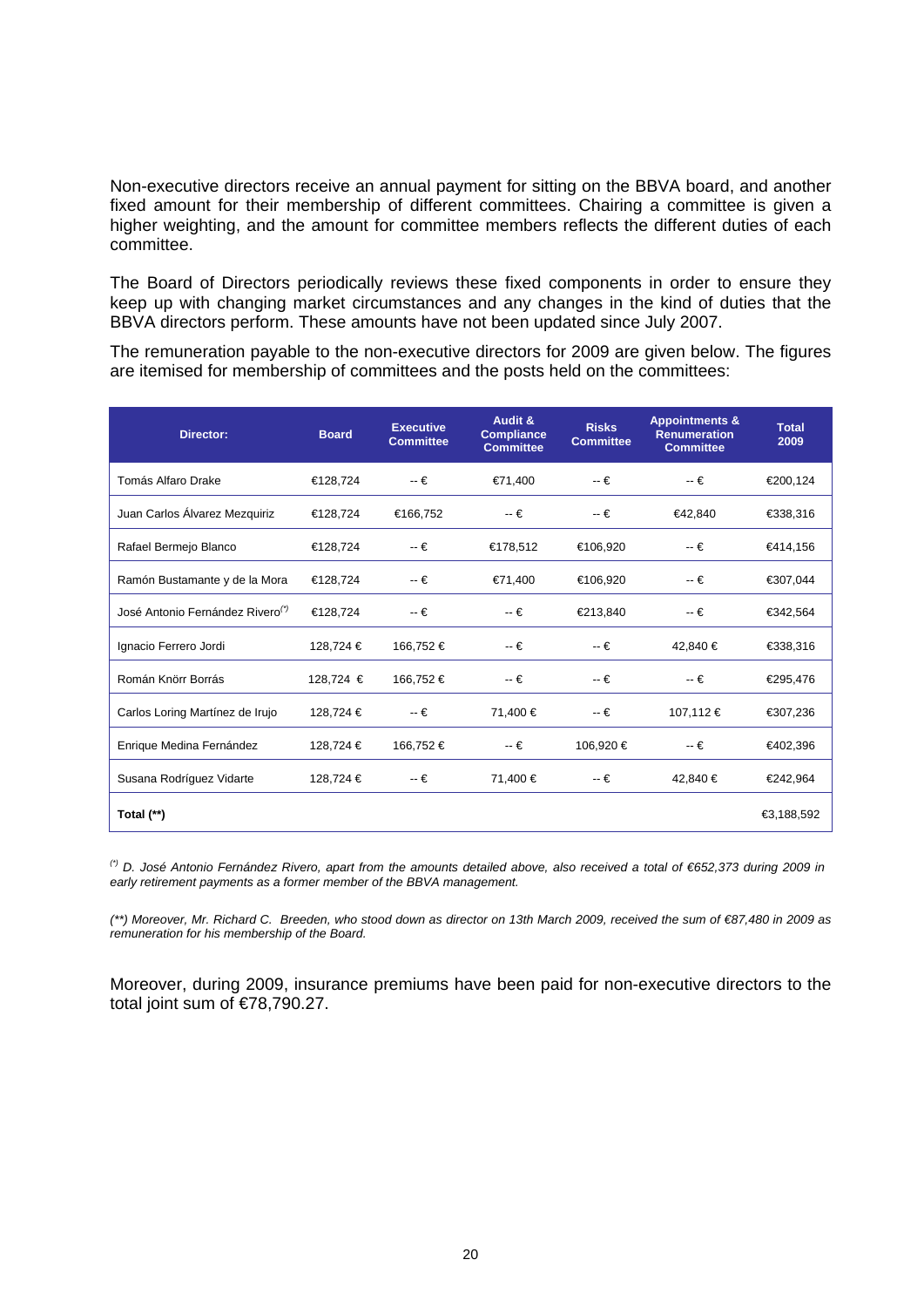#### **Scheme for remuneration with deferred delivery of shares**

As mentioned above, this scheme for remuneration through deferred delivery of shares was adoped by the BBVA General Meeting, 18th March 2006. It comprises an annual allocation over five years of "theoretical BBVA shares" to non-executive directors in the Bank, as part of their pay, which will be delivered, where applicable, on the date on which they cease to be directors for any cause other than serious dereliction of duty.

The annual number of "theoretical shares" allotted to non-executive directors who are beneficiaries of this scheme will be equivalent to 20% of the total remuneration payable to the non-executive director in the previous year, according to the average of the closing prices of the BBVA share during the sixty trading sessions prior to the AGM approving the corresponding financial statements.

The number of theoretical shares allocated to each of the non-executive directors in 2009 as beneficiaries of the scheme for remuneration through deferred delivery of shares, corresponding to 20% of the remuneration payable to said directors during 2008, and the total number of theoretical shares accumulated are shown in the following table:

| <b>DIRECTORS</b>                | <b>Theoretical</b><br>shares<br>allocated in<br>2009 | <b>Theoretical</b><br>shares<br>accumulated |
|---------------------------------|------------------------------------------------------|---------------------------------------------|
| Tomás Alfaro Drake              | 5,645                                                | 9,707                                       |
| Juan Carlos Alvarez Mezquíriz   | 9,543                                                | 33,511                                      |
| Rafael Bermejo Blanco           | 11,683                                               | 15,989                                      |
| Ramón Bustamante y de la Mora   | 8,661                                                | 32,648                                      |
| José Antonio Fernández Rivero   | 9,663                                                | 24,115                                      |
| Ignacio Ferrero Jordi           | 9,543                                                | 34,083                                      |
| Román Knörr Borrás              | 8,335                                                | 27,838                                      |
| Carlos Loring Martínez de Irujo | 8,667                                                | 20,418                                      |
| Enrique Medina Fernández        | 11,351                                               | 44,708                                      |
| Susana Rodríguez Vidarte        | 6,854                                                | 20,450                                      |
| <b>Total</b>                    | 89,945                                               | 263,467                                     |

This long-term remuneration system is in line with international tendencies in corporate governance, since the theoretical shares allocated to the directors are not materialised until the moment they leave their post, providing this is not due to dereliction of duty. Where there is such dereliction, the director would not receive any payment under this item.